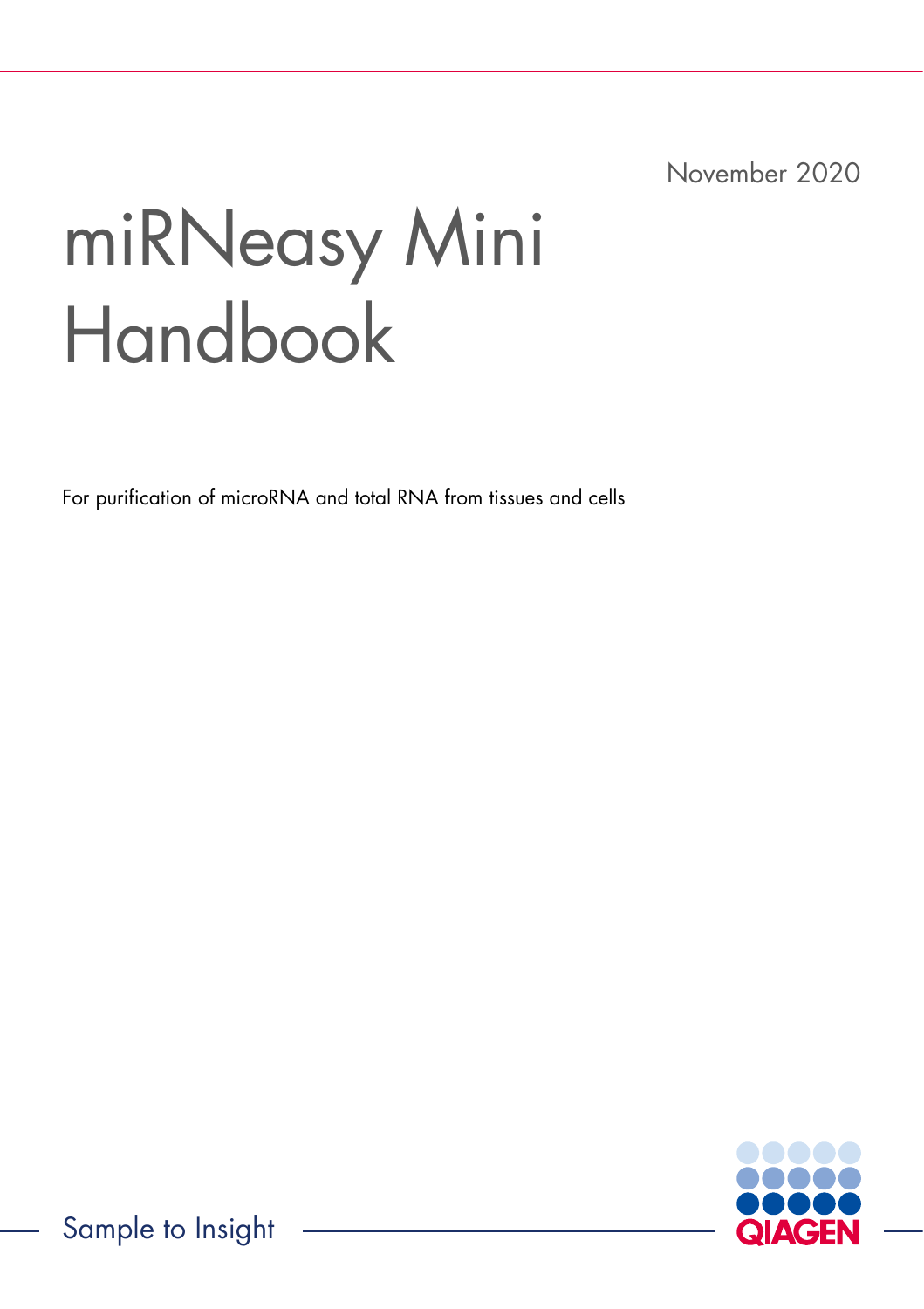# **Contents**

| Real-time RT-PCR detection of miRNAs using the miRCURY® LNA® miRNA PCR                 |  |
|----------------------------------------------------------------------------------------|--|
|                                                                                        |  |
|                                                                                        |  |
|                                                                                        |  |
|                                                                                        |  |
|                                                                                        |  |
| Protocol: Purification of Total RNA, Including Small RNAs, from Animal Cells  23       |  |
| Protocol: Purification of Total RNA, Including Small RNAs, from Animal Tissues  29     |  |
|                                                                                        |  |
| Appendix A: Preparation of miRNA-Enriched Fractions Separate from Larger               |  |
| Appendix B: Optional On-Column DNase Digestion with the RNase-Free DNase Set 44        |  |
| Appendix C: Guidelines for Disruption and Homogenization of Tissues using the          |  |
| Appendix D: Purification of Total RNA, Including Small RNAs, from Human Leukocytes  50 |  |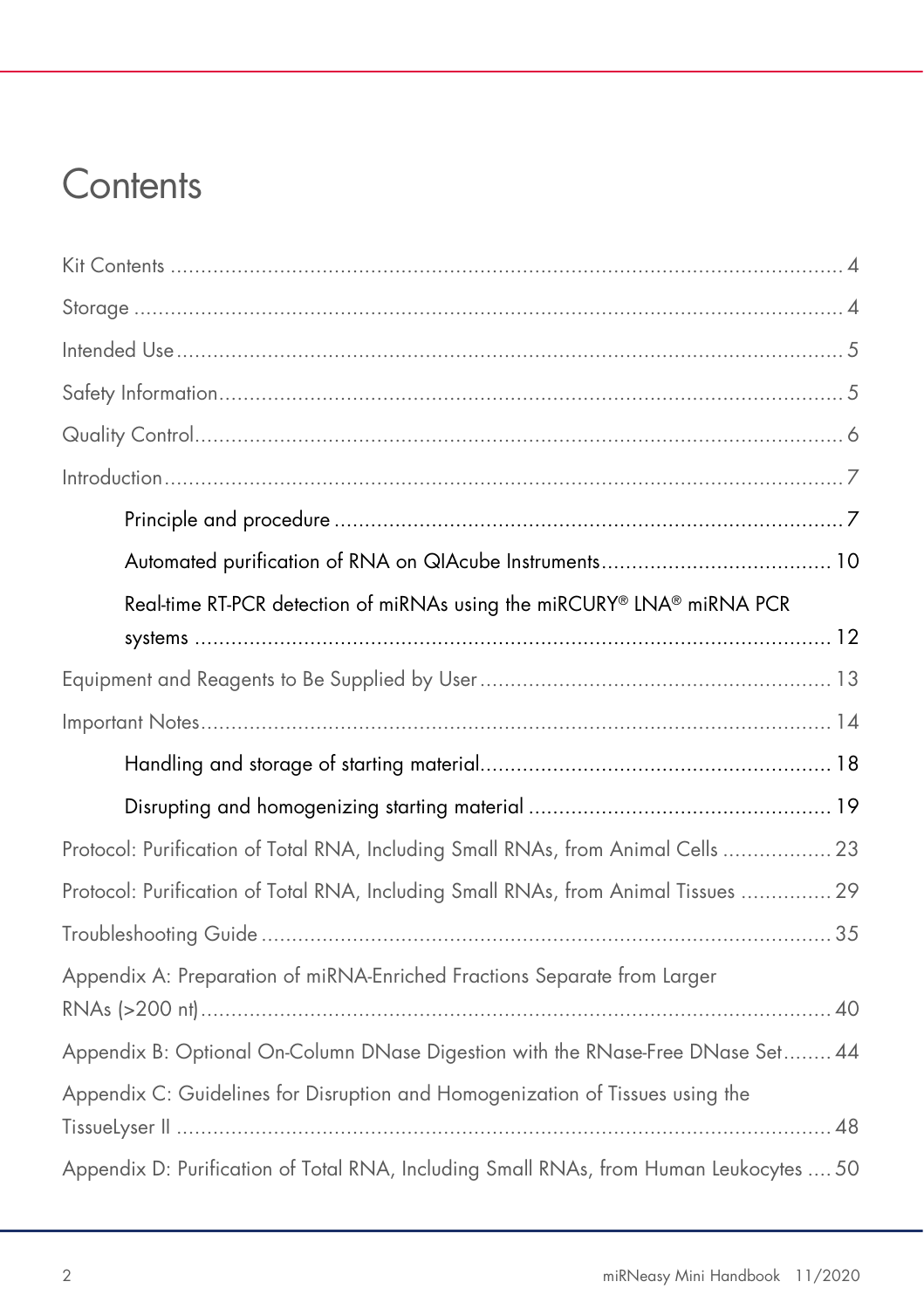| Appendix F: Storage, Quantification and Determination of Quality of RNA  55 |  |
|-----------------------------------------------------------------------------|--|
|                                                                             |  |
|                                                                             |  |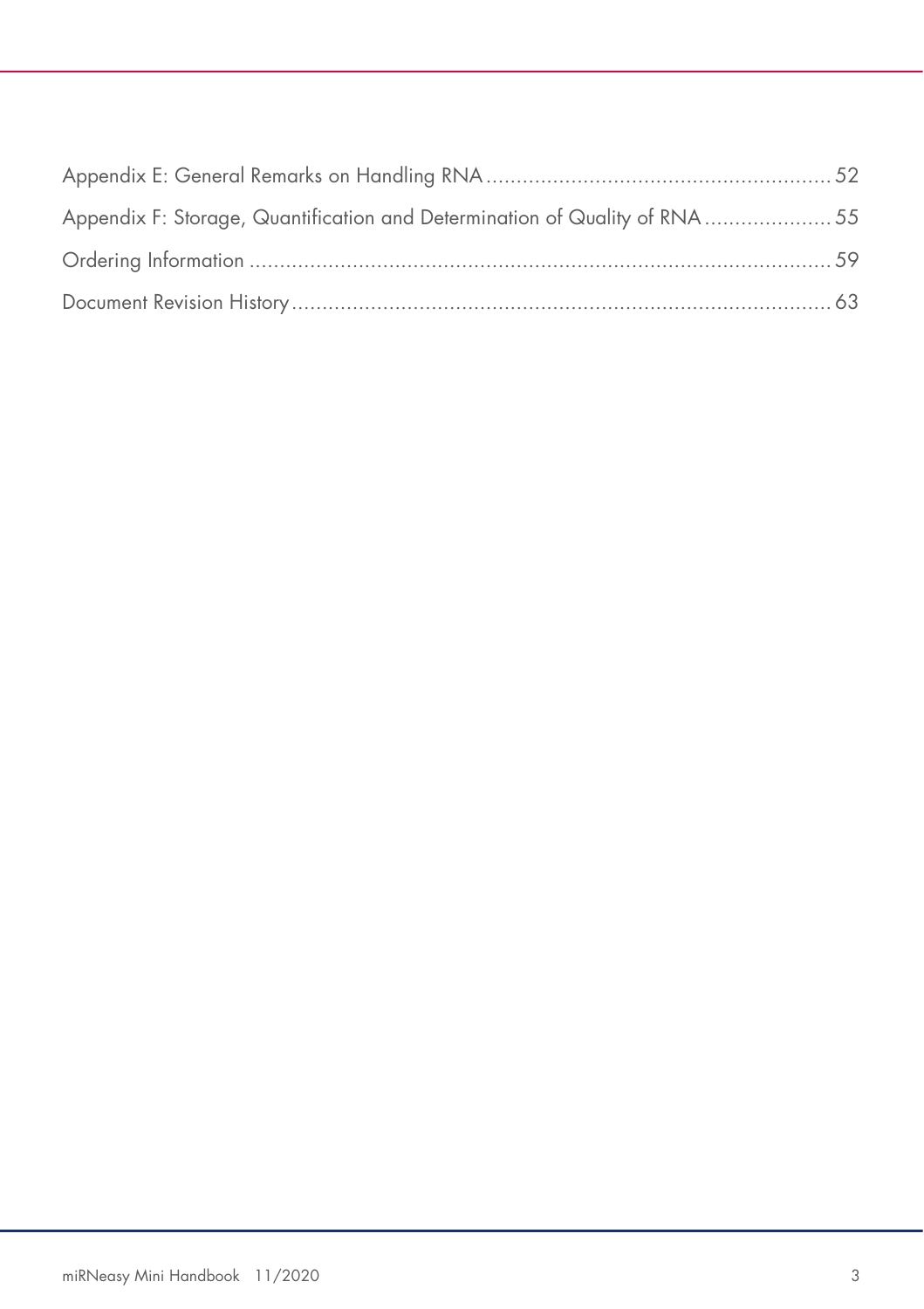# Kit Contents

| miRNeasy Mini Kit<br>Catalog no.<br>Number of preps                   | (50)<br>217004<br>50 |
|-----------------------------------------------------------------------|----------------------|
| RNeasy® Mini Spin Columns (each packaged with a 2 ml Collection Tube) | 50                   |
| Collection Tubes (1.5 ml)                                             | 50                   |
| Collection Tubes (2 ml)                                               | 50                   |
| QIAzol <sup>®</sup> Lysis Reagent*                                    | 50 ml                |
| Buffer RWT* <sup>†</sup>                                              | 15 <sub>m</sub>      |
| Buffer RPE <sup>#</sup>                                               | 11 ml                |
| <b>RNase-Free Water</b>                                               | 10 <sub>m</sub>      |
| Quick-Start Protocol                                                  |                      |

Contains a guanidine salt. Not compatible with disinfectants containing bleach. See page 5 for safety information.

† Buffer RWT is supplied as a concentrate. Before using for the first time, add 2 volumes of ethanol (96%–100%) as indicated on the bottle to obtain a working solution.

‡ Buffer RPE is supplied as a concentrate. Before using for the first time, add 4 volumes of ethanol (96–100%) as indicated on the bottle to obtain a working solution.

# Storage

The miRNeasy Mini Kit should be stored dry at room temperature (15–25°C). All components are stable for at least 9 months under these conditions, if not otherwise stated on the label.

QIAzol Lysis Reagent can be stored at room temperature or at 2–8°C.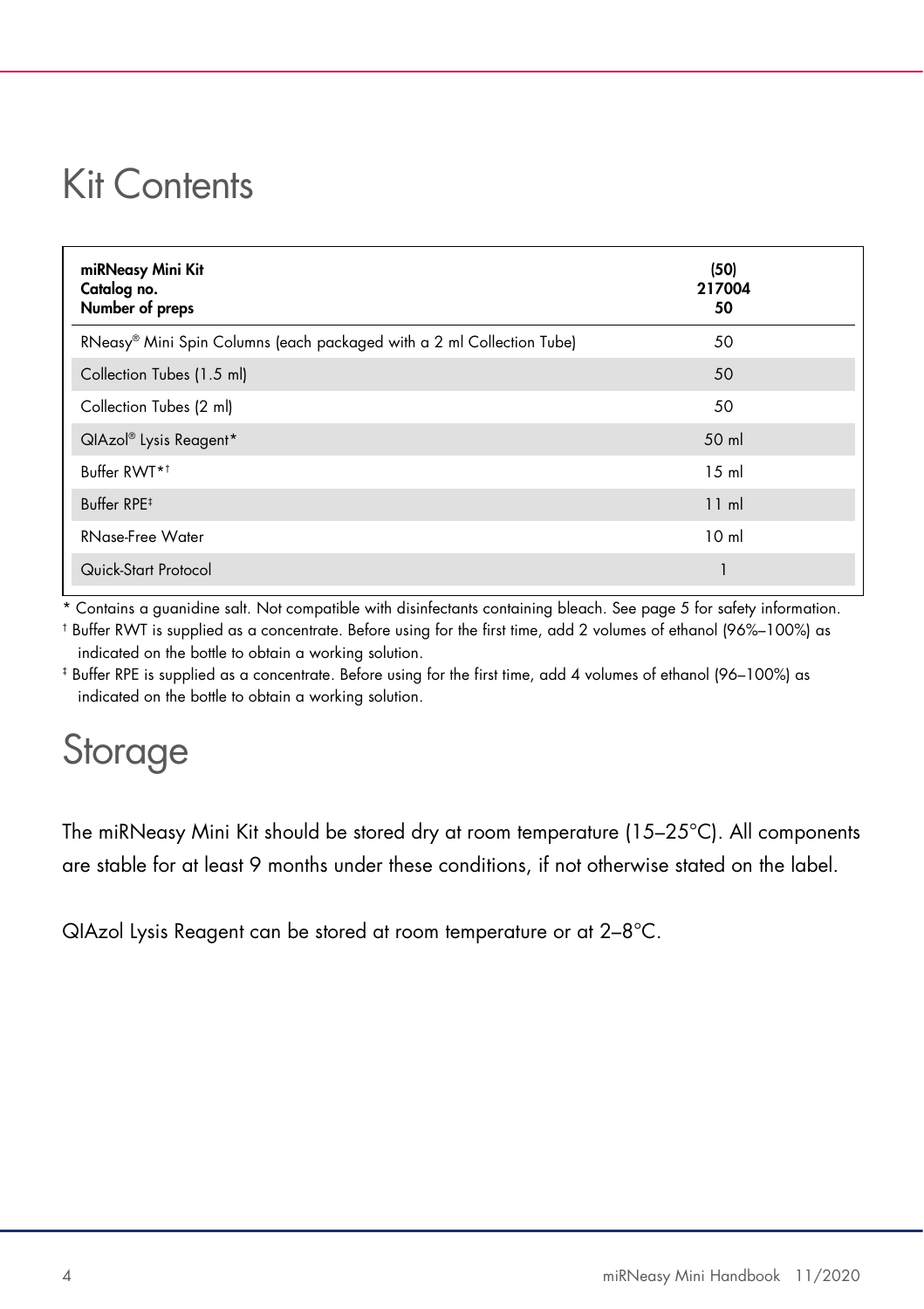# Intended Use

The miRNeasy Mini Kit is intended for molecular biology applications. This product is not intended for the diagnosis, prevention or treatment of a disease.

QIAcube® Connect is designed to perform fully automated purification of nucleic acids and proteins in molecular biology applications. The system is intended for use by professional users trained in molecular biological techniques and the operation of QIAcube Connect.

All due care and attention should be exercised in the handling of the products. We recommend all users of QIAGEN® products to adhere to the NIH guidelines that have been developed for recombinant DNA experiments or to other applicable guidelines.

# Safety Information

When working with chemicals, always wear a suitable lab coat, disposable gloves and protective goggles. For more information, please consult the appropriate safety data sheets (SDSs). These are available online in convenient and compact PDF format at www.qiagen.com/safety where you can find, view and print the SDS for each QIAGEN kit and kit component.

CAUTION CAUTION: DO NOT add bleach or acidic solutions directly to the samplepreparation waste.

QIAzol Lysis Reagent and Buffer RWT contain guanidine thiocyanate, which can form highly reactive compounds when combined with bleach. If liquid containing these solutions is spilt, clean with suitable laboratory detergent and water. If the spilt liquid contains potentially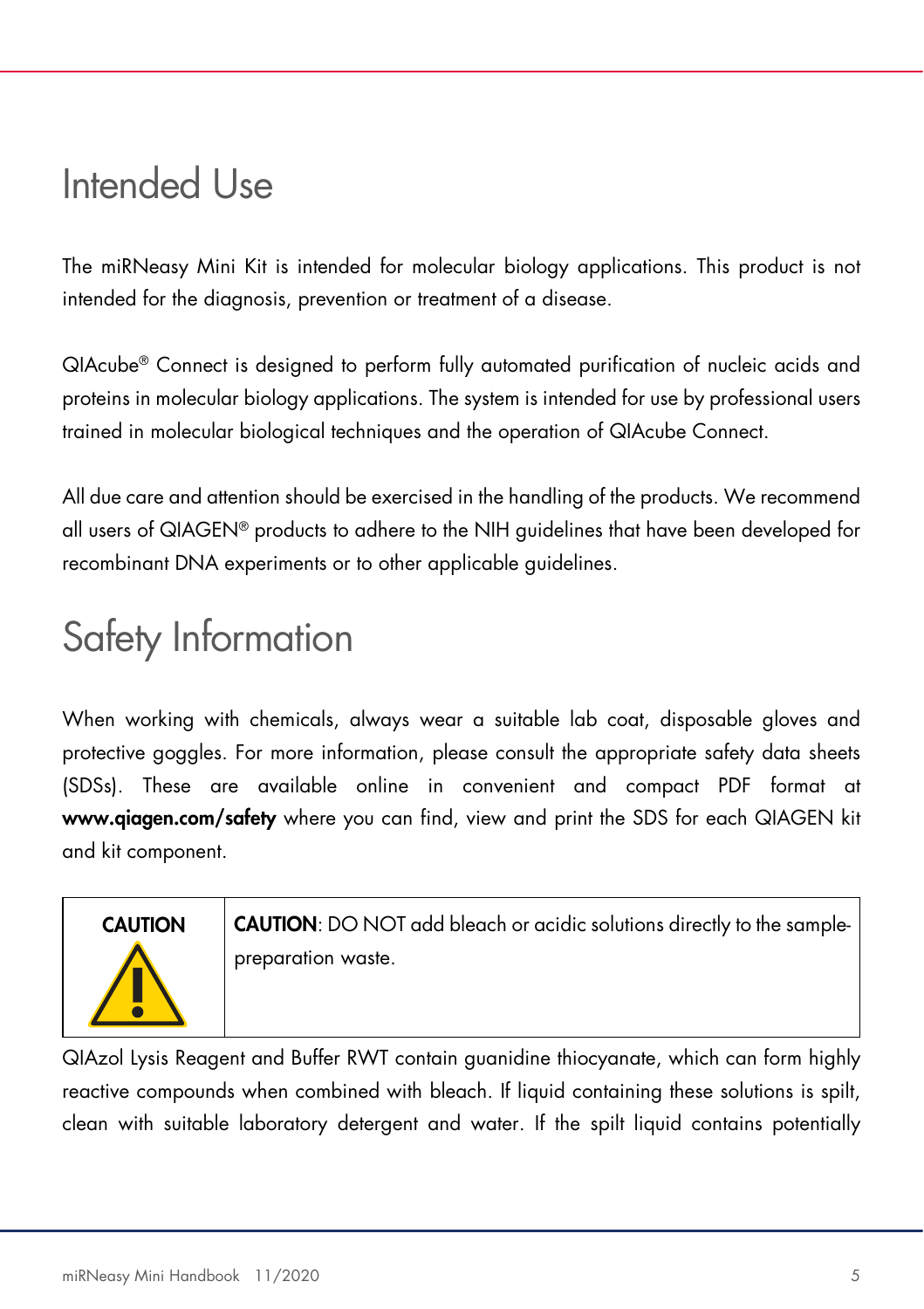infectious agents, clean the affected area first with laboratory detergent and water, and then with 1% (v/v) sodium hypochlorite.

# Quality Control

In accordance with QIAGEN's ISO-certified Quality Management System, each lot of miRNeasy Mini Kit is tested against predetermined specifications to ensure consistent product quality.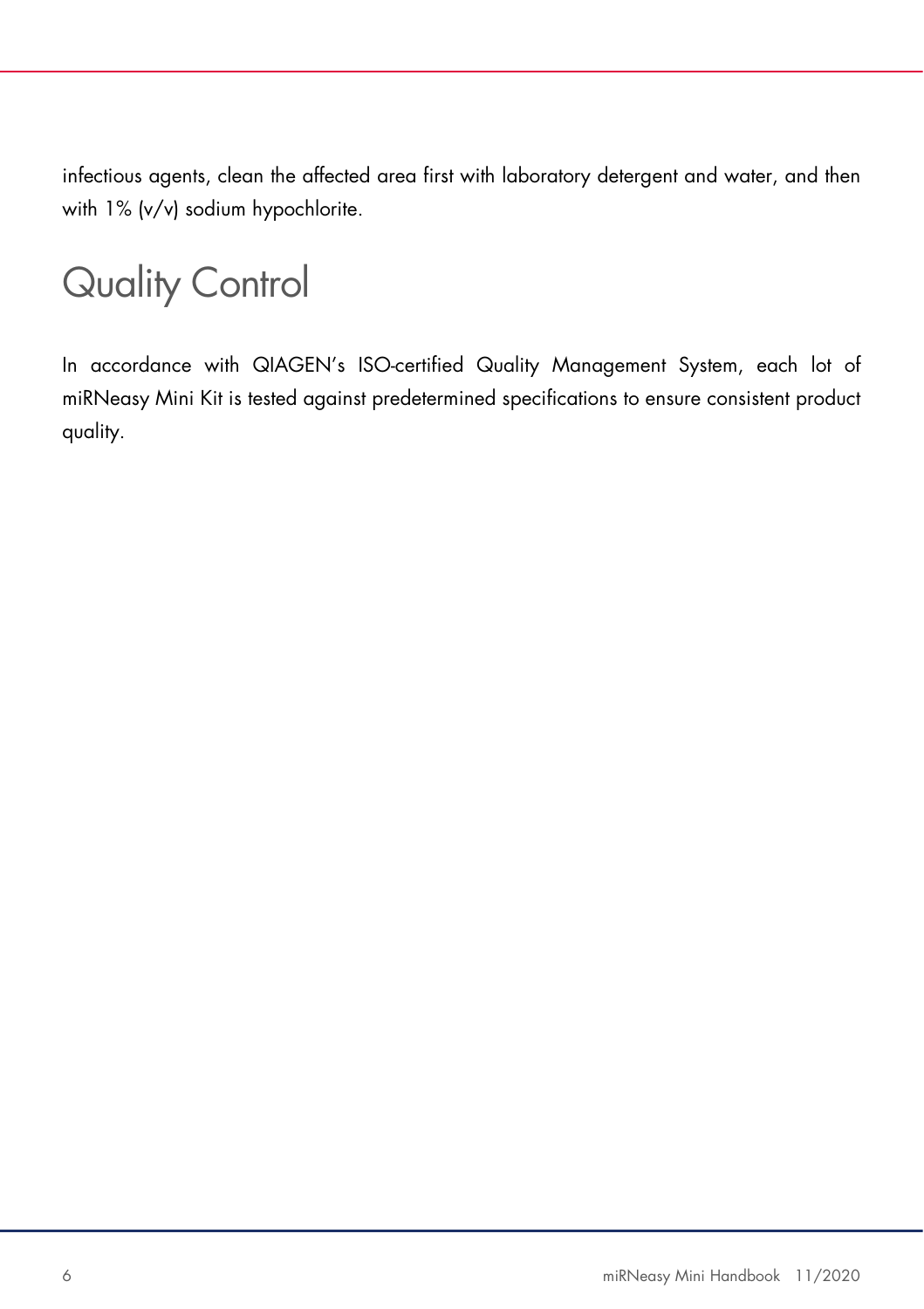# Introduction

To date, the majority of gene expression studies have focused on mRNA levels. However in recent years, interest in smaller RNA species, such as miRNA, has increased. Most commercial RNA purification kits do not recover RNA molecules smaller than ~200 nucleotides. The miRNeasy Mini Kit is designed for purification of total RNA, including miRNA and other small RNA molecules, from cultured cells and various animal and human tissues.

# Principle and procedure

The miRNeasy Mini Kit combines phenol/guanidine-based lysis of samples and silicamembrane–based purification of total RNA. QIAzol Lysis Reagent, included in the kit, is a monophasic solution of phenol and guanidine thiocyanate, designed to facilitate lysis of tissues, to inhibit RNases, and also to remove most of the cellular DNA and proteins from the lysate by organic extraction.

Cells or tissue samples are homogenized in QIAzol Lysis Reagent. After addition of chloroform, the homogenate is separated into aqueous and organic phases by centrifugation. RNA partitions to the upper, aqueous phase, while DNA partitions to the interphase and proteins to the lower, organic phase or the interphase.

The upper, aqueous phase is extracted, and ethanol is added to provide appropriate binding conditions for all RNA molecules from 18 nucleotides (nt) upwards. The sample is then applied to the RNeasy Mini spin column, where the total RNA binds to the membrane and phenol and other contaminants are efficiently washed away. High-quality RNA is then eluted in RNasefree water.

For enrichment of miRNAs and other small RNAs (less than ~200 nt) in a separate fraction, a specialized protocol is provided in Appendix A, page 40. Enrichment of small RNAs in a separate fraction may be advantageous for certain applications where mRNA and rRNA could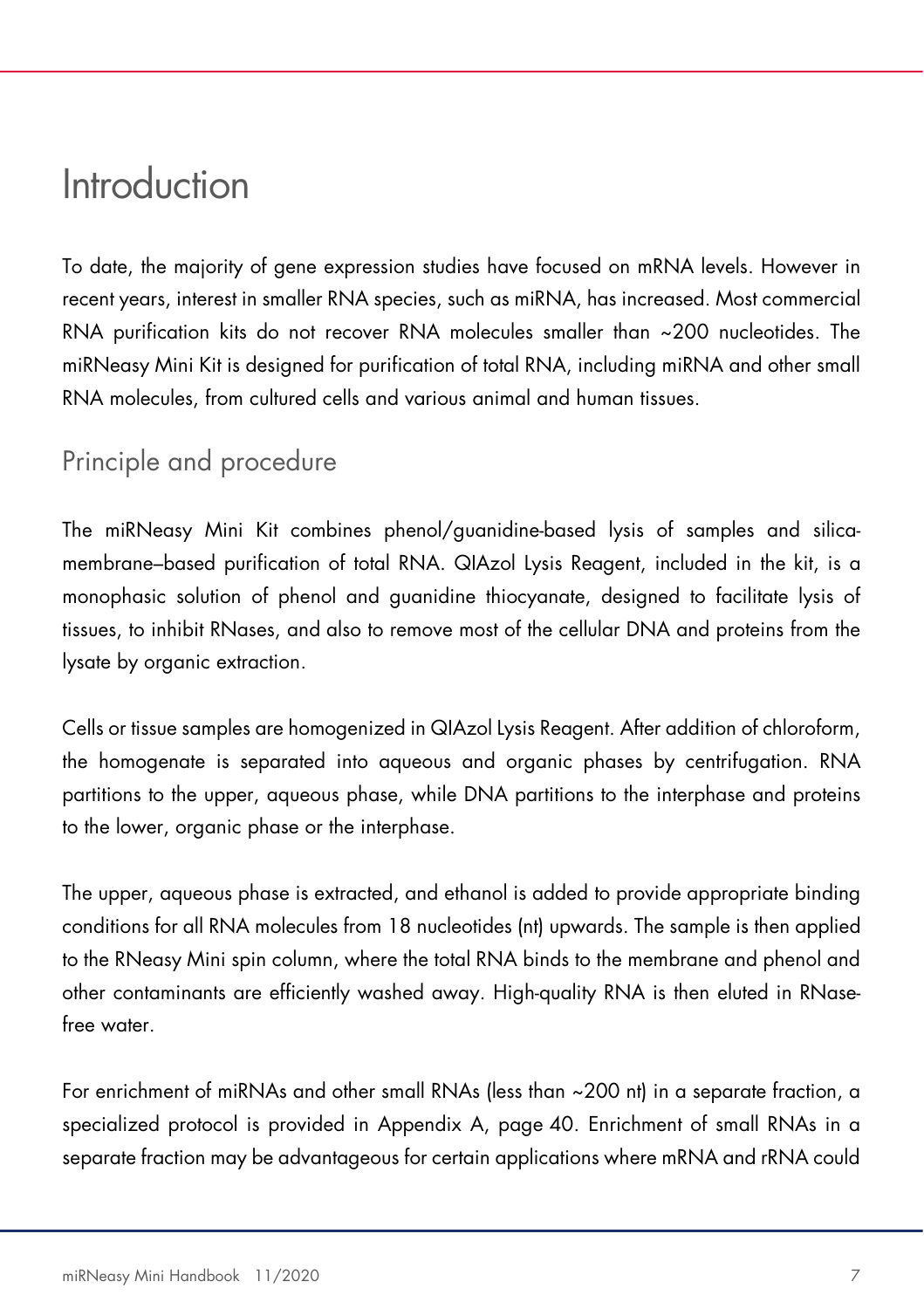lead to increased background. For this specialized protocol, an additional kit, the RNeasy MinElute® Cleanup Kit (cat. no. 74204) is required.

For purification of total RNA from leukocytes, a protocol is provided in Appendix D, page 50. Purchase of Buffer EL (cat. no. 79217) is required for this protocol.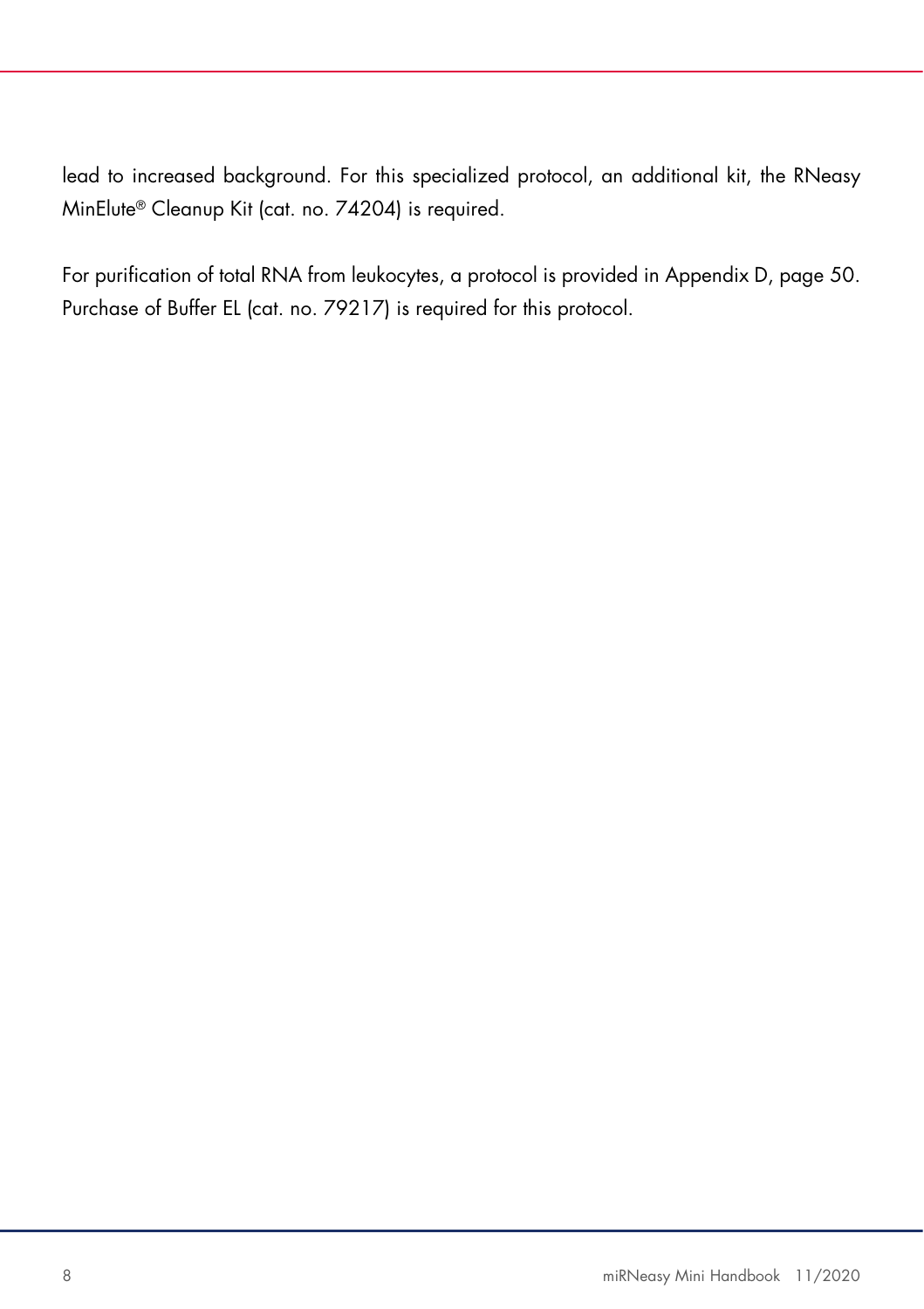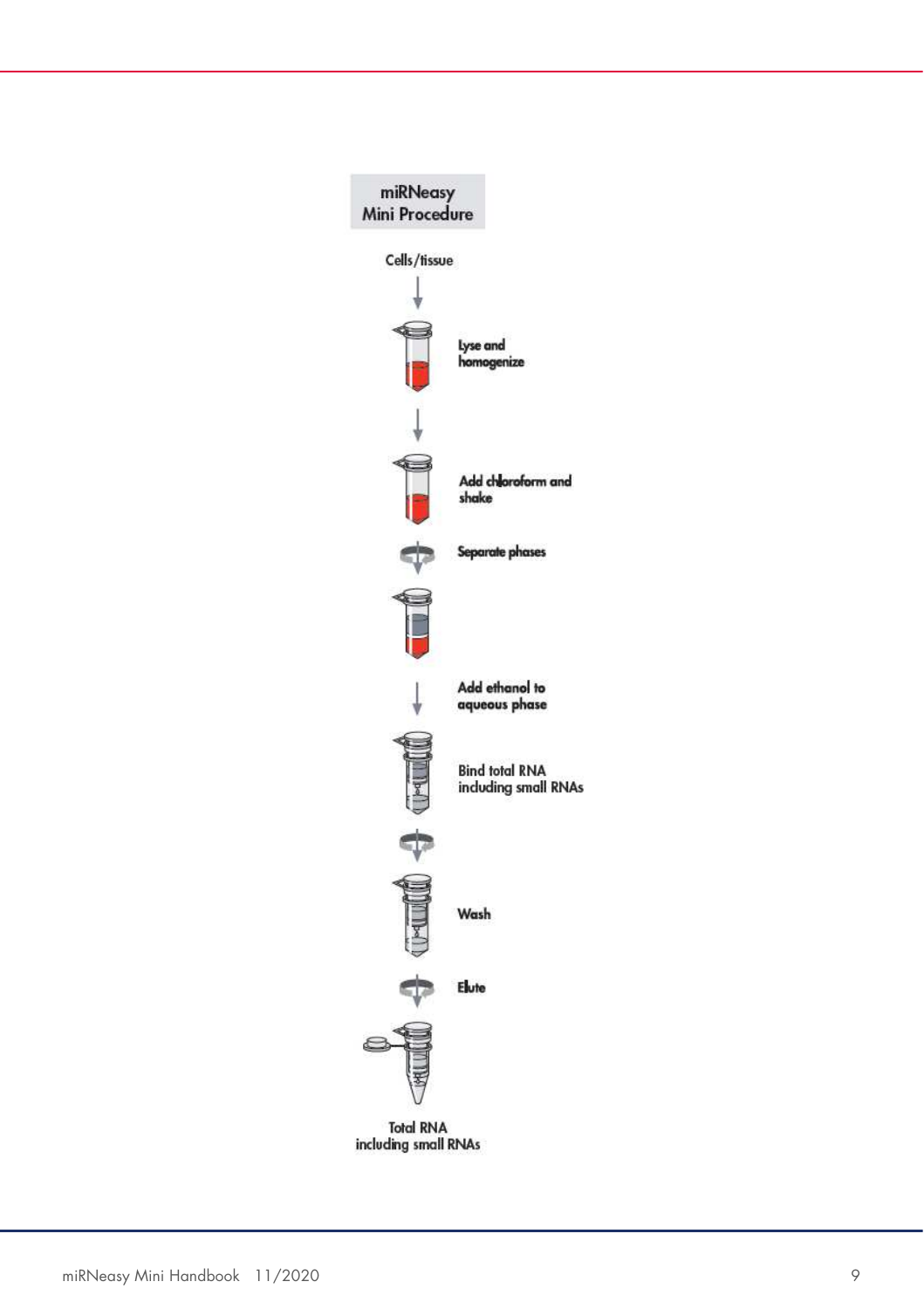The miRNeasy Mini Kit enables low-throughput miRNA and total RNA purification using spin columns. The miRNeasy Micro Kit is designed for purification from small amounts of cultured cells, sorted cells, laser capture microdissection samples from cryosections, and various animal and human tissues. For high-throughput purification in a 96-well format, the miRNeasy 96 Kit is available. For purification of total RNA, including miRNA, from serum or plasma samples, we recommend the miRNeasy Serum/Plasma Kit. Total RNA and miRNA can also be copurified from formalin-fixed, paraffin-embedded (FFPE) tissue sections using the miRNeasy FFPE Kit (see ordering information, starting on page 59). Total RNA and miRNA can be purified from animal cells without the use of QIAzol Lysis Reagent by using the RNeasy Plus Mini Kit along with a protocol which is available at www.qiagen.com/miRNA. For more information about miRNeasy Kits and other miRNA solutions from QIAGEN, visit www.qiagen.com/miRNA.

# Automated purification of RNA on QIAcube Instruments

Purification of RNA, including mi RNA, can be fully automated on QIAcube Connect or the classic QIAcube. The innovative QIAcube instruments use advanced technology to process QIAGEN spin columns, enabling seamless integration of automated, low-throughput sample prep into your laboratory workflow. Sample preparation using QIAcube instruments follows the same steps as the manual procedure (i.e., lyse, bind, wash and elute), enabling you to continue using the miRNeasy Mini Kit for purification of high-quality miRNA.

QIAcube instruments are preinstalled with protocols for purification of plasmid DNA, genomic DNA, RNA, viral nucleic acids and proteins, plus DNA and RNA cleanup. The range of protocols available is continually expanding, and additional QIAGEN protocols can be downloaded free of charge at www.qiagen.com/qiacubeprotocols.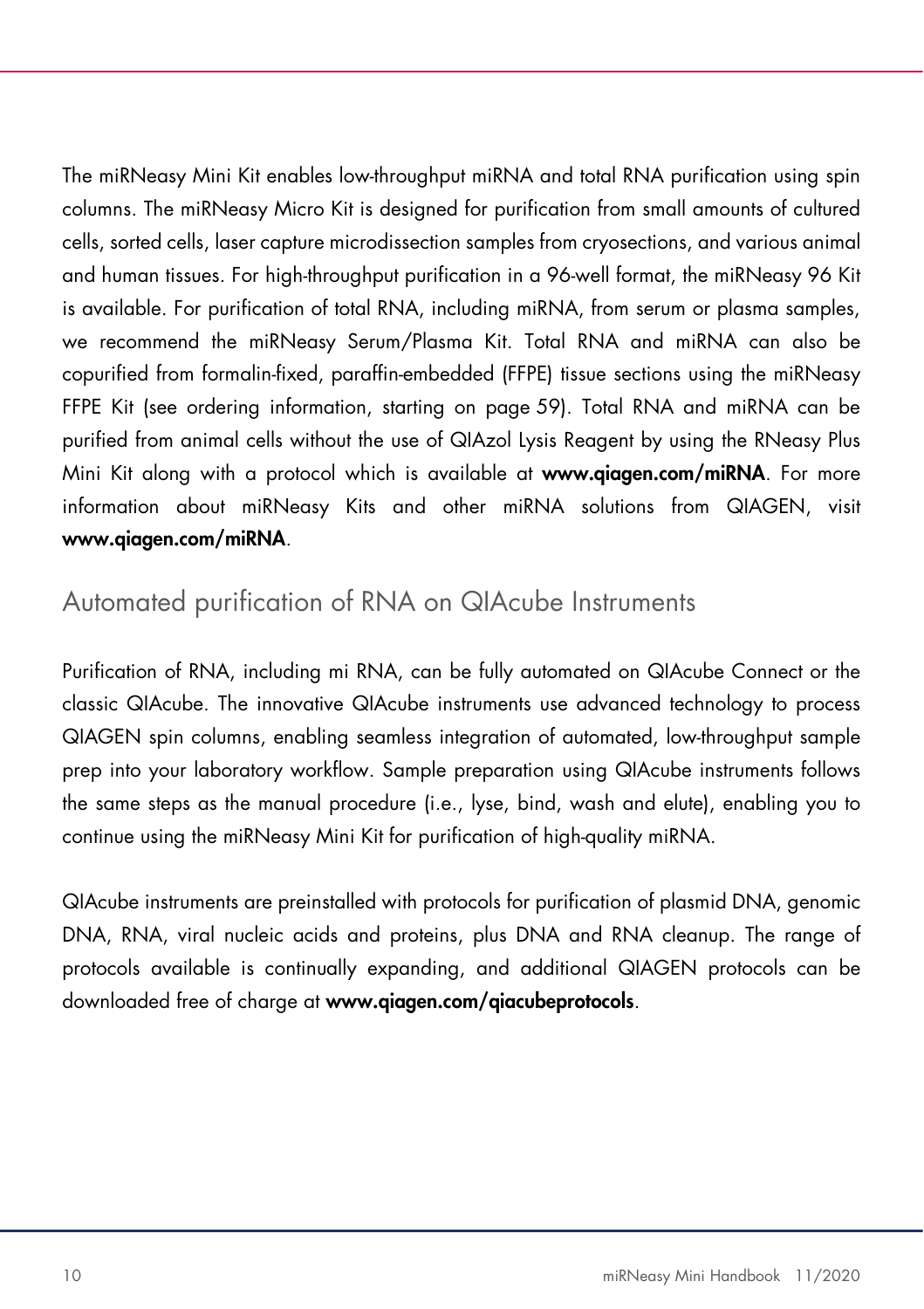

QIAcube Connect.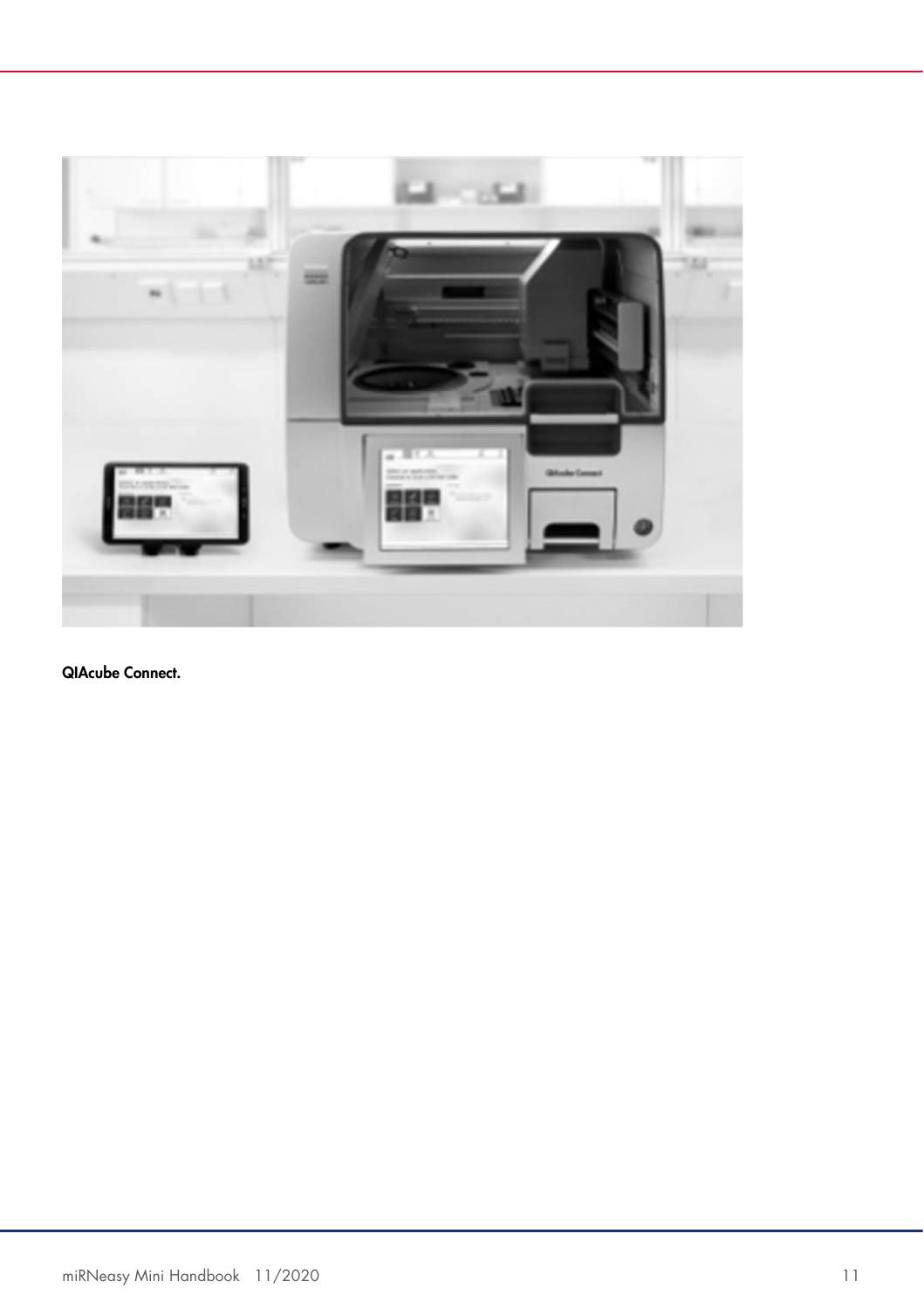# Real-time RT-PCR detection of miRNAs using the miRCURY® LNA® miRNA PCR systems

In general, real-time RT-PCR is recommended to accurately quantify yields of miRNA. The miRCURY LNA miRNA PCR system allows sensitive and specific quantification and profiling of miRNA expression using SYBR® Green-based or probe-based real-time PCR. Both the SYBR® Green detection-based miRCURY LNA miRNA PCR system and the probe-based miRCURY LNA miRNA Probe PCR System comprise all the required components to set up and conduct miRNA quantification and expression profiling, from conversion of RNA into cDNA to real-time PCR detection of miRNAs and straightforward data analysis. The systems both use the same miRCURY LNA RT kit for generation of a universal first-strand cDNA synthesis – one cDNA reaction for all miRNAs. Each system then has their own dedicated master mix kit, the miRCURY LNA SYBR® Green PCR kit and the miRCURY LNA miRNA Probe PCR Kit, as well as a broad variety of system-specific LNA-enhanced miRCURY LNA assay and panel products. The RNA Spike-In Kit enables quality control of the RNA isolation, cDNA synthesis, and PCR amplification steps of miRCURY LNA miRNA qPCR experiments.

For both systems, individual assays for mature miRNAs for a variety of different species can be ordered on GeneGlobe® (www.qiagen.com/GeneGlobe). Alternatively, for high-throughput and screening experiments, miRCURY LNA PCR Panels and miRCURY LNA Probe PCR Panels enable rapid profiling of the complete miRNome. Other Focus panels like the miRCURY LNA miRNA Serum/Plasma Focus PCR Panel and Serum/Plasma Focus Probe PCR Panel are available for the detection of mature miRNAs. Find out more about the miRCURY LNA miRNA PCR systems at www.qiagen.com.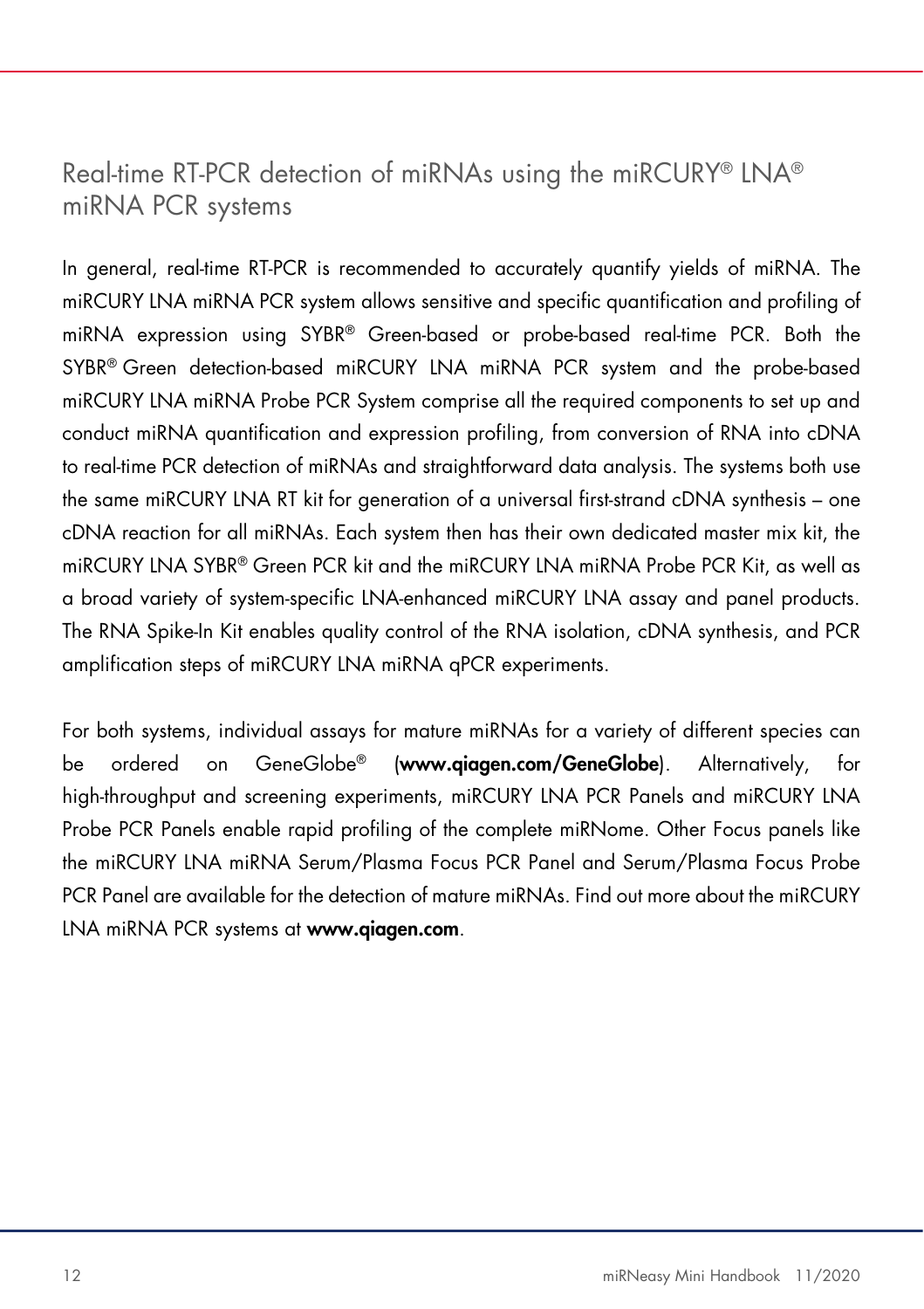# Equipment and Reagents to Be Supplied by User

When working with chemicals, always wear a suitable lab coat, disposable gloves and protective goggles. For more information, consult the appropriate safety data sheets (SDSs), available from the product supplier.

- Chloroform (without added isoamyl alcohol)
- $\bullet$  Ethanol (70% and 96-100%)\*
- Sterile, RNase-free pipet tips
- 1.5 ml or 2 ml microcentrifuge tubes
- $\bullet$  Microcentrifuge(s) (with rotor for 2 ml tubes) for centrifugation at  $4^{\circ}$ C and at room temperature (15–25°C)
- **Disposable gloves**
- For animal tissues: RNAprotect® Tissue Reagent (see ordering information, starting on page 59) or liquid nitrogen
- Optional: RNase-Free DNase Set (see ordering information, starting on page 59)
- Equipment and tubes for disruption and homogenization (see "Disrupting and homogenizing starting material", page 19). Depending on the method chosen, one or more of the following are required:
	- TissueRuptor® II with TissueRuptor Disposable Probes (see ordering information, starting on page 59)
	- TissueLyser II or TissueLyser LT (see ordering information, starting on page 59)
	- Mortar and pestle
	- QIAshredder homogenizer (see ordering information, starting on page 59)
	- Blunt-ended needle and syringe
	- Trypsin and phosphate-buffered saline (PBS)

\* Do not use denatured alcohol, which contains other substances, such as methanol and methylethylketone.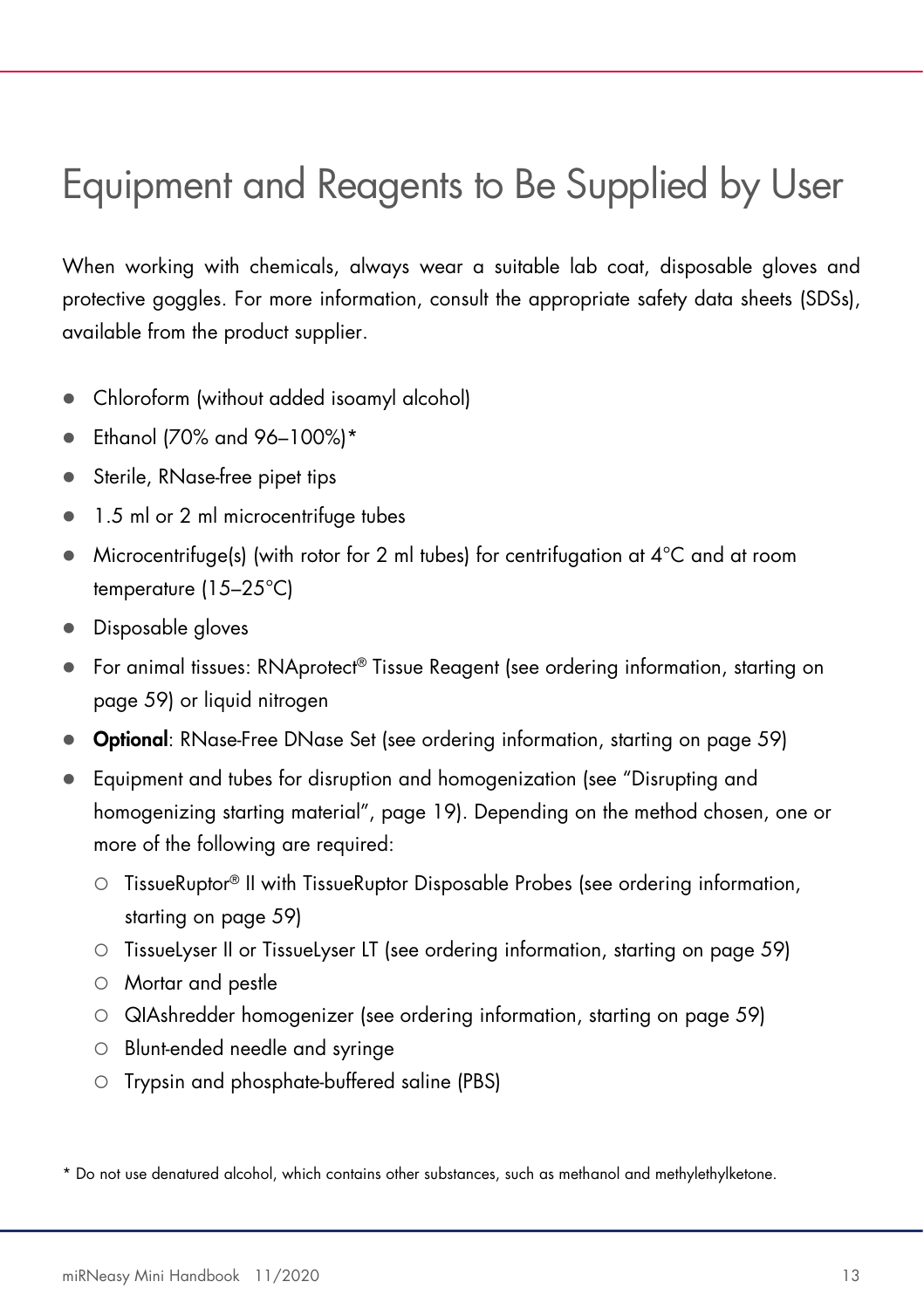# Important Notes

# Determining the amount of starting material

It is essential to use the correct amount of starting material to obtain optimal RNA yield and purity. The maximum amount that can be used depends on:

- Volume of QIAzol Lysis Reagent required for efficient lysis
- RNA binding capacity of the RNeasy Mini spin column (100 µg)
- RNA content of the sample type

When processing samples containing high amounts of RNA, less than the maximum amount of starting material shown in Table 1 should be used, so that the RNA binding capacity of the column is not exceeded.

When processing samples containing average or low amounts of RNA, the maximum amount of starting material shown in Table 1 can be used. However, even though the RNA binding capacity of the RNeasy Mini spin column is not reached, the maximum amount of starting material must not be exceeded. Otherwise, lysis will be incomplete and cellular debris may interfere with the binding of RNA to the RNeasy Mini spin column membrane, resulting in lower RNA yield and purity.

| Maximum binding capacity            | $100 \mu g$ RNA                   |
|-------------------------------------|-----------------------------------|
| Maximum loading volume              | 700 µl                            |
| <b>RNA</b> size distribution        | $RNA > 18$ nucleotides            |
| Minimum elution volume              | $30 \mu$                          |
| Maximum amount of starting material |                                   |
| Animal cells                        | $1 \times 10^{7}$                 |
| Animal tissues                      | 50 mg (100 mg for adipose tissue) |

| Table 1. RNeasy Mini spin column specifications |
|-------------------------------------------------|
|-------------------------------------------------|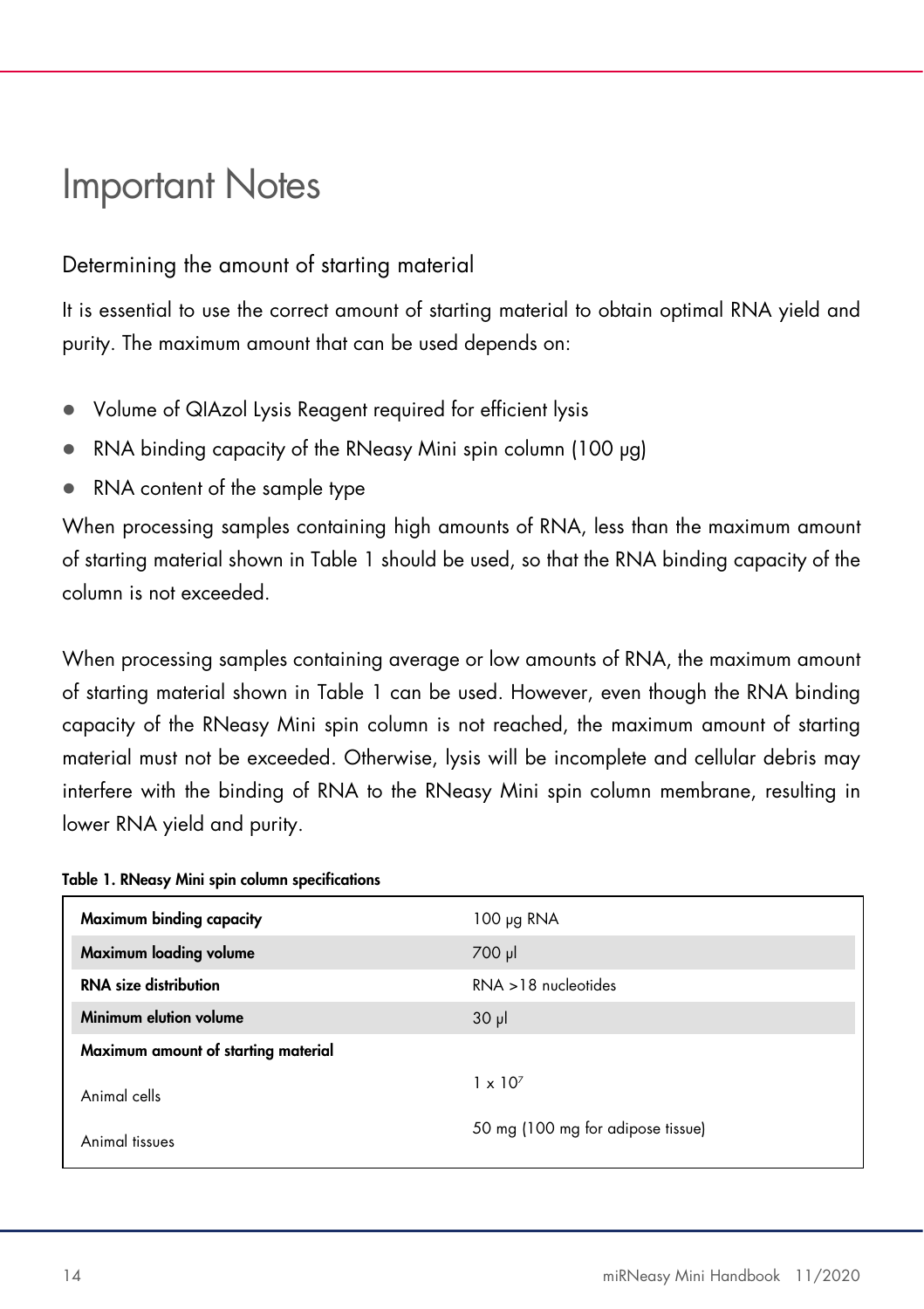Note: If the binding capacity of the RNeasy Mini spin column is exceeded, RNA yields will not be consistent and may be reduced. If lysis of the starting material is incomplete, RNA yields will be lower than expected, even if the binding capacity of the RNeasy Mini spin column is not exceeded.

Determining the correct amount of starting material — cells

The minimum amount of starting material is generally 100 cells, while the maximum amount depends on the RNA content of the cell type.

RNA content can vary greatly between cell types. The following examples illustrate how to determine the maximum amount of starting material:

- COS cells have high RNA content (approximately 35 µg RNA per 10<sup>6</sup> cells). Do not use more than  $3 \times 10^6$  cells, otherwise the RNA binding capacity of the RNeasy Mini spin column (100 µg) will be exceeded.
- $\bullet$  HeLa cells have average RNA content (approximately 15  $\mu$ g RNA per 10<sup>6</sup> cells). Do not use more than 7 x 10<sup>6</sup> cells, otherwise the RNA binding capacity of the RNeasy Mini spin column will be exceeded.
- NIH/3T3 cells have low RNA content (approximately 10 µg RNA per 10<sup>6</sup> cells). The maximum amount of starting material (1 x 10<sup>7</sup> cells) can be used.

If processing a cell type where there is no information about its RNA content, we recommend starting with no more than 3–4 x 10<sup>6</sup> cells. Depending on RNA yield and purity, it may be possible to increase the cell number in subsequent preparations.

Counting cells is the most accurate way to quantify the amount of starting material. As a guide, the number of HeLa cells obtained in various culture vessels after confluent growth is given in Table 2.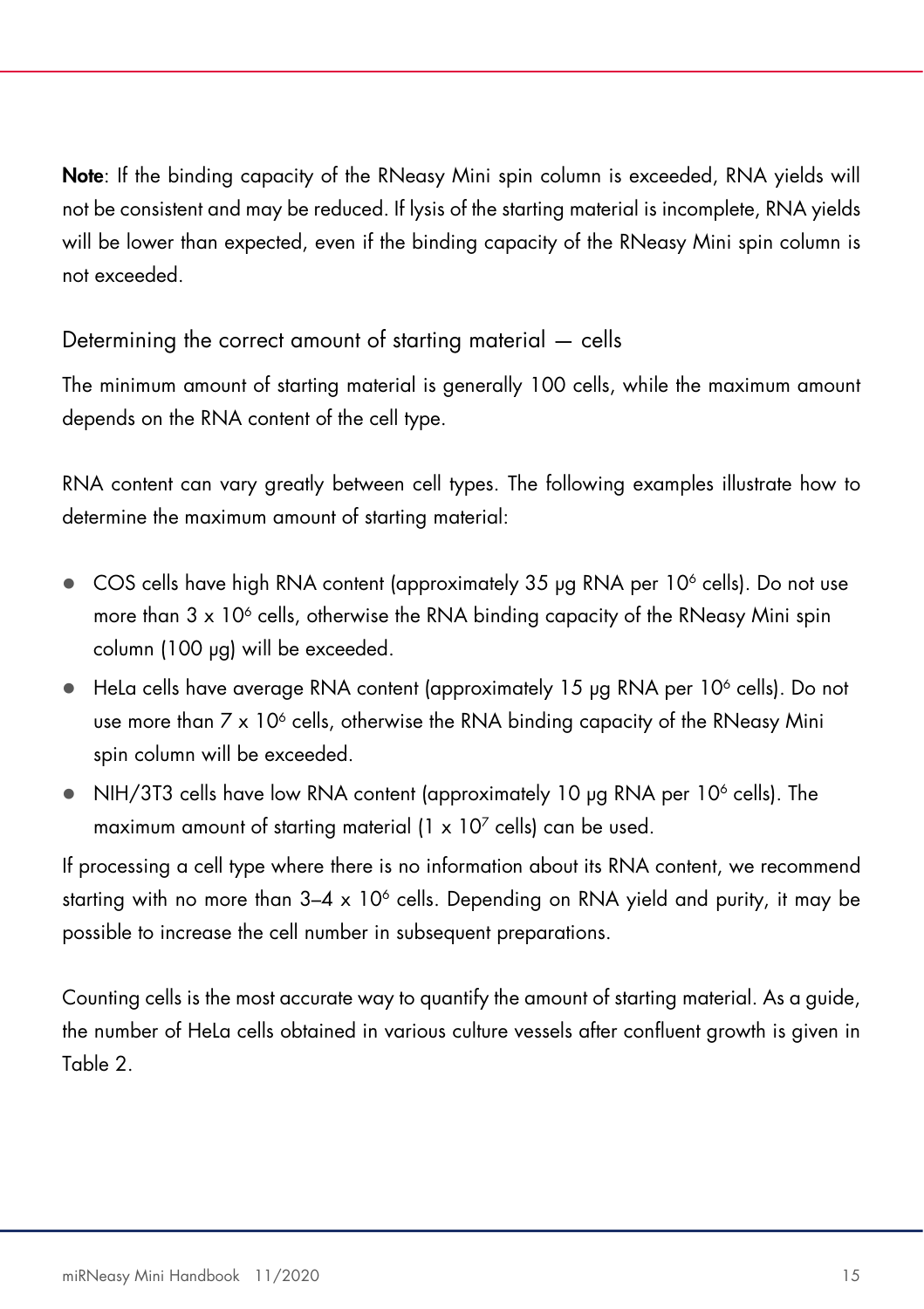| Growth area (cm <sup>2</sup> )* | Number of cells <sup>t</sup> |
|---------------------------------|------------------------------|
|                                 |                              |
| $0.32 - 0.6$                    | $4 - 5 \times 10^{4}$        |
| 1                               | $1 \times 10^{5}$            |
| 2                               | $2.5 \times 10^{5}$          |
| $\overline{4}$                  | $5 \times 10^5$              |
| 9.5                             | $1 \times 10^{6}$            |
| <b>Dishes</b>                   |                              |
| 8                               | $1 \times 10^{6}$            |
| 21                              | $2.5 \times 10^{6}$          |
| 56                              | $7 \times 10^6$              |
| 145                             | $2 \times 10^7$              |
|                                 |                              |
| 25                              | $3 \times 10^6$              |
| 75                              | $1 \times 10^{7}$            |
| 162-175                         | $2 \times 10^{7}$            |
|                                 |                              |

| Table 2. Growth area and number of HeLa cells in various culture vessels |  |  |  |
|--------------------------------------------------------------------------|--|--|--|
|--------------------------------------------------------------------------|--|--|--|

\* Per well, if multiwell plates are used; varies slightly depending on the supplier.

† Cell numbers are given for HeLa cells (approximate length = 15 µm), assuming confluent growth. Cell numbers will vary for different kinds of animal cells, which vary in length from 10 to 30 µm.

### Determining the correct amount of starting material — tissue

The maximum amount of tissue that can be processed depends on the RNA content of the tissue. To help to estimate the RNA content of your tissue type, Table 3 shows expected RNA yields from various sources.

In general, a maximum of 50 mg tissue can be processed with the miRNeasy Mini procedure. For adipose tissues, up to 100 mg can be processed. The binding capacity of the column (100 µg RNA) and the lysing capacity of QIAzol Lysis Reagent will not be exceeded by these amounts.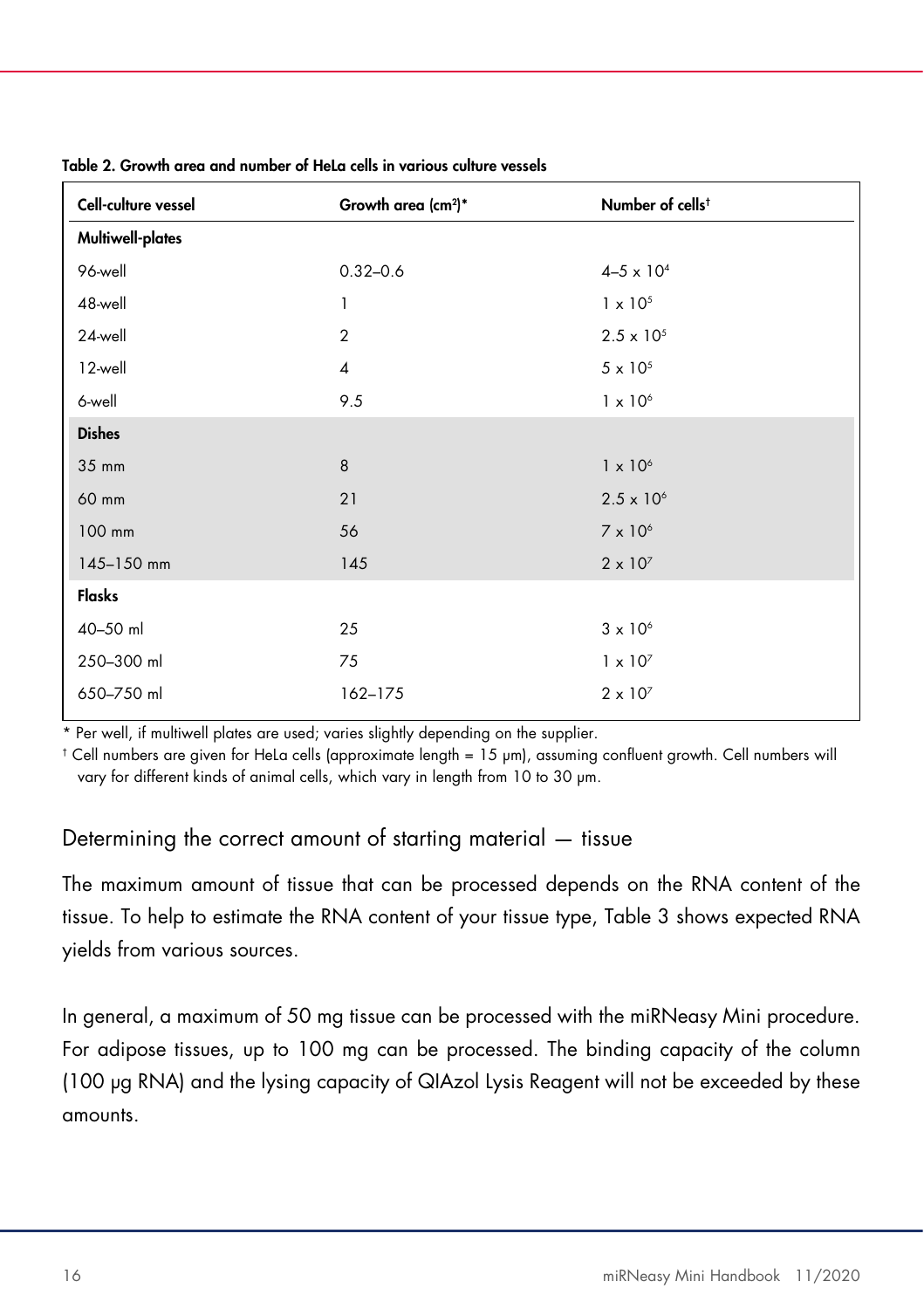| Sample                                   | Average RNA yield* (µg) |
|------------------------------------------|-------------------------|
| Mouse/rat tissue (10 mg)                 |                         |
| Kidney                                   | $5 - 40$                |
| Liver                                    | $15 - 80$               |
| Lung                                     | $5 - 15$                |
| Heart                                    | $5 - 25$                |
| Muscle                                   | $5 - 35$                |
| <b>Brain</b>                             | $5 - 20$                |
| Adipose tissue                           | $0.5 - 2.5$             |
| Spleen                                   | $15 - 100$              |
| Intestine                                | $10 - 60$               |
| Skin                                     | $2 - 5$                 |
| Cell culture (1 x 10 <sup>6</sup> cells) |                         |
| <b>NIH/3T3</b>                           | 10                      |
| Hela                                     | 15                      |
| COS-7                                    | 35                      |
| LMH                                      | 12                      |
| Huh                                      | 15                      |
| Jurkat                                   | 15                      |

Table 3. Average yields of total RNA with miRNeasy Mini Kit

\* Amounts can vary due to species, developmental stage, etc.

If you have no information about the nature of your starting material, we recommend starting with no more than 30 mg of tissue. Depending on the yield and purity of RNA obtained, it may be possible to increase the amount of tissue to 100 mg.

Weighing tissue is the most accurate way to quantify the amount of starting material. However, the following may be used as a guide. A 3 mm cube (volume, 27 mm<sup>3</sup>) of most animal tissues weighs 25–35 mg.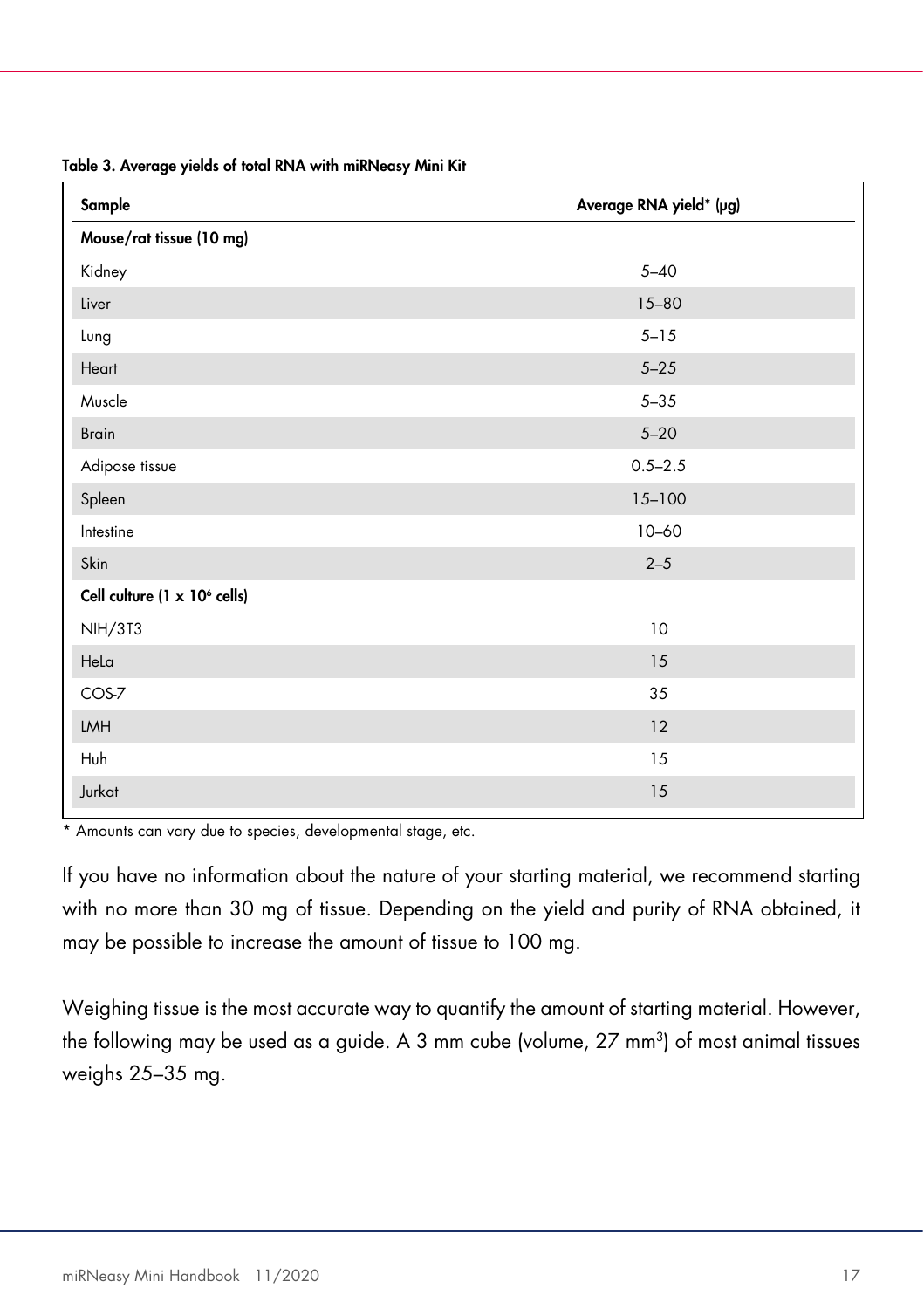# Handling and storage of starting material

RNA is not protected after harvesting until the sample is treated with RNAprotect Cell Reagent (cultured cells only) or RNAprotect Tissue Reagent (animal tissues only), flash-frozen or disrupted and homogenized in the presence of RNase-inhibiting or denaturing reagents. Otherwise, unwanted changes in the gene expression profile will occur. It is therefore important that samples are immediately frozen in liquid nitrogen and stored at –90°C to –65°C (animal tissues only), processed as soon as harvested, or immediately immersed in RNAprotect Cell Reagent or RNAprotect Tissue Reagent. Animal cells can be pelleted and then stored at –90°C to –65°C until required for RNA purification.

An alternative to RNAprotect Tissue Reagent is Allprotect® Tissue Reagent, which provides immediate stabilization of DNA, RNA and protein in tissues samples at room temperature (15– 25°C).

The procedures for harvesting and RNA protection should be carried out as quickly as possible. Frozen samples should not be allowed to thaw during handling or weighing. After disruption and homogenization in QIAzol Lysis Reagent, samples can be stored at –90°C to –65°C for months.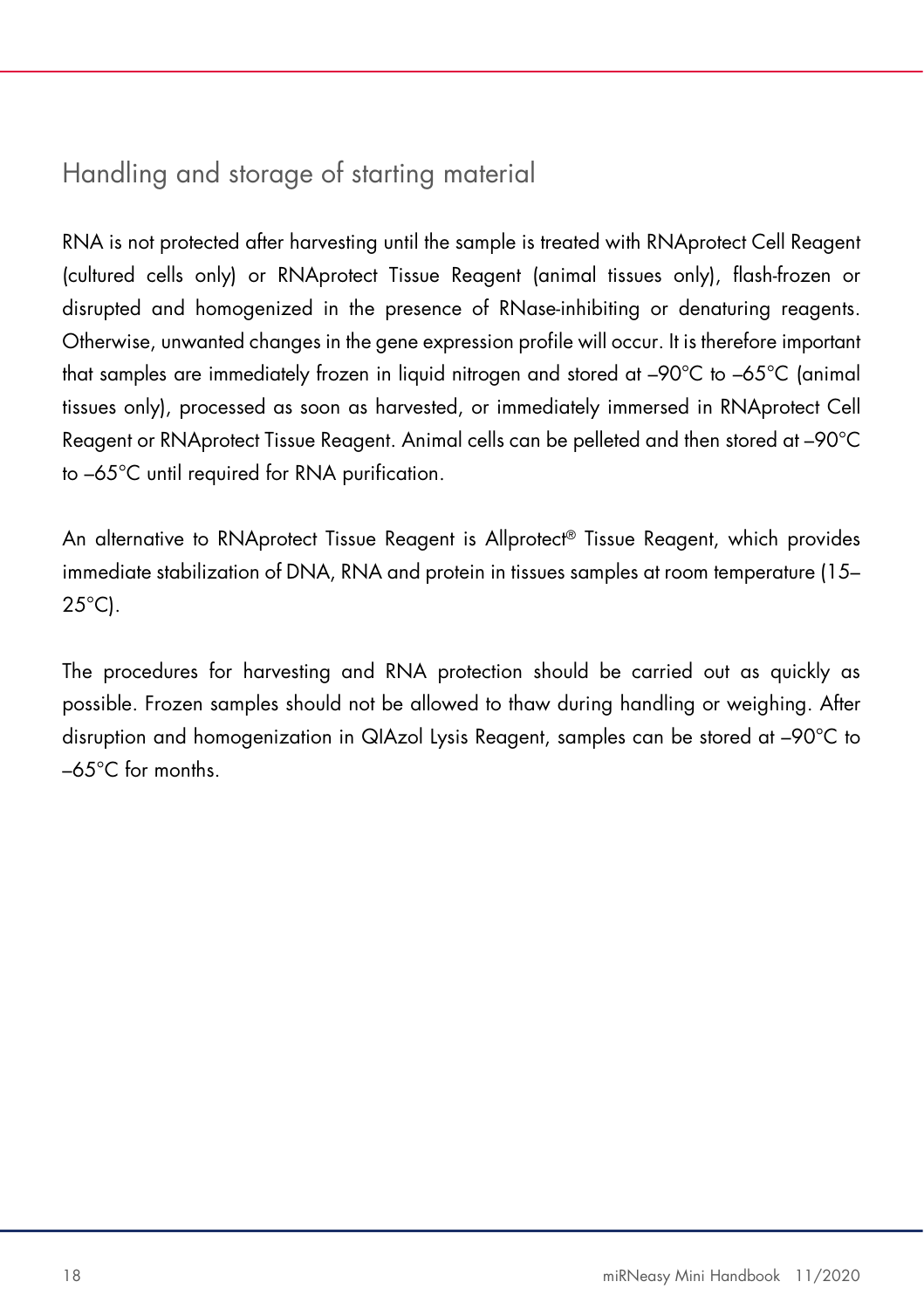# Disrupting and homogenizing starting material

Efficient disruption and homogenization of the starting material is an absolute requirement for all total RNA purification procedures. Disruption and homogenization are 2 distinct steps:

- Disruption: Complete disruption of plasma membranes of cells and organelles is absolutely required to release all the RNA contained in the sample. Different samples require different methods to achieve complete disruption. Incomplete disruption significantly reduces RNA yields.
- **Homogenization:** Homogenization is necessary to reduce the viscosity of the lysates produced by disruption. Homogenization shears high-molecular–weight genomic DNA and other high-molecular–weight cellular components to create a homogeneous lysate. In the miRNeasy procedure, genomic DNA is removed by organic extraction, which makes it possible to homogenize up to 3  $\times$  10<sup>6</sup> cells by vortexing without additional homogenization. Incomplete homogenization results in inefficient binding of RNA to the RNeasy Mini spin column membrane, significantly reducing RNA yields.

Some disruption methods simultaneously homogenize the sample, while others require an additional homogenization step. Table 4 gives an overview of different disruption and homogenization methods and is followed by a detailed description of each method. This information can be used as a guide to choose the appropriate methods for your starting material.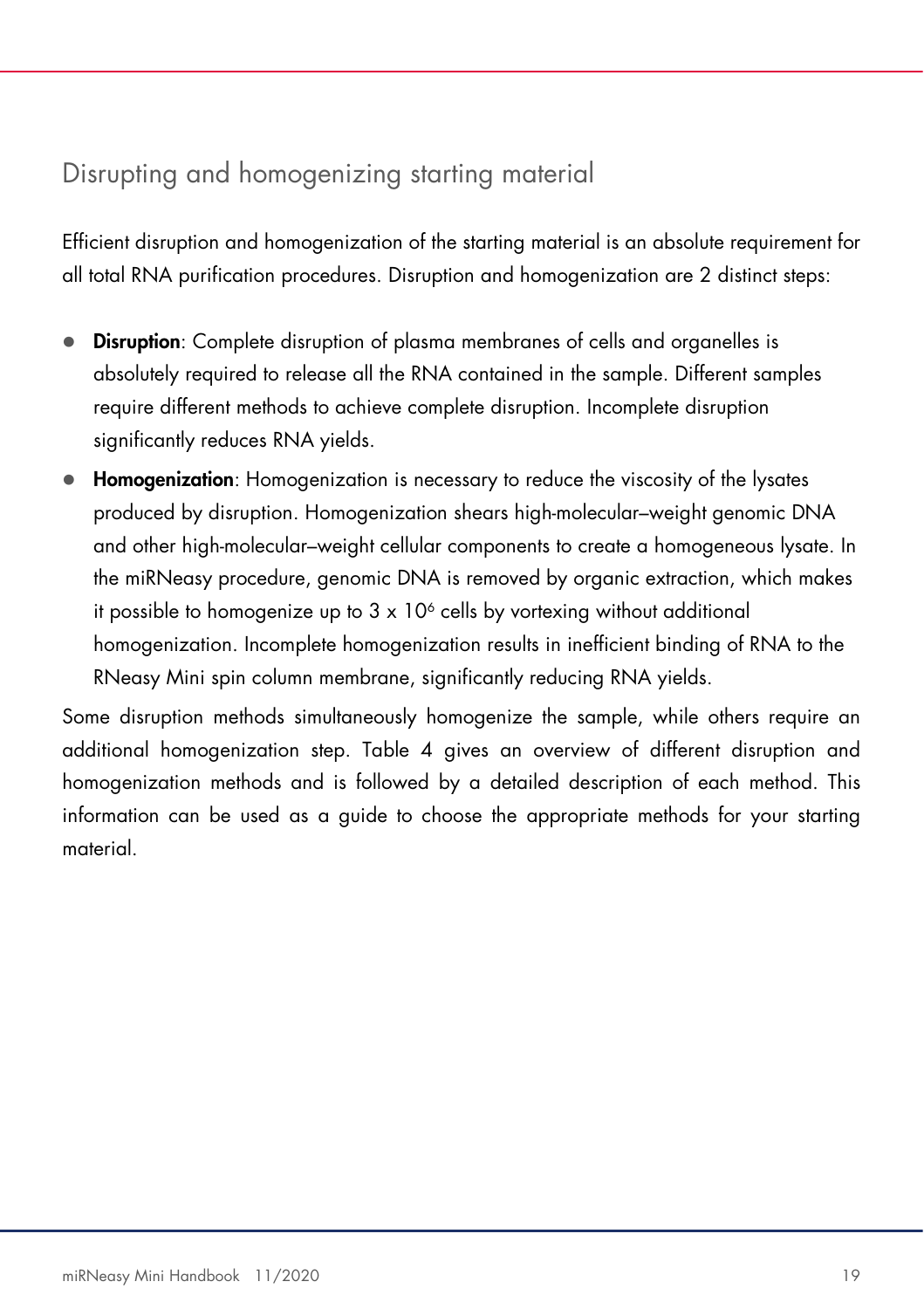| Sample         | <b>Disruption method</b>            | Homogenization method                                                                                                               | <b>Comments</b>                                                                                            |
|----------------|-------------------------------------|-------------------------------------------------------------------------------------------------------------------------------------|------------------------------------------------------------------------------------------------------------|
| Animal cells   | Addition of lysis buffer            | TissueRuptor II or<br><b>QIAshredder homogenizer</b><br>or syringe and needle or<br>vortexing $( \leq 3 \times 10^6 \text{ cells})$ | If processing $\leq 3 \times 10^6$<br>cells, lysate can be<br>homogenized by<br>vortexing.                 |
| Animal tissues | TissueLyser II or<br>TissueLyser LT | TissueLyser II or<br>TissueLyser LT                                                                                                 | The TissueLyser II and<br>TissueLyser LT give results<br>comparable to using a<br>rotor-stator homogenizer |
|                | TissueRuptor II                     | TissueRuptor II                                                                                                                     | Simultaneously disrupts<br>and homogenizes                                                                 |
|                | Mortar and pestle                   | <b>QIAshredder homogenizer</b><br>or syringe and needle                                                                             | The TissueRuptor II usually<br>gives higher yields than<br>mortar and pestle                               |

Table 4. Guide to methods of disruption and homogenization of samples

Disruption and homogenization using the TissueRuptor II

The TissueRuptor II is a rotor–stator homogenizer that thoroughly disrupts and simultaneously homogenizes single animal tissue samples in the presence of lysis buffer in 15–90 seconds, depending on the toughness and size of the sample. The TissueRuptor II can also be used to homogenize cell lysates. The blade of the TissueRuptor disposable probe rotates at a very high speed, causing the sample to be disrupted and homogenized by a combination of turbulence and mechanical shearing. For guidelines on disruption and homogenization of animal tissues using the TissueRuptor II, refer to the TissueRuptor II Handbook. For other rotor–stator homogenizers, please refer to suppliers' guidelines for further details.

# Disruption and homogenization using the TissueLyser II or TissueLyser LT

In bead-milling, cells and tissues can be disrupted by rapid agitation in the presence of beads and lysis buffer. Disruption and simultaneous homogenization occur by the shearing and crushing action of the beads as they collide with the cells.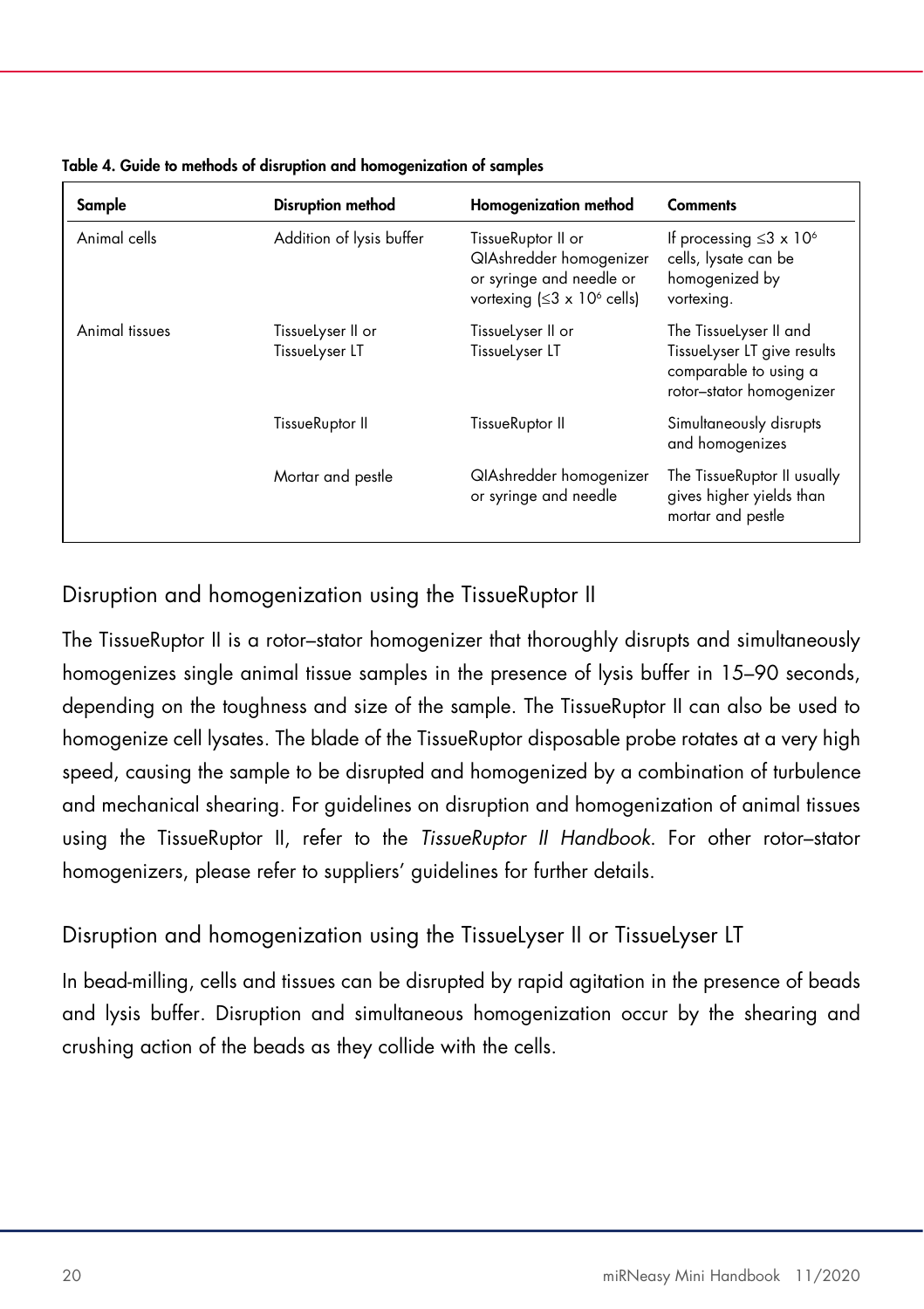Disruption efficiency is influenced by:

- Size and composition of beads
- Ratio of buffer to beads
- Amount of starting material
- Speed and configuration of the TissueLyser II or TissueLyser LT
- Disintegration time

Stainless steel beads with a 3–7 mm diameter are optimal for use with animal tissues. All other disruption parameters must be determined empirically for each application. For guidelines on disruption and homogenization of tissues using the TissueLyser II and stainless steel beads, refer to Appendix C (page 48). For other bead mills, please refer to the suppliers' guidelines for further details.

# Disruption using a mortar and pestle

For disruption using a mortar and pestle, freeze the animal tissue immediately in liquid nitrogen and grind to a fine powder under liquid nitrogen. Transfer the suspension (tissue powder and liquid nitrogen) into a liquid-nitrogen–cooled, appropriately sized tube and allow the liquid nitrogen to evaporate without allowing the sample to thaw. Add lysis buffer and continue as quickly as possible with the homogenization according to one of the 2 methods below.

Note: Grinding the sample using a mortar and pestle will disrupt the sample, but will not homogenize it. Homogenization must be performed afterwards.

# Homogenization using QIAshredder homogenizers

Using QIAshredder homogenizers is a fast and efficient way to homogenize cell and tissue lysates without cross-contamination of samples. Up to 700 µl of lysate is loaded onto a QIAshredder spin column placed in a 2 ml collection tube and spun for 2 minutes at maximum speed in a microcentrifuge. The lysate is homogenized as it passes through the spin column.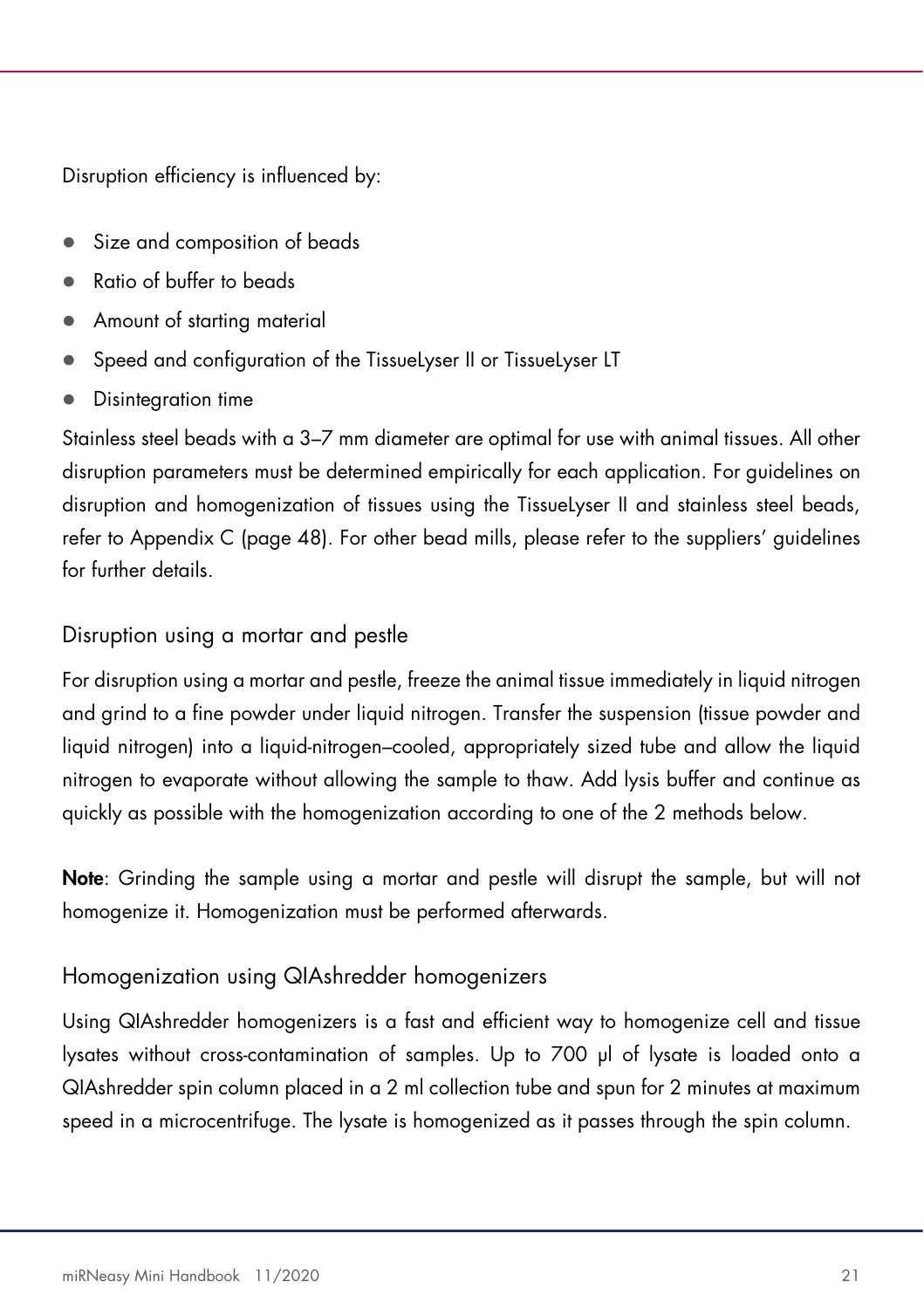# Homogenization using a syringe and needle

Cell and tissue lysates can be homogenized using a syringe and needle. Lysate is passed through a 20-gauge (0.9 mm) needle attached to a sterile plastic syringe at least 5–10 times or until a homogeneous lysate is achieved. Increasing the volume of lysis buffer may be required to facilitate handling and minimize loss.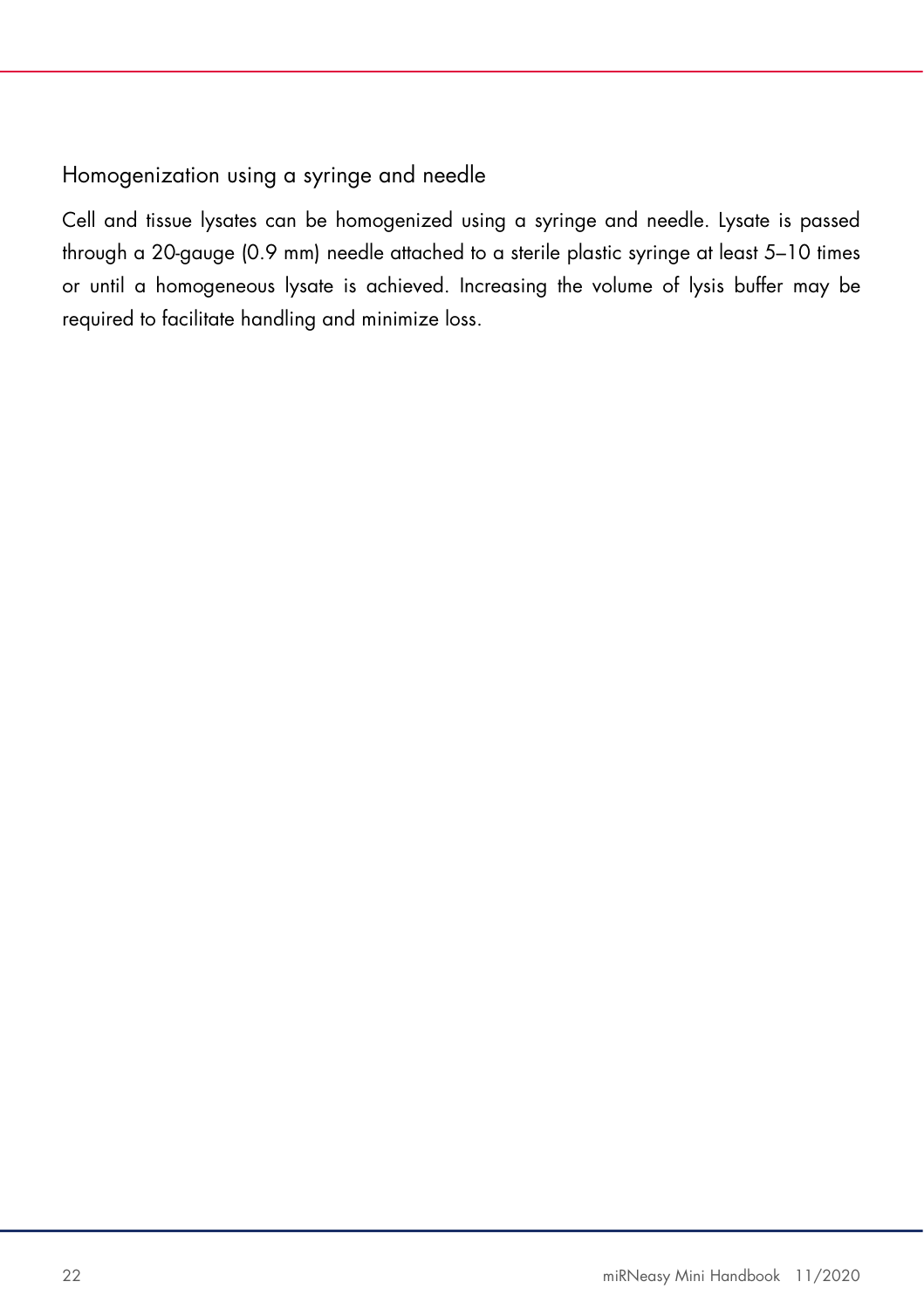# Protocol: Purification of Total RNA, Including Small RNAs, from Animal Cells

# Important points before starting

- If using the miRNeasy Mini Kit for the first time, read "Important Notes" (page 14).
- It is important not to overload the RNeasy Mini spin column, as overloading will significantly reduce RNA yield and quality. Read "Determining the amount of starting material" (page 14).
- If working with RNA for the first time, read Appendix E (page 52).
- $\bullet$  Cell pellets can be stored at -90°C to -65°C for later use or used directly in the procedure. Determine the number of cells before freezing. Frozen cell pellets should be thawed slightly so that they can be dislodged by flicking the tube in step 2. Homogenized cell lysates from step 3 can be stored at –90°C to –65°C for several months. To process frozen homogenized lysates, incubate at 37°C in a water bath until completely thawed and salts are dissolved. Avoid prolonged incubation, which may compromise RNA integrity.
- Generally, DNase digestion is not required since the combined QIAzol and RNeasy technologies efficiently remove most of the DNA without DNase treatment. In addition, miRCURY LNA miRNA PCR Assay and most other assays for mature miRNA are not affected by the presence of small amounts of genomic DNA. However, further DNA removal may be necessary for certain RNA applications that are sensitive to very small amounts of DNA. In these cases, small residual amounts of DNA can be removed by oncolumn DNase digestion (see Appendix B, page 44) or by DNase digestion after RNA purification (please contact QIAGEN Technical Service for a protocol).
- Buffer RWT may form a precipitate upon storage. If necessary, redissolve by warming and then place at room temperature (15–25°C).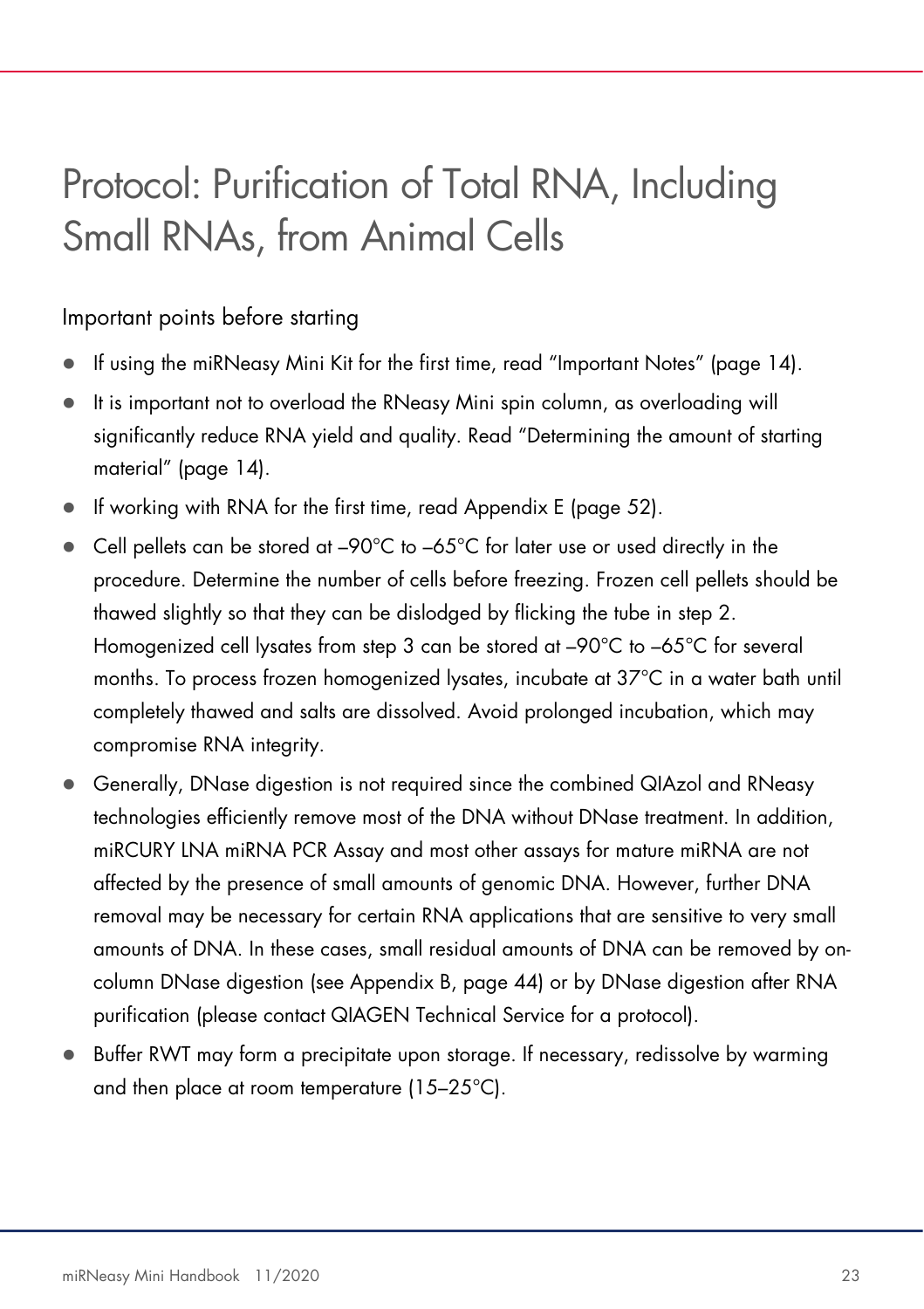- QIAzol Lysis Reagent and Buffer RWT contain a guanidine salt and are therefore not compatible with disinfecting reagents containing bleach. See page 5 for safety information.
- Except for phase separation (step 7), all protocol and centrifugation steps should be performed at room temperature. During the procedure, work quickly.

# Things to do before starting

- Buffers RWT and RPE are supplied as concentrates. Before using for the first time, add the required volumes of ethanol (96%–100%), as indicated on the bottle, to obtain a working solution.
- If performing optional on-column DNase digestion, prepare DNase I stock solution as described in Appendix B (page 44).

# Procedure

- 1. Harvest cells according to step 1a or 1b.
	- 1a. Cells grown in suspension (do not use more than  $1 \times 10^7$  cells): Determine the number of cells. Pellet the appropriate number of cells by centrifuging for 5 min at 300 x g in a centrifuge tube (not supplied). Carefully remove all supernatant by aspiration and proceed to step 2.

Note: Incomplete removal of cell-culture medium will inhibit lysis and dilute the lysate, affecting the conditions for binding of RNA to the RNeasy Mini spin column membrane. Both effects may reduce RNA yield.

1b. Cells grown in a monolayer (do not use more than  $1 \times 10^7$  cells): Cells grown in a monolayer in cell-culture vessels can be either lysed directly in the vessel (up to 10 cm diameter) or trypsinized and collected as a cell pellet prior to lysis. Cells grown in a monolayer in cell-culture flasks should always be trypsinized. To lyse cells directly:

Determine the number of cells. Completely aspirate the cell-culture medium and proceed immediately to step 2.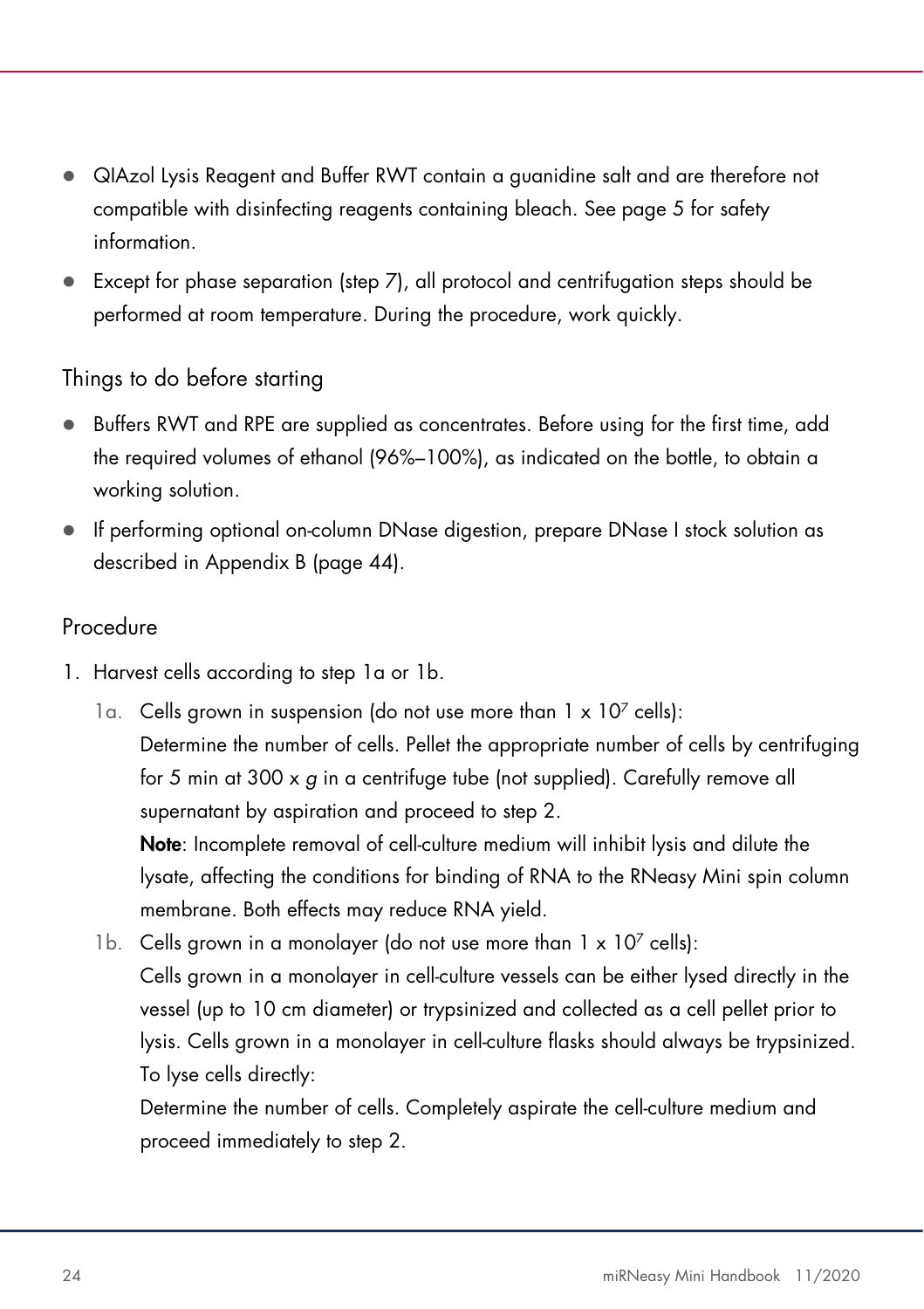Note: Incomplete removal of cell-culture medium will inhibit lysis and dilute the lysate, affecting the conditions for binding of RNA to the RNeasy Mini spin column membrane. Both effects may reduce RNA yield.

To trypsinize and collect cells:

Determine the number of cells. Aspirate the medium and wash the cells with PBS. Aspirate the PBS and add 0.1–0.25% trypsin in PBS. After the cells detach from the dish or flask, add medium (containing serum to inactivate the trypsin), transfer the cells to an RNase-free glass or polypropylene centrifuge tube (not supplied), and centrifuge at  $300 \times q$  for 5 min. Completely aspirate the supernatant and proceed to step 2.

Note: Incomplete removal of cell-culture medium will inhibit lysis and dilute the lysate, affecting the conditions for binding of RNA to the RNeasy Mini spin column membrane. Both effects may reduce RNA yield.

2. Disrupt the cells by adding QIAzol Lysis Reagent.

For pelleted cells, loosen the cell pellet thoroughly by flicking the tube. Add 700 µl QIAzol Lysis Reagent. Vortex or pipet to mix.

Note: Incomplete loosening of the cell pellet may lead to inefficient lysis and reduced RNA yields.

For direct lysis of cells grown in a monolayer, add 700 µl QIAzol Lysis Reagent to the cell-culture dish. Collect the lysate with a rubber policeman. Pipet the lysate into a microcentrifuge tube (not supplied). Vortex or pipet to mix and ensure that no cell clumps are visible.

3. If processing ≤3 x 10<sup>6</sup> cells, homogenize the cells by vortexing for 1 min. If processing >3 x 10<sup>6</sup> cells, they can be homogenized using a QIAshredder homogenizer, the TissueRuptor II or a syringe and needle. See "Disrupting and homogenizing starting material", page 19, for more details on homogenization.

Note: Incomplete homogenization leads to significantly reduced RNA yields and can cause clogging of the RNeasy Mini spin column.

**Note:** Homogenized cell lysates can be stored at  $-90^{\circ}$ C to  $-65^{\circ}$ C for several months.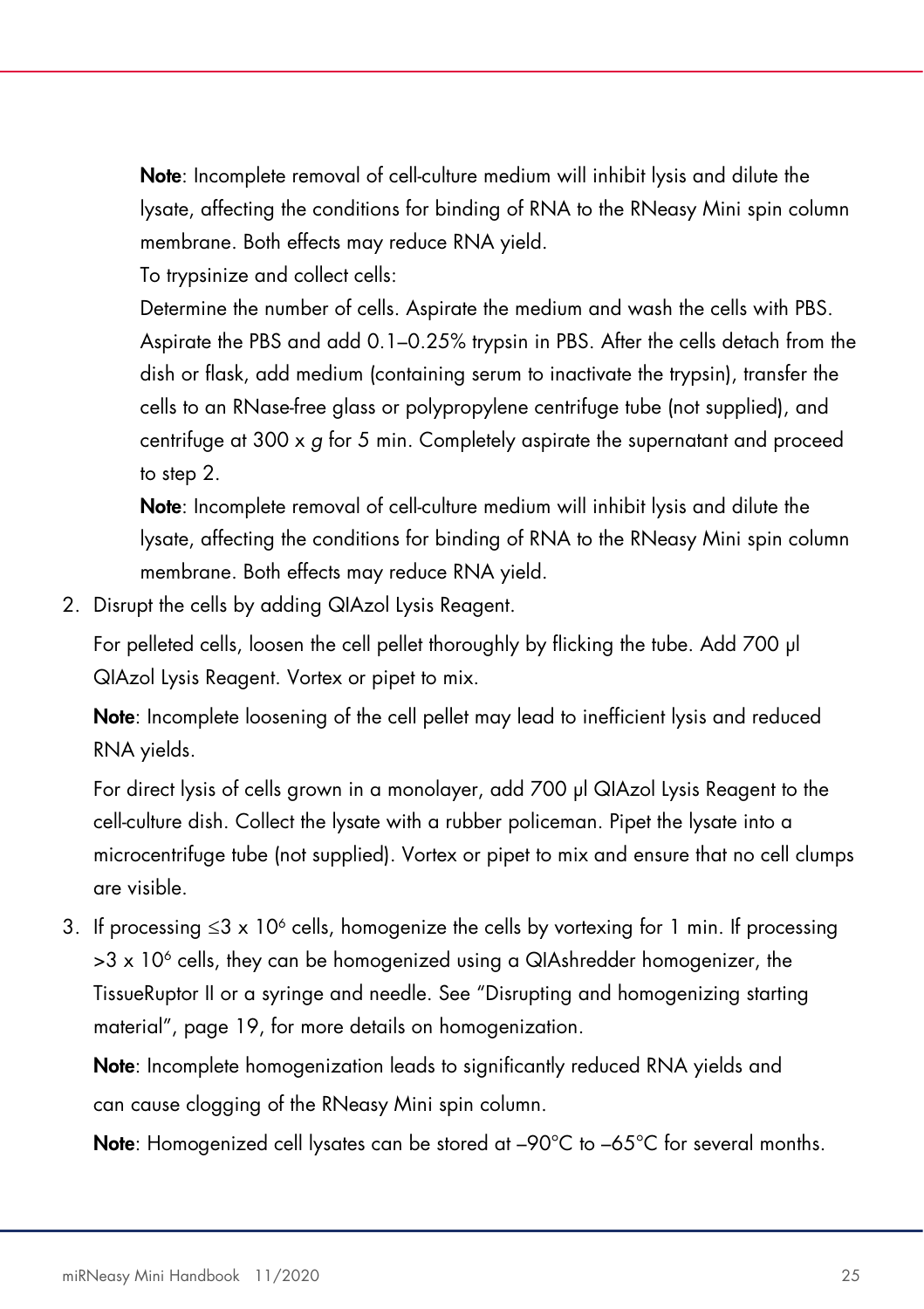4. Place the tube containing the homogenate on the benchtop at room temperature (15–25°C) for 5 min.

This step promotes dissociation of nucleoprotein complexes.

5. Add 140 µl chloroform to the tube containing the homogenate and cap it securely. Shake the tube vigorously for 15 s.

Thorough mixing is important for subsequent phase separation.

- 6. Place the tube containing the homogenate on the benchtop at room temperature for  $2-3$  min.
- 7. Centrifuge for 15 min at 12,000 x  $q$  at 4°C. After centrifugation, heat the centrifuge up to room temperature if the same centrifuge will be used for the next centrifugation steps. After centrifugation, the sample separates into 3 phases: an upper, colorless, aqueous phase containing RNA; a white interphase; and a lower, red, organic phase. The volume of the aqueous phase should be approximately 350 µl.

Note: If you want to purify a separate miRNA-enriched fraction, follow the steps in Appendix A (page 40) after performing this step.

8. Transfer the upper aqueous phase to a new collection tube (supplied). Add 1.5 volumes (usually 525 µl) of 100% ethanol and mix thoroughly by pipetting up and down several times. Do not centrifuge. Continue without delay with step 9.

A precipitate may form after addition of ethanol, but this will not affect the procedure.

9. Pipet up to 700 µl of the sample, including any precipitate that may have formed, into an RNeasy Mini spin column in a 2 ml collection tube (supplied). Close the lid gently and centrifuge at ≥8000 x  $g$  (≥10,000 rpm) for 15 s at room temperature. Discard the flowthrough.\*

Reuse the collection tube in step 10.

<sup>\*</sup> Flow-through contains QIAzol Lysis Reagent and is therefore not compatible with bleach. See page 5 for safety information.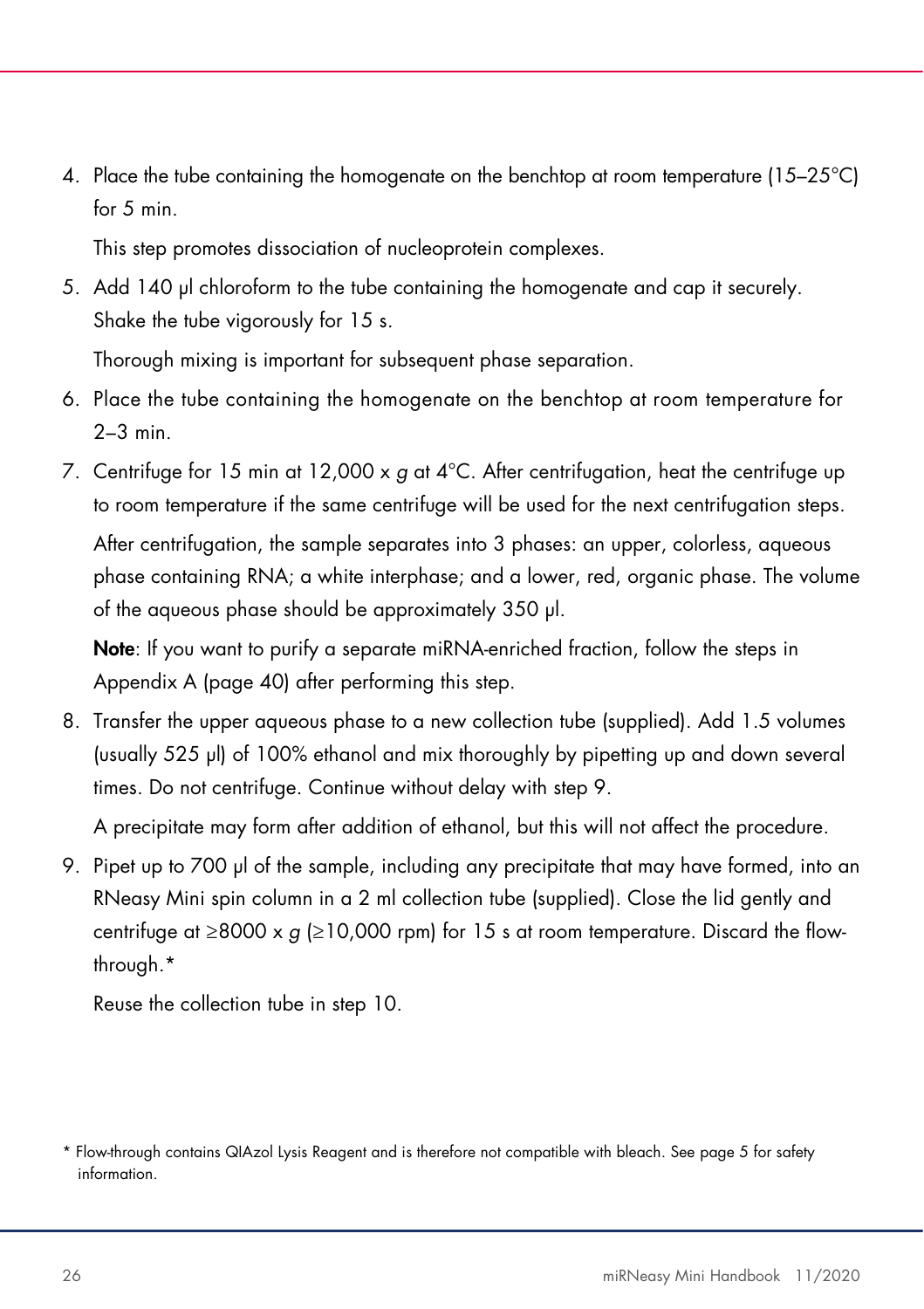10.Repeat step 9 using the remainder of the sample. Discard the flow-through.\* Reuse the collection tube in step 11.

Optional: If performing optional on-column DNase digestion (see "Important points before starting"), follow the steps in Appendix B (page 44) after performing this step.

11. **Optional**: Add 700 µl Buffer RWT to the RNeasy Mini spin column. Close the lid gently and centrifuge for 15 s at  $\geq$ 8000 x g ( $\geq$ 10,000 rpm) to wash the column. Discard the flow-through.<sup>\*</sup>

Skip this step if performing the optional on-column DNase digestion (page 44). Reuse the collection tube in step 12.

12.Pipet 500 µl Buffer RPE onto the RNeasy Mini spin column. Close the lid gently and centrifuge for 15 s at  $\geq 8000 \times g \geq 10,000$  rpm) to wash the column. Discard the flowthrough.

Reuse the collection tube in step 13.

13.Add another 500 µl Buffer RPE to the RNeasy Mini spin column. Close the lid gently and centrifuge for 2 min at ≥8000 x  $g$  (≥10,000 rpm) to dry the RNeasy Mini spin column membrane.

The long centrifugation dries the spin column membrane, ensuring that no ethanol is carried over during RNA elution. Residual ethanol may interfere with downstream reactions.

Note: Following centrifugation, remove the RNeasy Mini spin column from the collection tube carefully so the column does not contact the flow-through. Otherwise, carryover of ethanol will occur.

<sup>\*</sup> Flow-through contains QIAzol Lysis Reagent or Buffer RWT and is therefore not compatible with bleach. See page 5 for safety information.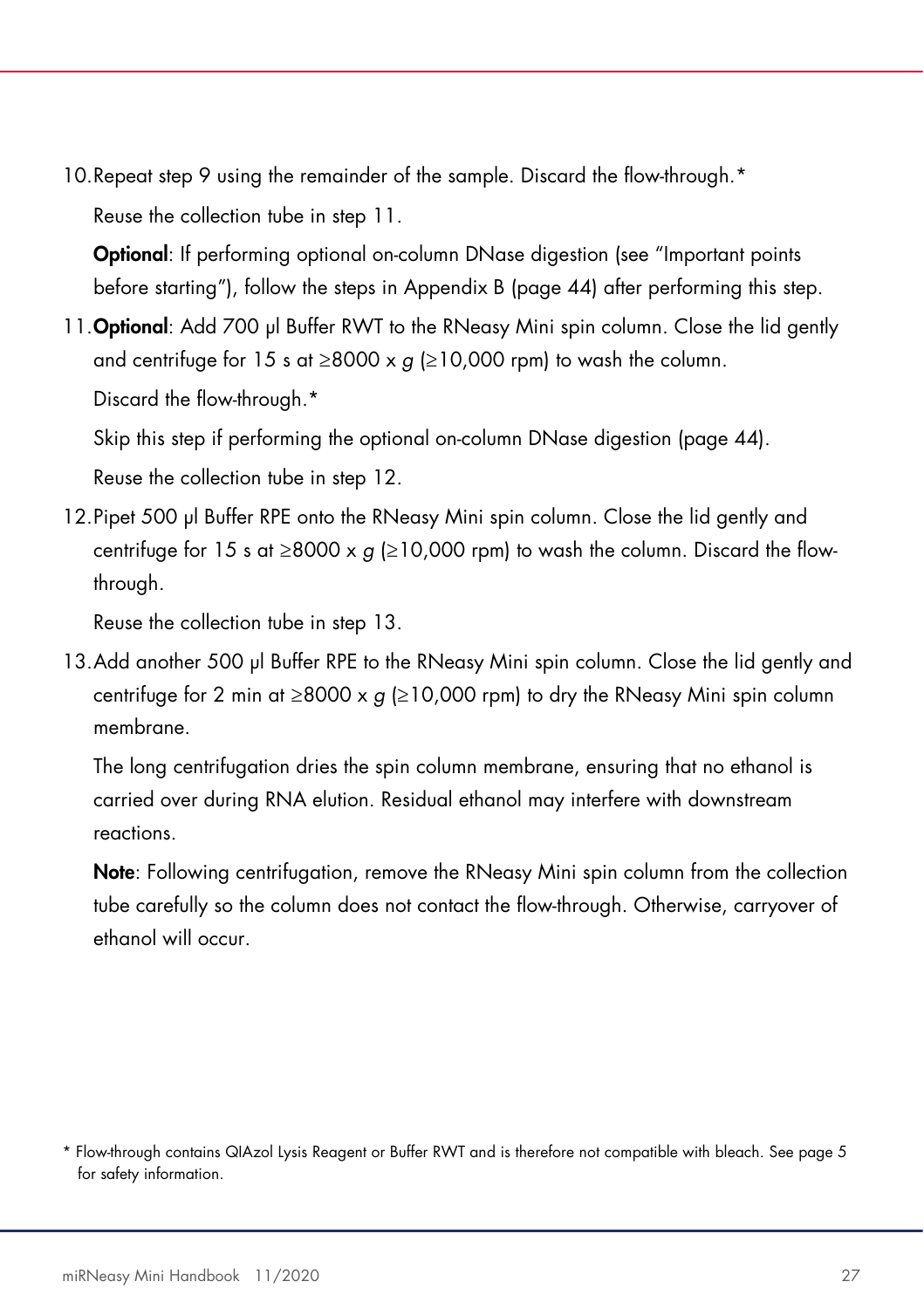14. Optional: Place the RNeasy Mini spin column into a new 2 ml collection tube (not supplied), and discard the old collection tube with the flow-through. Centrifuge in a microcentrifuge at full speed for 1 min.

Perform this step to eliminate any possible carryover of Buffer RPE or if residual flowthrough remains on the outside of the RNeasy Mini spin column after step 13.

- 15.Transfer the RNeasy Mini spin column to a new 1.5 ml collection tube (supplied). Pipet 30–50 µl RNase-free water directly onto the RNeasy Mini spin column membrane. Close the lid gently and centrifuge for 1 min at  $\geq 8000 \times g$  ( $\geq 10,000$  rpm) to elute the RNA.
- 16.If the expected RNA yield is >30 µg, repeat step 15 with a second volume of 30–50 µl RNase-free water. Elute into the same collection tube.

To obtain a higher total RNA concentration, this second elution step may be performed by using the first eluate (from step 15). The yield will be 15–30% less than the yield obtained using a second volume of RNase-free water, but the final concentration will be higher.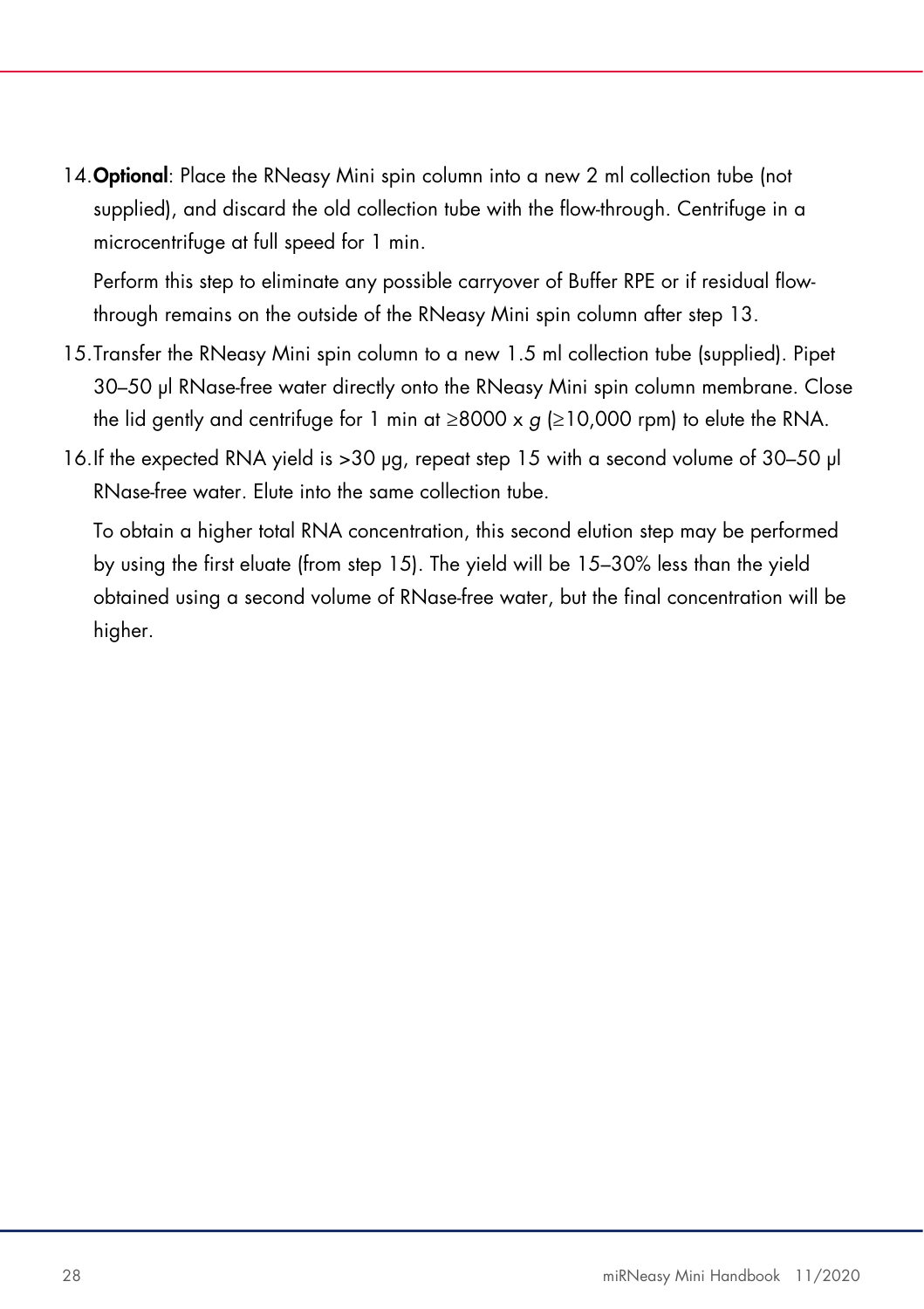# Protocol: Purification of Total RNA, Including Small RNAs, from Animal Tissues

### Important points before starting

- If using the miRNeasy Mini Kit for the first time, read "Important Notes" (page 14).
- It is important not to overload the RNeasy Mini spin column, as overloading will significantly reduce RNA yield and quality. Read "Determining the amount of starting material" (page 14).
- If working with RNA for the first time, read Appendix E (page 52).
- For optimal results, stabilize harvested tissues immediately in RNAprotect Tissue Reagent or Allprotect Stabilization Reagent. Tissues can be stored in the reagent for up to 1 day at  $37^{\circ}$ C, 7 days at  $15-25^{\circ}$ C, or 4 weeks at  $2-8^{\circ}$ C, or archived at  $-30^{\circ}$ C to  $-15^{\circ}$ C or  $-$ 90°C to –65°C.
- Fresh, frozen or RNAprotect-or AllProtect-stabilized tissues can be used. Tissues can be stored for several months at –90°C to –65°C. Do not allow tissues to thaw during weighing or handling prior to disruption in QIAzol Lysis Reagent. Homogenized tissue lysates (in QIAzol Lysis Reagent, step 3) can also be stored at –90°C to –65°C for several months. To process frozen homogenized lysates, incubate at 37°C in a water bath until completely thawed and salts are dissolved. Avoid prolonged incubation, which may compromise RNA integrity. Continue with step 4.
- Generally, DNase digestion is not required since the combination of QIAzol and RNeasy technologies efficiently removes most of the DNA without DNase treatment. In addition, miRCURY LNA miRNA PCR Assay and most other assays for mature miRNA are not affected by the presence of small amounts of genomic DNA. However, further DNA removal may be necessary for certain RNA applications that are sensitive to very small amounts of DNA. In these cases, small residual amounts of DNA can be removed by oncolumn DNase digestion (see Appendix B, page 44) or by DNase digestion after RNA purification (please contact QIAGEN Technical Service for a protocol).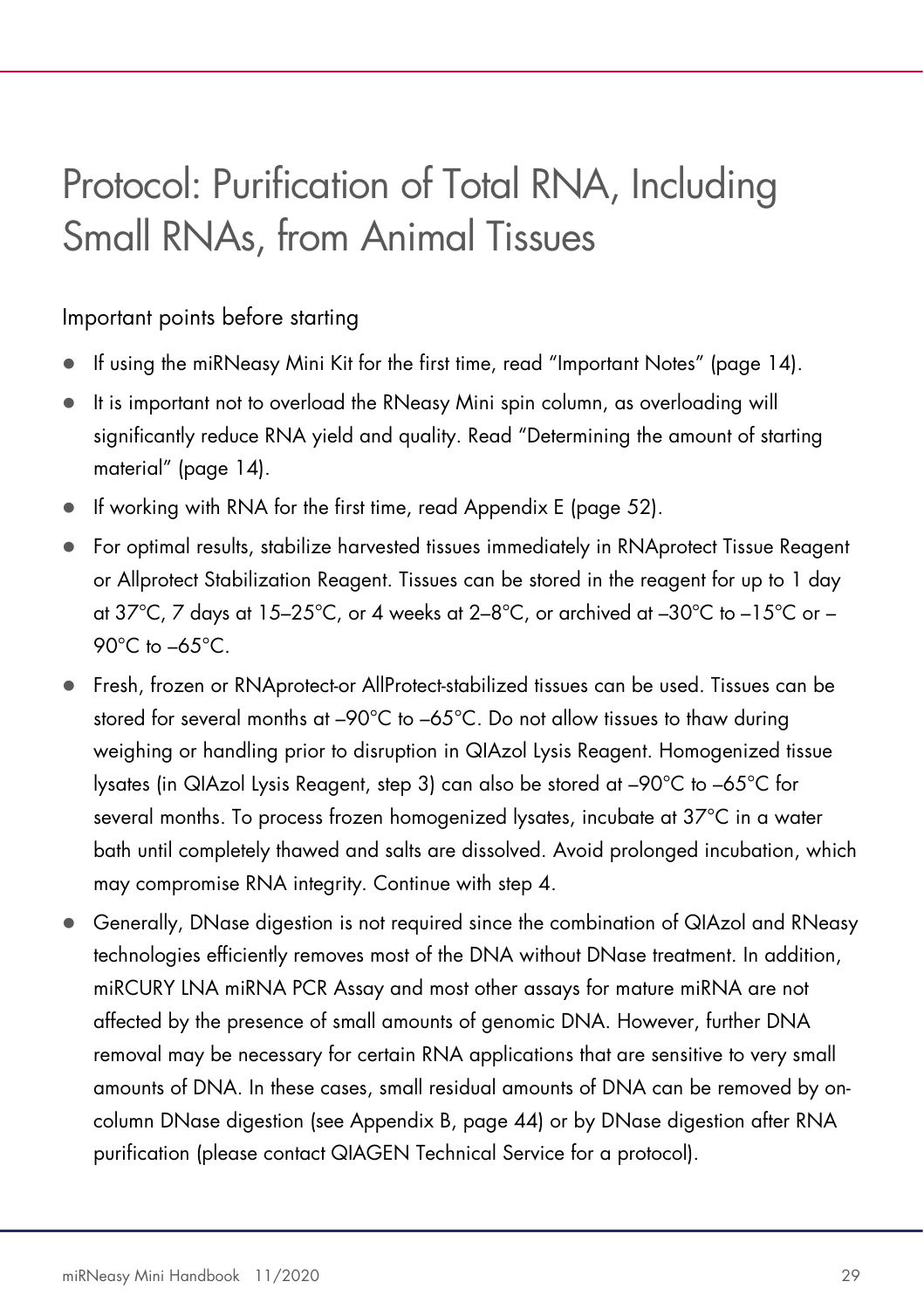- Buffer RWT may form a precipitate upon storage. If necessary, redissolve by warming and then place at room temperature (15–25°C).
- QIAzol Lysis Reagent and Buffer RWT contain a guanidine salt and are therefore not compatible with disinfecting reagents containing bleach. See page 5 for safety information.
- Except for phase separation (step 7), all protocol and centrifugation steps should be performed at room temperature. During the procedure, work quickly.

### Things to do before starting

- Buffers RWT and RPE are supplied as concentrates. Before using for the first time, add the required amounts of ethanol (96–100%), as indicated on the bottle, to obtain a working solution.
- If performing optional on-column DNase digestion, prepare DNase I stock solution as described in Appendix B (page 44).

### Procedure

1. Excise the tissue sample from the animal or remove it from storage. Determine the amount of tissue. Do not use more than 50 mg flash-frozen tissue, 25 mg liver, thymus, spleen or RNAprotect-stabilized tissue, or 100 mg adipose tissue.

Unless you are working with RNAprotect Tissue- or AllProtect-stabilized tissue, do not allow the tissue to thaw before placing in QIAzol Lysis Reagent.

2. If the entire piece of tissue can be used for RNA purification, place it directly into 700 µl QIAzol Lysis Reagent in a suitably sized vessel for disruption and homogenization. If only a portion of the tissue is to be used, determine the weight of the piece to be used

and place it into 700 µl QIAzol Lysis Reagent in a suitably sized vessel for disruption and homogenization.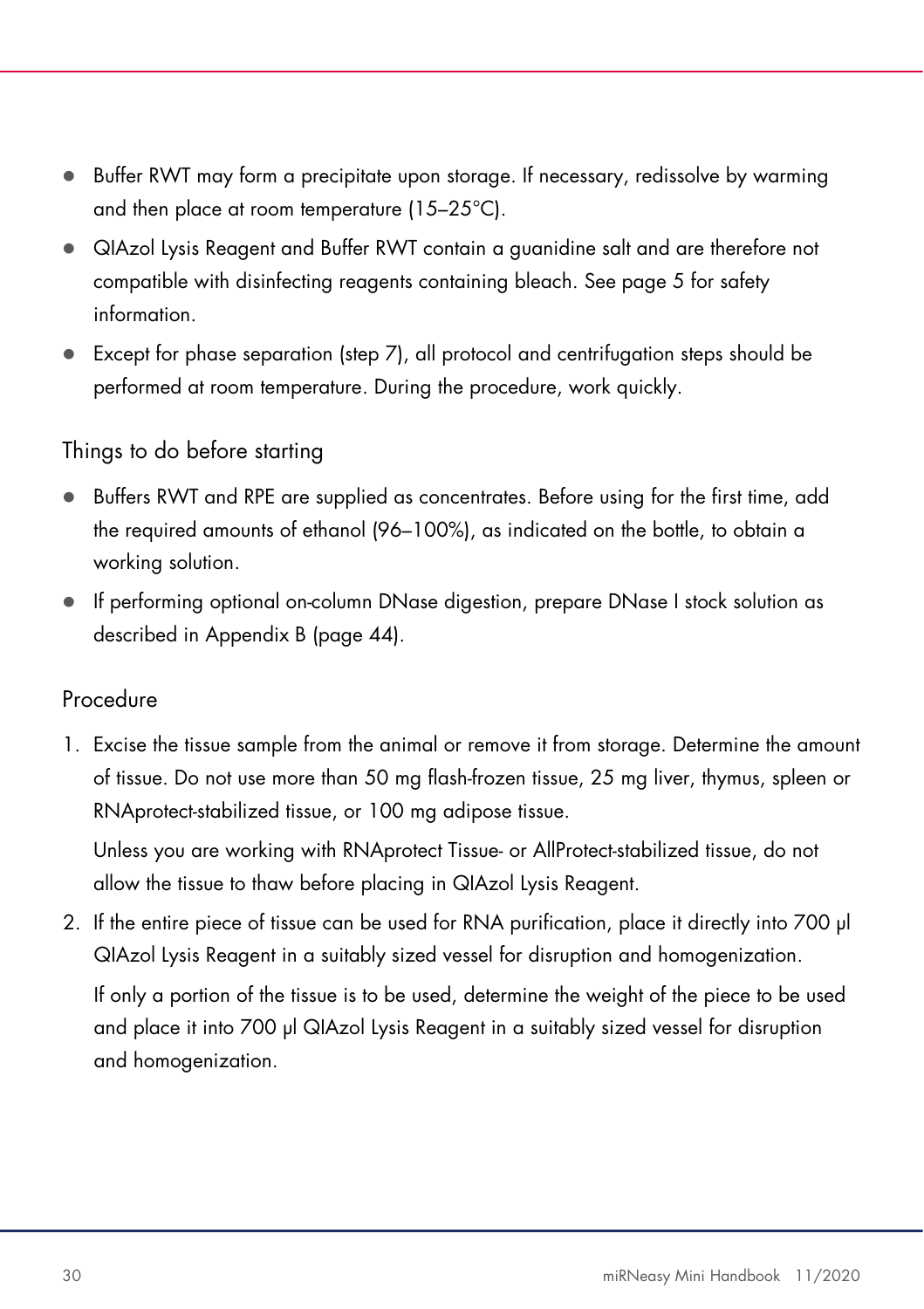RNA in tissues is not protected after harvesting until the sample is stabilized in RNAprotect Tissue Reagent or AllProtect Reagent, flash-frozen or disrupted and homogenized in step 3. Frozen animal tissue should not be allowed to thaw during handling.

Note: Use a suitably sized vessel with sufficient headspace to accommodate foaming, which may occur during homogenization.

3. Homogenize immediately using the TissueLyser II, TissueLyser LT, TissueRuptor II or another method until the sample is uniformly homogeneous (usually 20–40 s).

See "Disrupting and homogenizing starting material", page 19, for a more detailed description of disruption and homogenization methods.

Note: Homogenization with the TissueRuptor II or the TissueLyser II/TissueLyser LT (see Appendix C, page 48, or the appropriate TissueLyser Handbook) generally results in higher total RNA yields than with other homogenization methods.

Foaming may occur during homogenization, especially of brain tissue. If this occurs, let the homogenate stand at room temperature (15–25°C) for 2–3 min until the foam subsides before continuing with the protocol.

Note: Homogenized tissue lysates can be stored at –90°C to –65°C for several months.

- 4. Place the tube containing the homogenate on the benchtop at room temperature for 5 min. This step promotes dissociation of nucleoprotein complexes.
- 5. Add 140 µl chloroform to the tube containing the homogenate and cap it securely. Shake the tube vigorously for 15 s.

Thorough mixing is important for subsequent phase separation.

6. Place the tube containing the homogenate on the benchtop at room temperature for  $2-3$  min.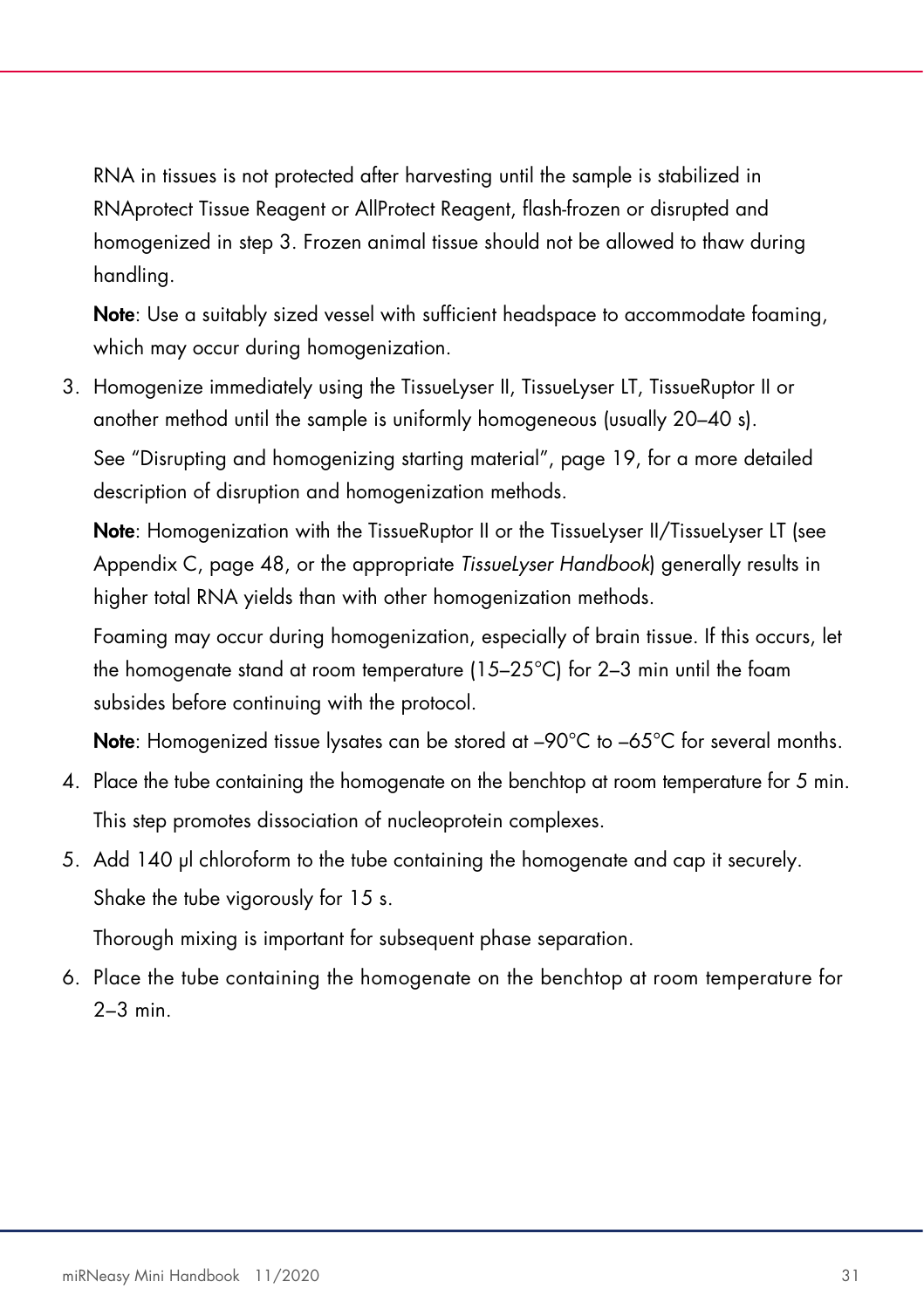7. Centrifuge for 15 min at 12,000  $\times$  g at 4°C. After centrifugation, heat the centrifuge up to room temperature if the same centrifuge will be used for the next centrifugation steps.

After centrifugation, the sample separates into 3 phases: an upper, colorless, aqueous phase containing RNA; a white interphase; and a lower, red, organic phase. For tissues with an especially high fat content, an additional, clear phase may be visible below the red, organic phase. The volume of the aqueous phase should be approximately 350 µl.

Note: If you want to purify a separate miRNA-enriched fraction, follow the steps in Appendix A (page 40) after performing this step.

8. Transfer the upper aqueous phase to a new collection tube (supplied). Add 1.5 volumes (usually 525 µl) of 100% ethanol and mix thoroughly by pipetting up and down several times. Do not centrifuge. Continue without delay with step 9.

A precipitate may form after addition of ethanol, but this will not affect the RNeasy procedure.

9. Pipet up to 700 µl of the sample, including any precipitate that may have formed, into an RNeasy Mini spin column in a 2 ml collection tube (supplied). Close the lid gently and centrifuge at ≥8000 x  $g$  (≥10,000 rpm) for 15 s at room temperature. Discard the flowthrough.\*

Reuse the collection tube in step 10.

10. Repeat step 9 using the remainder of the sample. Discard the flow-through.\*

Reuse the collection tube in step 11.

Optional: If performing optional on-column DNase digestion (see "Important points before starting"), follow the steps in Appendix B (page 44) after performing this step. 11.

<sup>\*</sup> Flow-through contains QIAzol Lysis Reagent and is therefore not compatible with bleach. See page 5 for safety information.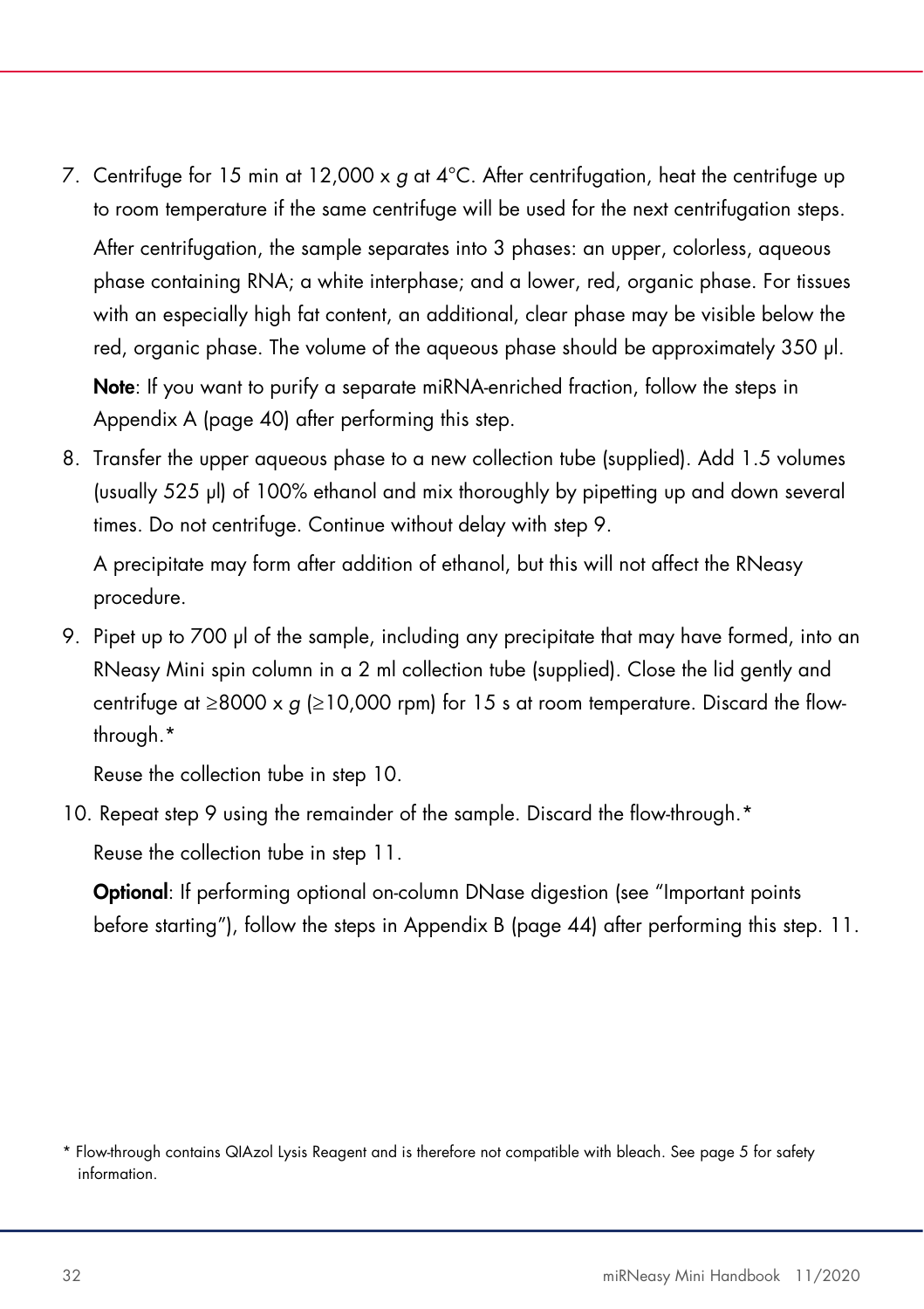11.Add 700 µl Buffer RWT to the RNeasy Mini spin column. Close the lid gently and centrifuge for 15 s at  $\geq 8000 \times g \geq 10,000$  rpm) to wash the column. Discard the flowthrough.\*

Skip this step if performing the optional on-column DNase digestion (page 44). Reuse the collection tube in step 12.

12.Pipet 500 µl Buffer RPE into the RNeasy Mini spin column. Close the lid gently and centrifuge for 15 s at  $\geq 8000 \times g \geq 10,000$  rpm) to wash the column. Discard the flowthrough.

Reuse the collection tube in step 13.

13.Add another 500 µl Buffer RPE to the RNeasy Mini spin column. Close the lid gently and centrifuge for 2 min at  $\geq$ 8000 x g ( $\geq$ 10,000 rpm) to dry the RNeasy Mini spin column membrane.

The long centrifugation dries the spin column membrane, ensuring that no ethanol is carried over during RNA elution. Residual ethanol may interfere with downstream reactions.

Note: Following centrifugation, remove the RNeasy Mini spin column from the collection tube carefully so the column does not contact the flow-through. Otherwise, carryover of ethanol will occur.

14. Optional: Place the RNeasy Mini spin column into a new 2 ml collection tube (not supplied), and discard the old collection tube with the flow-through. Centrifuge in a microcentrifuge at full speed for 1 min.

Perform this step to eliminate any possible carryover of Buffer RPE or if residual. flow-through remains on the outside of the RNeasy Mini spin column after step 13.

15. Transfer the RNeasy Mini spin column to a new 1.5 ml collection tube (supplied). Pipet 30–50 µl RNase-free water directly onto the RNeasy Mini spin column membrane. Close the lid gently and centrifuge for 1 min at ≥8000 x  $g$  (≥10,000 rpm) to elute the RNA.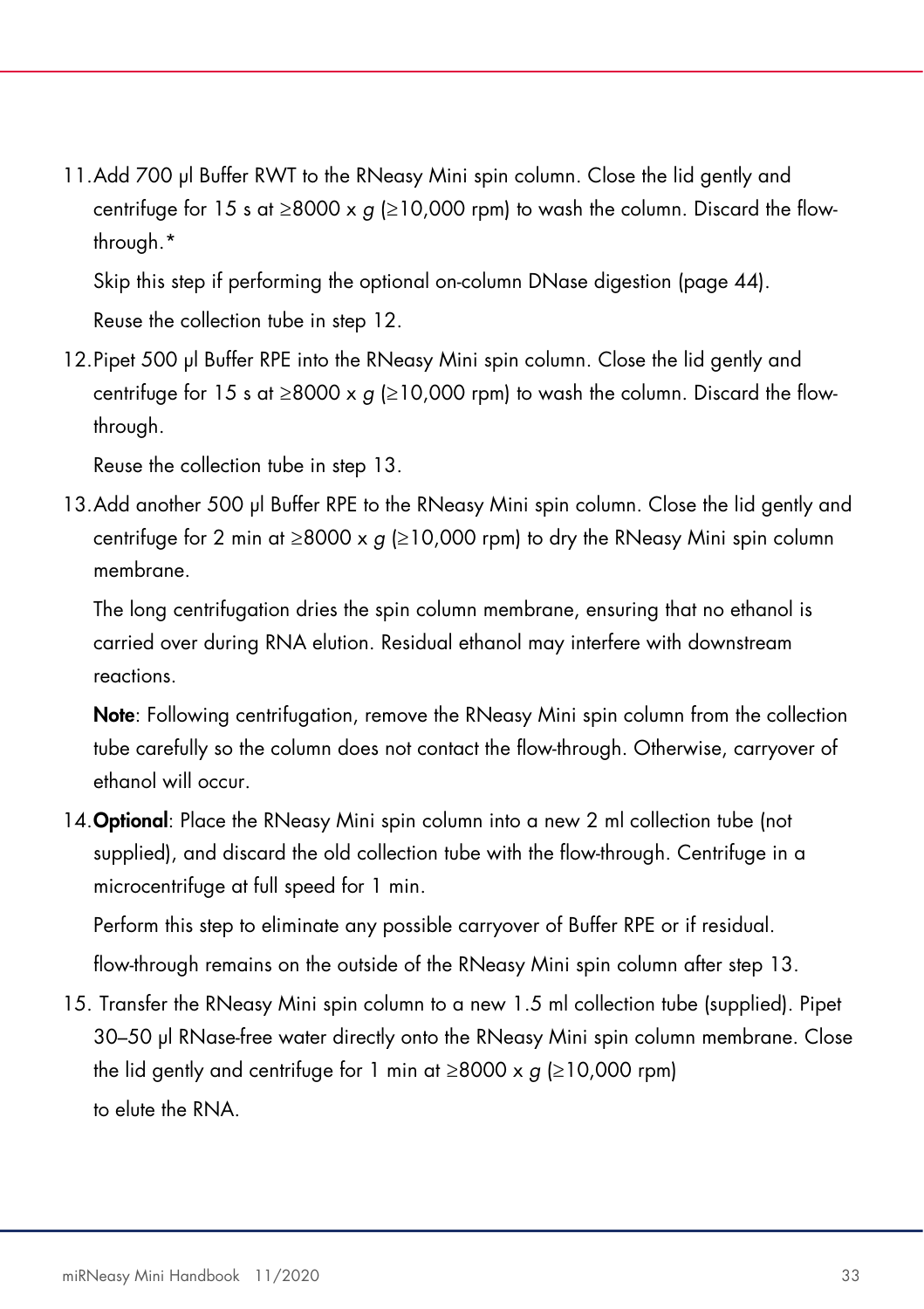16.If the expected RNA yield is >30 µg, repeat step 15 with a second volume of 30–50 µl RNase-free water. Elute into the same collection tube.

To obtain a higher total RNA concentration, this second elution step may be performed by using the first eluate (from step 15). The yield will be 15–30% less than the yield obtained using a second volume of RNase-free water, but the final concentration will be higher.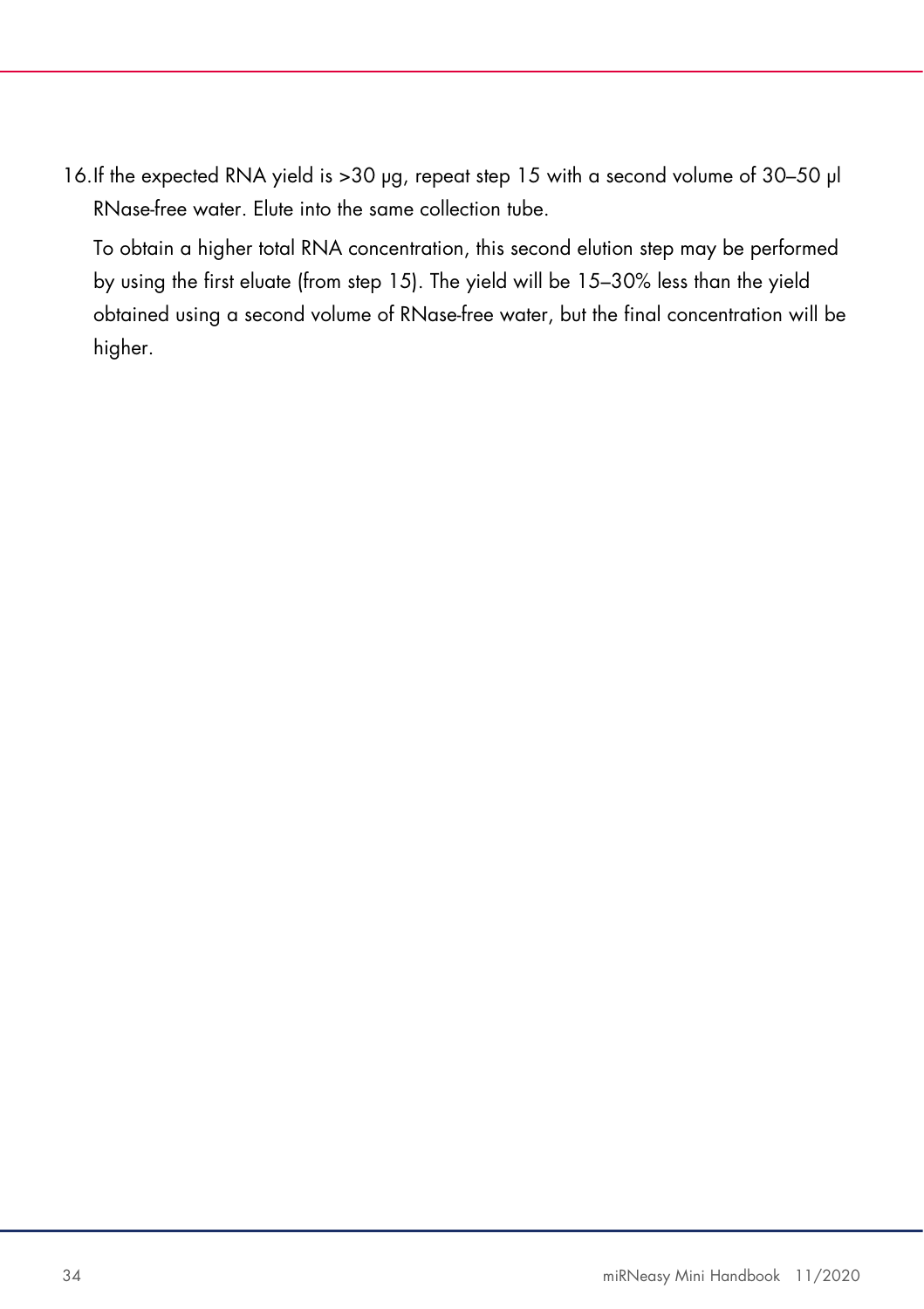# Troubleshooting Guide

This troubleshooting guide may be helpful in solving any problems that may arise. The scientists in QIAGEN Technical Services are always happy to answer any questions you may have about either the information and protocols in this handbook or sample and assay technologies (for contact information, see back cover or visit www.qiagen.com).

### Comments and suggestions

### Phases do not separate completely

| a) | No chloroform<br>added or chloroform<br>not pure              | Make sure to add chloroform that does not contain isoamyl<br>alcohol or other additives.                                                                                                                                                                   |  |  |
|----|---------------------------------------------------------------|------------------------------------------------------------------------------------------------------------------------------------------------------------------------------------------------------------------------------------------------------------|--|--|
| b) | Homogenate not<br>sufficiently mixed<br>before centrifugation | After addition of chloroform (step 5), the homogenate must be<br>vigorously shaken. If the phases are not well separated, shake<br>the tube vigorously for at least 15 s and repeat the incubation<br>and centrifugation in steps 6 and 7 of the protocol. |  |  |
| c) | Organic solvents in<br>samples used for<br>RNA purification   | Make sure that the starting sample does not contain organic<br>solvents (e.g., ethanol, DMSO), strong buffers or alkaline<br>reagents. These can interfere with the phase separation.                                                                      |  |  |
|    | Clogged column                                                |                                                                                                                                                                                                                                                            |  |  |
| a) | Too much starting<br>material                                 | In subsequent preparations, reduce the amounts of starting<br>material. It is essential to use the correct amount of starting<br>material (see page 14).                                                                                                   |  |  |
| b) | Inefficient disruption<br>and/or<br>homogenization            | See "Disrupting and homogenizing starting<br>material"<br>(page 19) for a detailed description of homogenization<br>methods.                                                                                                                               |  |  |
|    |                                                               | Increase g-force and centrifugation time if necessary. In<br>subsequent preparations, reduce the amount of starting<br>material (see page 14) and/or increase the homogenization<br>time.                                                                  |  |  |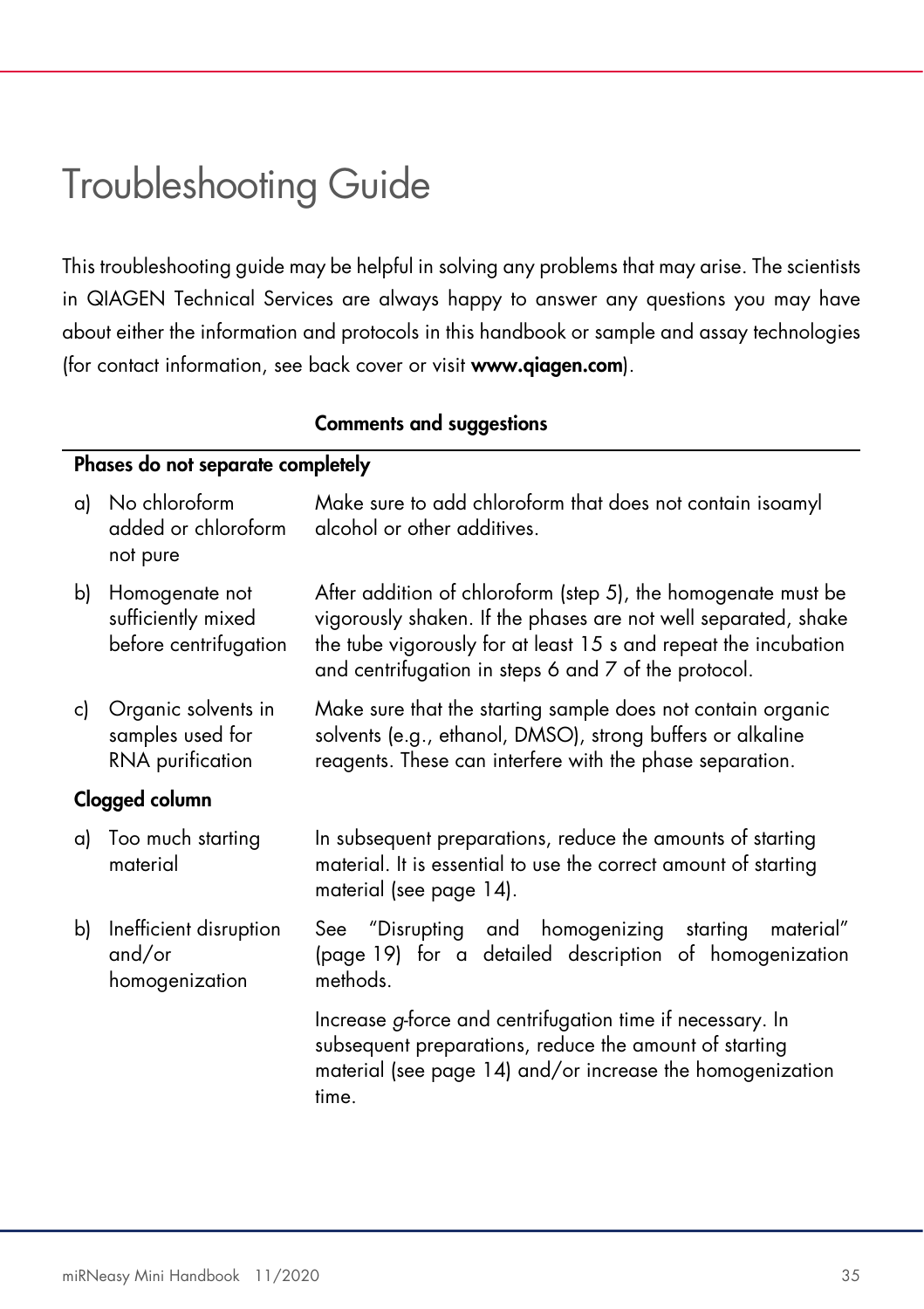| c) Centrifugation   | Except for phase separate on (step 7), all centrifugation steps |
|---------------------|-----------------------------------------------------------------|
| temperature too low | should be performed at room temperature (15-25°C). Some         |
|                     | centrifuges may cool to below 20°C even when set at 20°C.       |
|                     | This can cause precipitates to form that can clog the RNeasy    |
|                     | Mini spin column and reduce RNA yield. If this happens, set     |
|                     | the centrifugation temperature to 25°C. Warm the ethanol-       |
|                     | containing lysate to 37°C before transferring to the RNeasy     |
|                     | Mini spin column.                                               |

### Low miRNA yield or poor performance of miRNA in downstream applications

- a) Incorrect ethanol concentration Be sure to use the ethanol concentrations specified in the protocol steps.
- b) Interference from large RNAs In some assays, the presence of mRNA and rRNA can result in increased background. In this case, follow the protocol in Appendix A (page 40) to isolate a separate, miRNA-enriched fraction. An additional kit, the RNeasy MinElute Cleanup Kit, is required for this protocol.

#### Low or no recovery of RNA

- a) Too much starting material In subsequent preparations, reduce the amounts of starting material. It is essential to use the correct amount of starting material (see page 14).
- b) Inefficient disruption and/or homogenization See "Disrupting and homogenizing starting material" (page 19) for a detailed description of homogenization methods.

Increase g-force and centrifugation time if necessary. In subsequent preparations, reduce the amount of starting material (see page 14) and/or increase the homogenization time.

c) Elution buffer incorrectly dispensed Add elution buffer to the center of the RNeasy Mini spin column membrane to ensure that the buffer completely covers the membrane.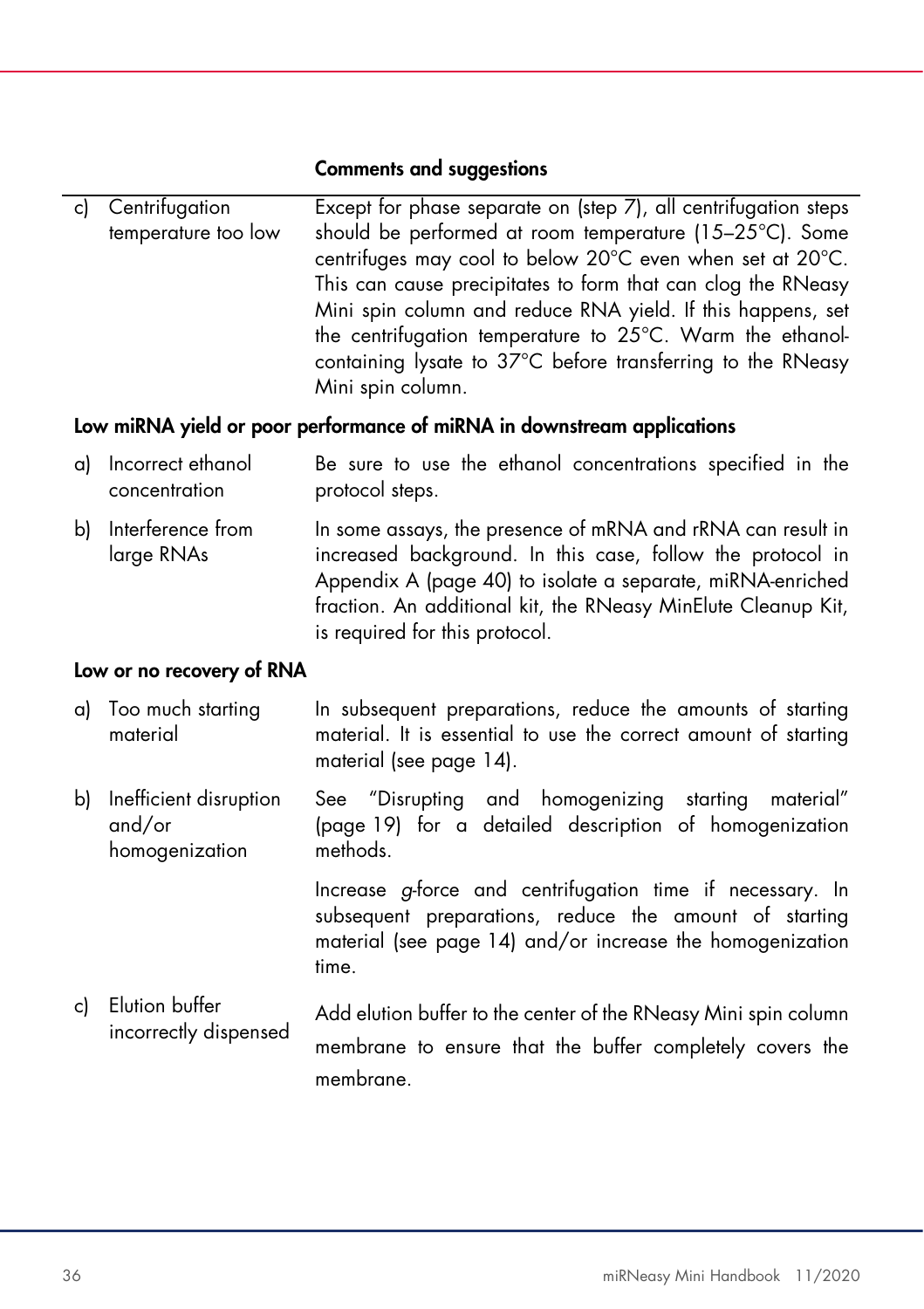d) RNA still bound to the membrane Repeat the elution step of the protocol, but incubate the RNeasy Mini spin column on the bench for 10 min after adding RNasefree water and before centrifugation.

#### Low A<sub>260</sub>/A<sub>280</sub> value

- a) Not enough QIAzol Lysis Reagent used for homogenization Reduce the amount of starting material and/or increase the volume of QIAzol Lysis Reagent and the homogenization time.
- b) Sample not incubated for 5 min after homogenization Place the sample at room temperature for 5 min after homogenization, as indicated in the protocols (step 4). This step is important to promote dissociation of nucleoprotein complexes.
- c) Water used to dilute RNA for A260/A<sup>280</sup> measurement Use 10 mM Tris·Cl,\* pH 7.5, not RNase-free water, to dilute the sample before measuring purity (see Appendix F, page 55).

#### RNA degraded

### a) Sample inappropriately handled

For frozen tissue samples, ensure that they were flash-frozen immediately in liquid nitrogen and properly stored at –90°C to –65°C. Perform the protocol quickly, especially the first few steps. See "Appendix E: General Remarks on Handling RNA" (page 52) and "Handling and storage of starting material" (page 18).

\* When working with chemicals, always wear a suitable lab coat, disposable gloves and protective goggles. For more information, consult the appropriate safety data sheets (SDSs), available from the product supplier.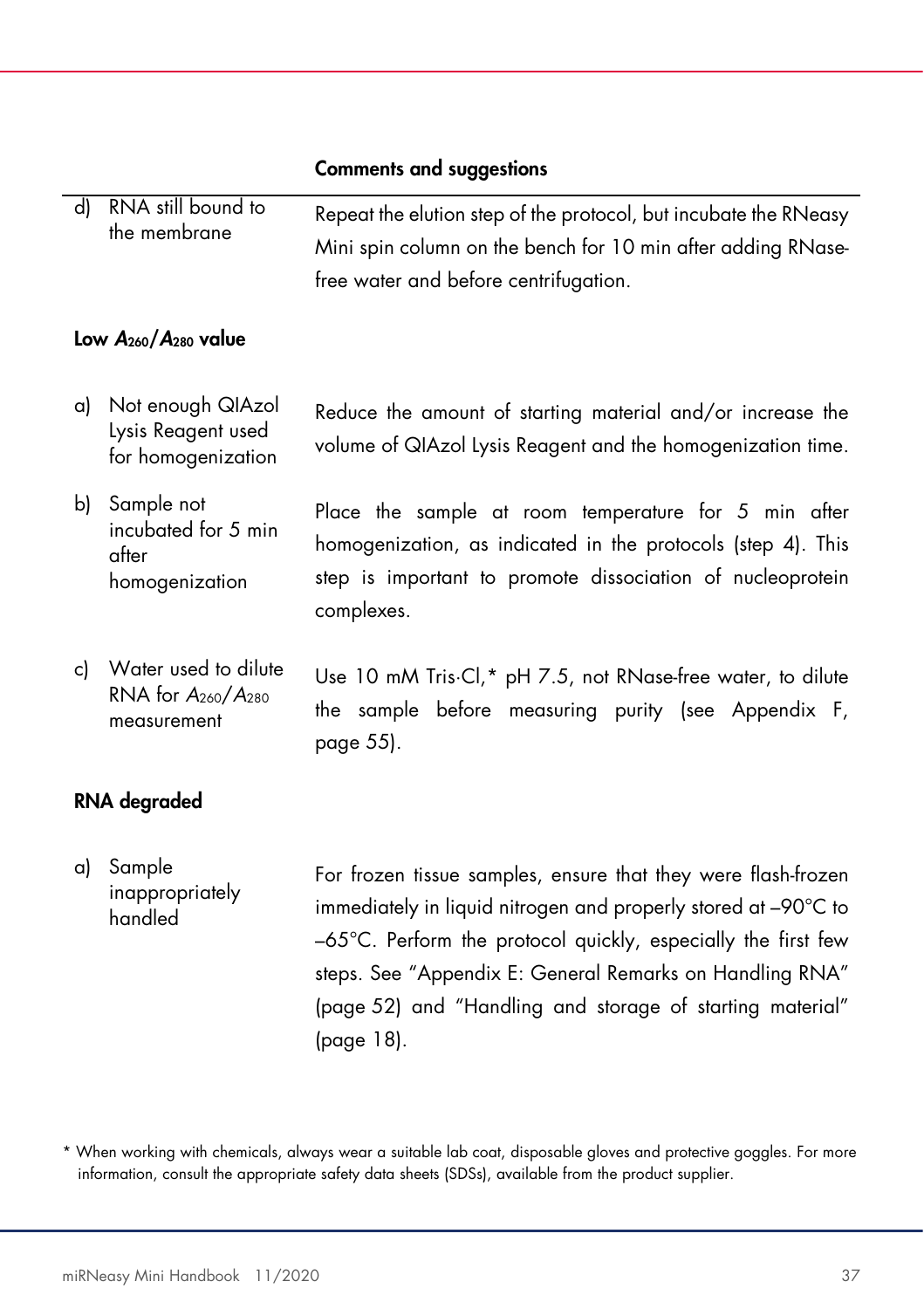| b) | RNase<br>contamination | Although all buffers have been tested and are guaranteed   |
|----|------------------------|------------------------------------------------------------|
|    |                        | RNase-free, RNases can be introduced during use. Make sure |
|    |                        | not to introduce any RNases during the procedure or later  |
|    |                        | handling. See "Appendix E: General Remarks on Handling     |
|    |                        | RNA" (page 52).                                            |
|    |                        | Do not put RNA samples into a vacuum dryer that has been   |
|    |                        | used in DNA preparations where RNases may have been used.  |

### DNA contamination in downstream experiments

| a) | Phase separation<br>performed at too<br>high a temperature | The phase separation in step 7 should be performed at $4^{\circ}$ C.<br>Make sure that the centrifuge does not heat above 10°C during<br>centrifugation.                                                                                                                                                                                                                                                                                                                           |
|----|------------------------------------------------------------|------------------------------------------------------------------------------------------------------------------------------------------------------------------------------------------------------------------------------------------------------------------------------------------------------------------------------------------------------------------------------------------------------------------------------------------------------------------------------------|
| b) | Interphase<br>contamination of<br>aqueous phase            | Contamination of the aqueous phase with the interphase results<br>in increased DNA content in the RNA eluate. Make sure to<br>transfer the aqueous phase without interphase contamination.                                                                                                                                                                                                                                                                                         |
| c) | No DNase treatment                                         | Perform optional on-column DNase digestion using the RNase-<br>Free DNase Set (Appendix B, page 44) at the point indicated<br>in the protocol.                                                                                                                                                                                                                                                                                                                                     |
|    |                                                            | Alternatively, after the miRNeasy procedure, DNase digest the<br>eluate containing the RNA. After inactivating DNase by heat<br>treatment, the RNA can be used directly in the subsequent<br>application without further treatment. Alternatively, the RNA<br>can be repurified using an RNeasy RNA cleanup protocol (see<br>RNeasy Mini Handbook) with one change to the protocol: the<br>volume of ethanol added to the sample should be increased<br>from $250$ µl to $700$ µl. |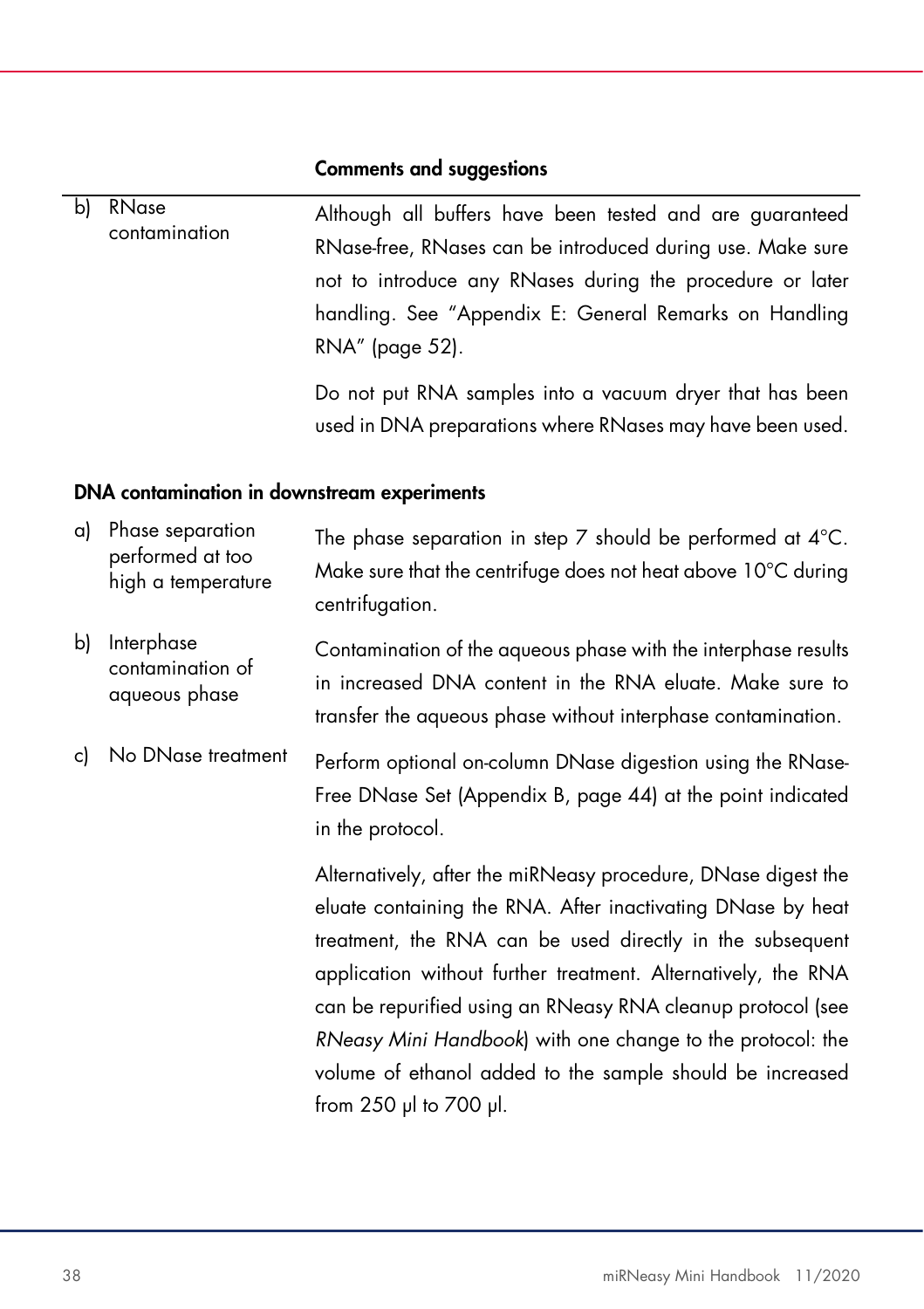#### RNA does not perform well in downstream experiments

- a) Salt carryover during elution Ensure that Buffer RPE is at 20–30°C.
- b) Ethanol carryover During the second Buffer RPE wash (step 13), be sure to dry the RNeasy Mini spin column membrane by centrifugation at ≥8000 x g (≥10,000 rpm) for 2 min at 20–25°C. Following the centrifugation, remove the RNeasy Mini spin column from the centrifuge tube carefully so the column does not contact the flow-through. Otherwise, carryover of ethanol will occur.

To eliminate any chance of possible ethanol carryover, transfer the RNeasy Mini spin column to a new 2 ml collection tube and perform the recommended 1min centrifugation step as described in step 14 of the protocols.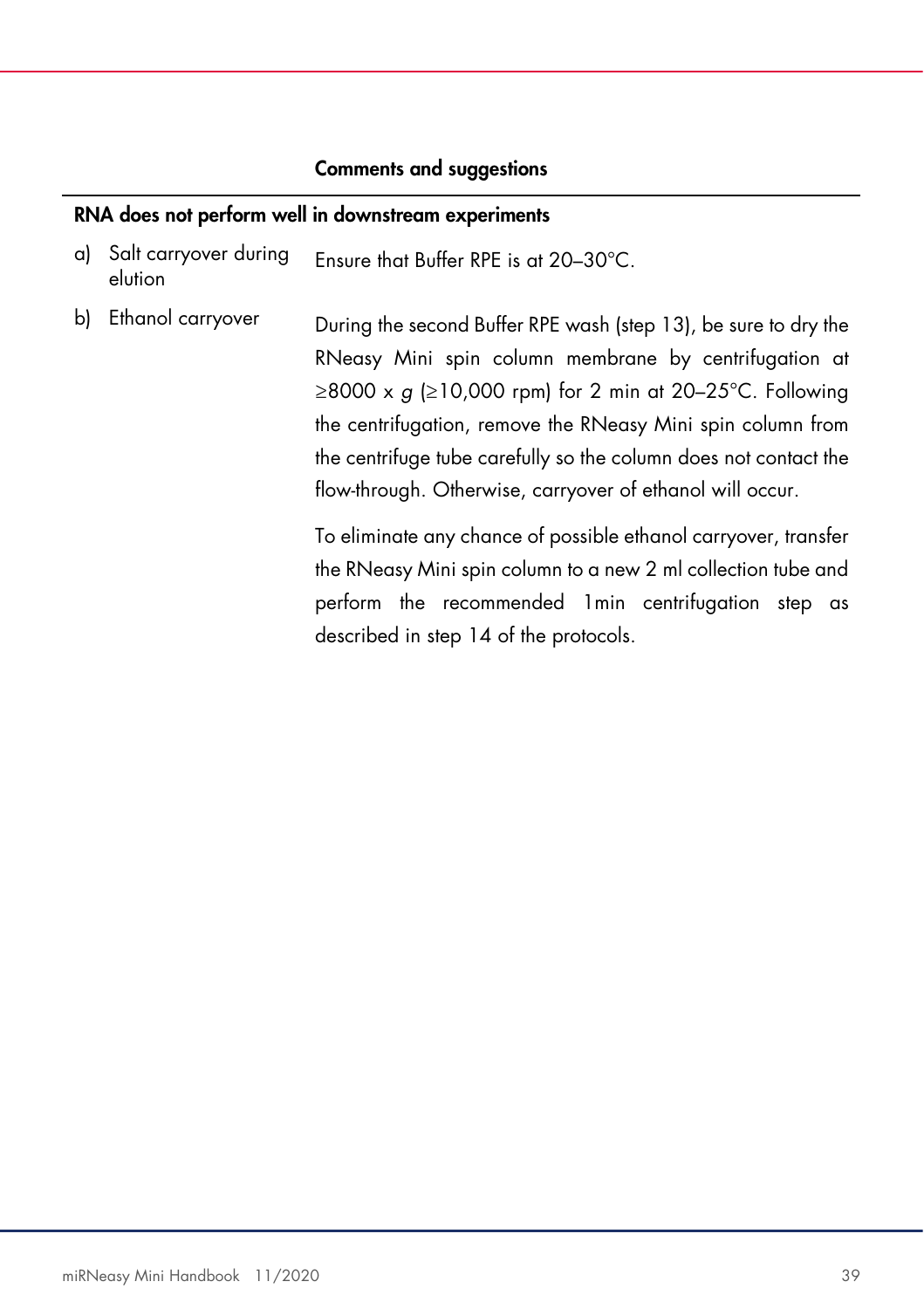# Appendix A: Preparation of miRNA-Enriched Fractions Separate from Larger RNAs (>200 nt)

This protocol allows purification of a separate fraction, enriched in miRNA and other small RNA species. Removal of larger RNAs, such as mRNA and rRNA, may reduce background in certain downstream applications. For the recovery of the miRNA-enriched fraction, an RNeasy MinElute Cleanup Kit (cat. no. 74204) is required.

# Quantification of miRNA

The miRNA-enriched fraction obtained using this protocol is enriched in various RNAs of <200 nucleotides (e.g., tRNAs). For this reason, the miRNA yield cannot be quantified by OD measurement or fluorogenic assays. To determine yield, we recommend using quantitative, real-time RT-PCR assays specific for the type of small RNA under study. For example, to estimate miRNA yield, an assay directed against any miRNA known to be adequately expressed in the samples being processed may be used.

# Procedure

Carry out steps 1–7 as indicated in the protocol (on page 23 or 29). Instead of continuing with step 8, follow steps 1–10 below to isolate the miRNA-enriched fraction only, or steps 1–16 to isolate separate fractions of small RNA and total RNA >200 nt.

- 1. Transfer the upper aqueous phase to a new reaction tube (not supplied). Add 1 volume of 70% ethanol (usually 350 µl) and mix thoroughly by vortexing. Do not centrifuge. Proceed immediately to step 2.
- 2. Pipet the sample (approx. 700 µl), including any precipitate that may have formed, into an RNeasy Mini spin column placed in a 2 ml collection tube. Close the lid gently and centrifuge at  $\geq$ 8000 x g ( $\geq$ 10,000 rpm) for 15 s at room temperature (15–25°C). Pipet the flow-through (which contains miRNA) into a 2 ml reaction tube (not supplied).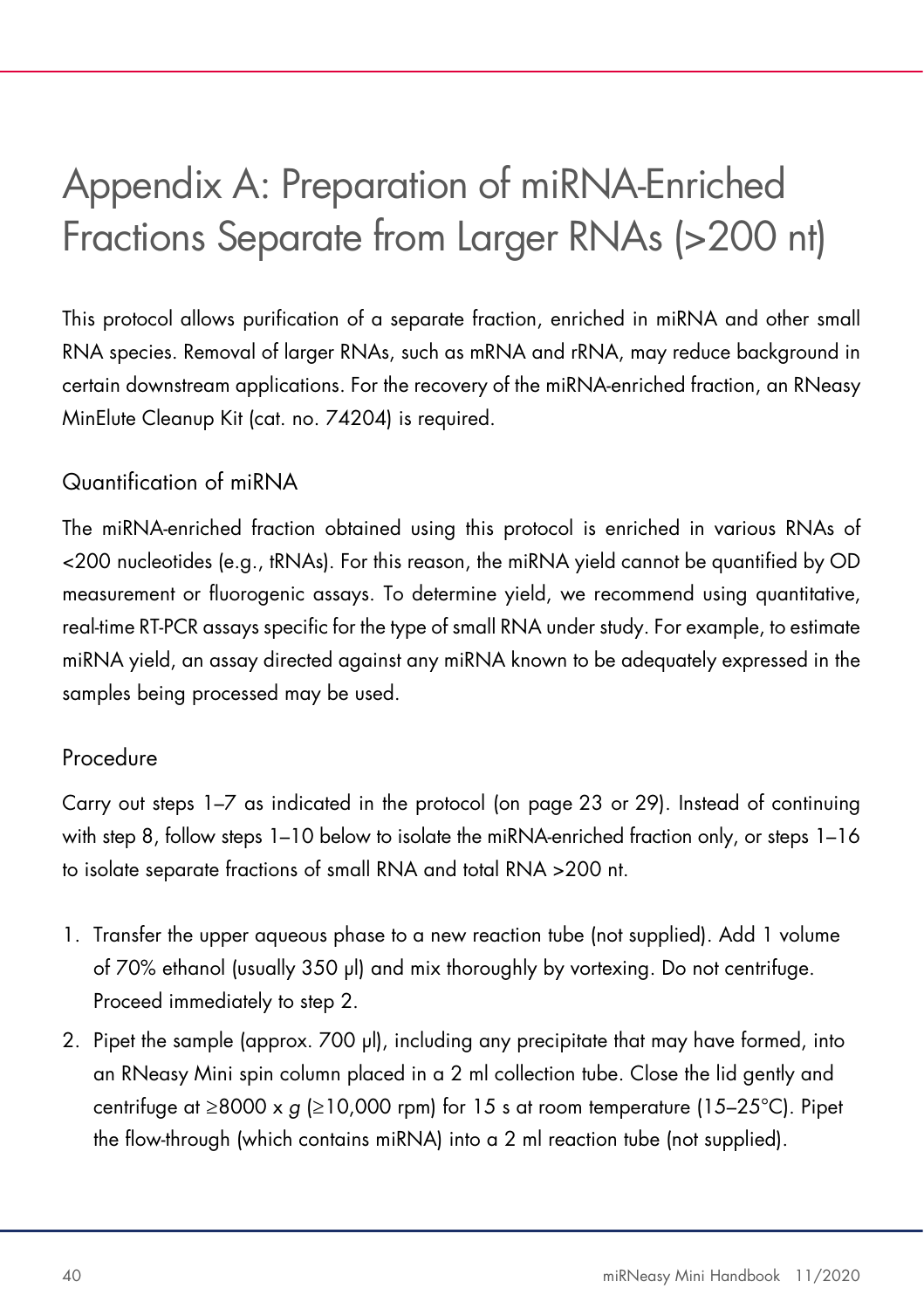3. If purifying the miRNA-enriched fraction only, discard the RNeasy Mini spin column and follow steps 4–10 only.

If purifying both the miRNA-enriched fraction and larger RNAs (>200 nt), save the RNeasy Mini spin column for use in step 11 (the spin column can be stored at  $4^{\circ}$ C or at room temperature, but not for long periods). Follow steps 4–10 to purify miRNA and then steps 11–16 to purify large RNAs.

Purifying the miRNA-enriched fraction using the RNeasy MinElute Cleanup Kit (steps 4–10)

- 4. Add 450 µl of 100% ethanol (0.65 volumes) to the flow-through from step 2 and mix thoroughly by vortexing. Do not centrifuge. Proceed immediately to step 5.
- 5. Pipet 700 µl of the sample into an RNeasy MinElute spin column placed in a 2 ml collection tube. Close the lid gently and centrifuge for 15 s at  $\geq 8000 \times g$  ( $\geq 10,000$  rpm) at room temperature. Discard the flow-through.\*

Repeat this step until the whole sample has been pipetted into the spin column.

Discard the flow-through each time.

6. Optional: Add 700 µl Buffer RWT to the RNeasy MinElute spin column. Close the lid gently and centrifuge for 15 s at  $\geq$ 8000 x g ( $\geq$ 10,000 rpm) to wash the column. Discard the flow-through.\*

Do not perform this step if you are purifying both the miRNA-enriched fraction and larger RNAs (>200 nt).

This step is optional for the miRNA-enriched fraction because most impurities have already been removed on the first RNeasy Mini spin column.

7. Pipet 500 µl Buffer RPE into the RNeasy MinElute spin column. Close the lid gently and centrifuge for 15 s at  $\geq$ 8000 x g ( $\geq$ 10,000 rpm). Discard the flow-through.

<sup>\*</sup> Flow-through contains QIAzol Lysis Reagent or Buffer RWT and is therefore not compatible with bleach. See page 5 for safety information.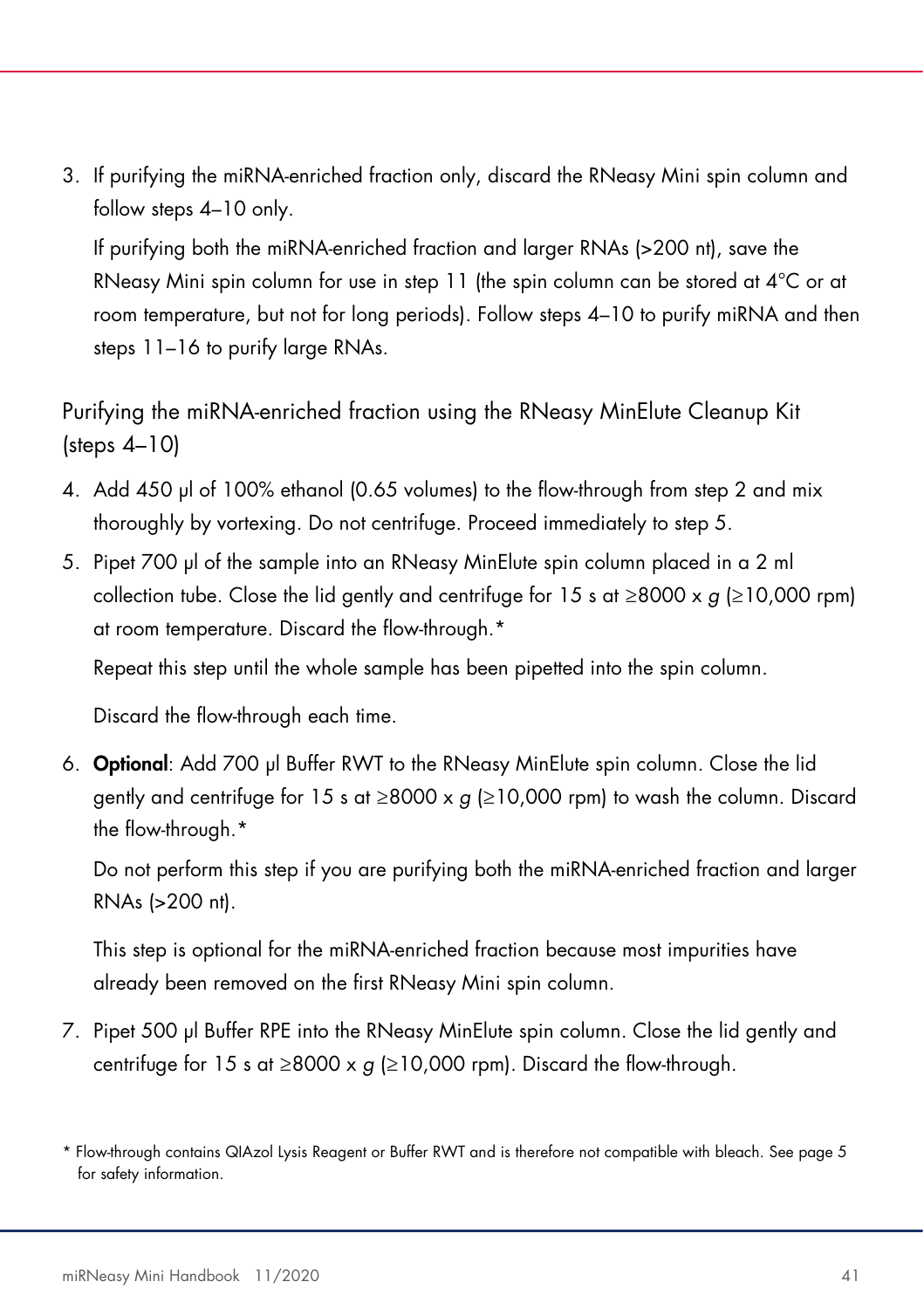8. Add 500 µl of 80% ethanol to the RNeasy MinElute spin column. Close the lid gently and centrifuge for 2 min at ≥8000 x  $q$  (≥10,000 rpm) to dry the spin column membrane. Discard the flow-through and the collection tube.

Note: After centrifugation, remove the RNeasy MinElute spin column from the collection tube carefully so that the column does not contact the flow-through. Otherwise, carryover of ethanol will occur.

- 9. Place the RNeasy MinElute spin column into a new 2 ml collection tube. Open the lid and centrifuge for 5 min at  $\geq$ 8000 x g ( $\geq$ 10,000 rpm).
- 10.Place the RNeasy MinElute spin column into a 1.5 ml collection tube and pipet 14 µl RNase-free water onto the spin column membrane. Close the lid gently and centrifuge for 1 min at ≥8000 x  $g$  (≥10,000 rpm) to elute the miRNA-enriched fraction.

Purifying total RNA (>200 nt) using the RNeasy Mini spin column (steps 11–16)

11.Pipet 700 µl Buffer RWT into the RNeasy Mini spin column from step 3. Close the lid gently and centrifuge for 15 s at  $\geq$ 8000 x g ( $\geq$ 10,000 rpm) to wash the spin column membrane. Discard the flow-through.\*

Optional: If on-column DNase digestion using the RNase-Free DNase Set is desired, perform the steps in Appendix B (page 44) instead of this step. Then proceed to step 12.

- 12. Add 500 µl Buffer RPE to the RNeasy Mini spin column. Close the lid gently and centrifuge for 15 s at  $\geq$ 8000 x g ( $\geq$ 10,000 rpm) to wash the spin column membrane. Discard the flow-through.
- 13. Pipet another 500 µl Buffer RPE into the RNeasy Mini spin column. Close the lid gently and centrifuge for 15 s at  $\geq$ 8000 x g ( $\geq$ 10,000 rpm) to wash the spin column membrane. Discard the flow-through and the collection tube.
- 14. Place the RNeasy Mini spin column in a new 2 ml collection tube. Open the lid and centrifuge at full speed for 1 min.

<sup>\*</sup> Flow-through contains Buffer RWT and is therefore not compatible with bleach. See page 5 for safety information.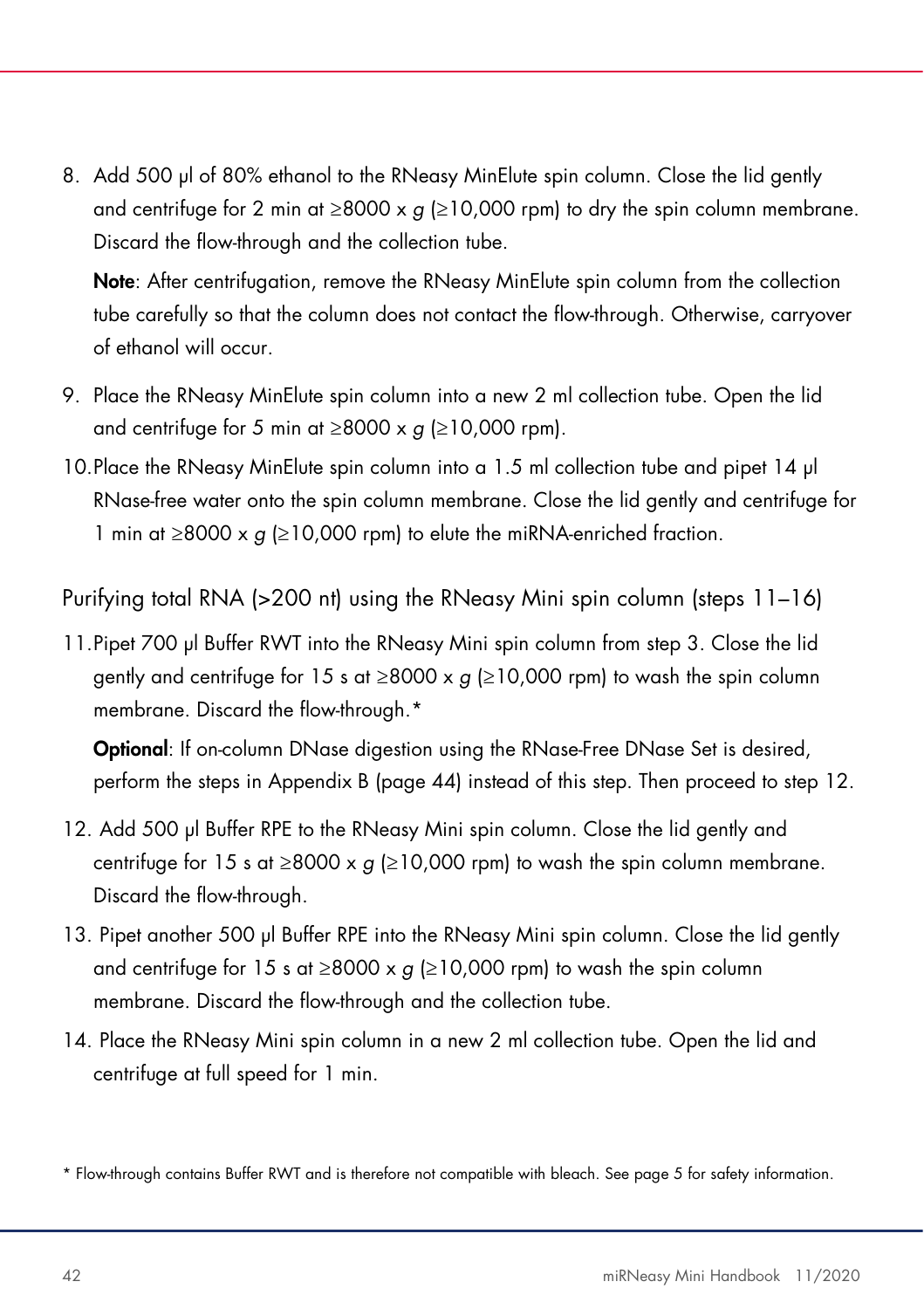- 15. Place the RNeasy Mini spin column into a new 1.5 ml collection tube. Pipet 30–50 µl RNase-free water directly onto the spin column membrane. Close the lid gently and centrifuge for 1 min at ≥8000 x  $g$  (≥10,000 rpm) to elute the total RNA.
- 16. If the expected RNA yield is >30 µg, repeat step 15 with a second volume of 30–50 µl RNase-free water. Elute into the same collection tube.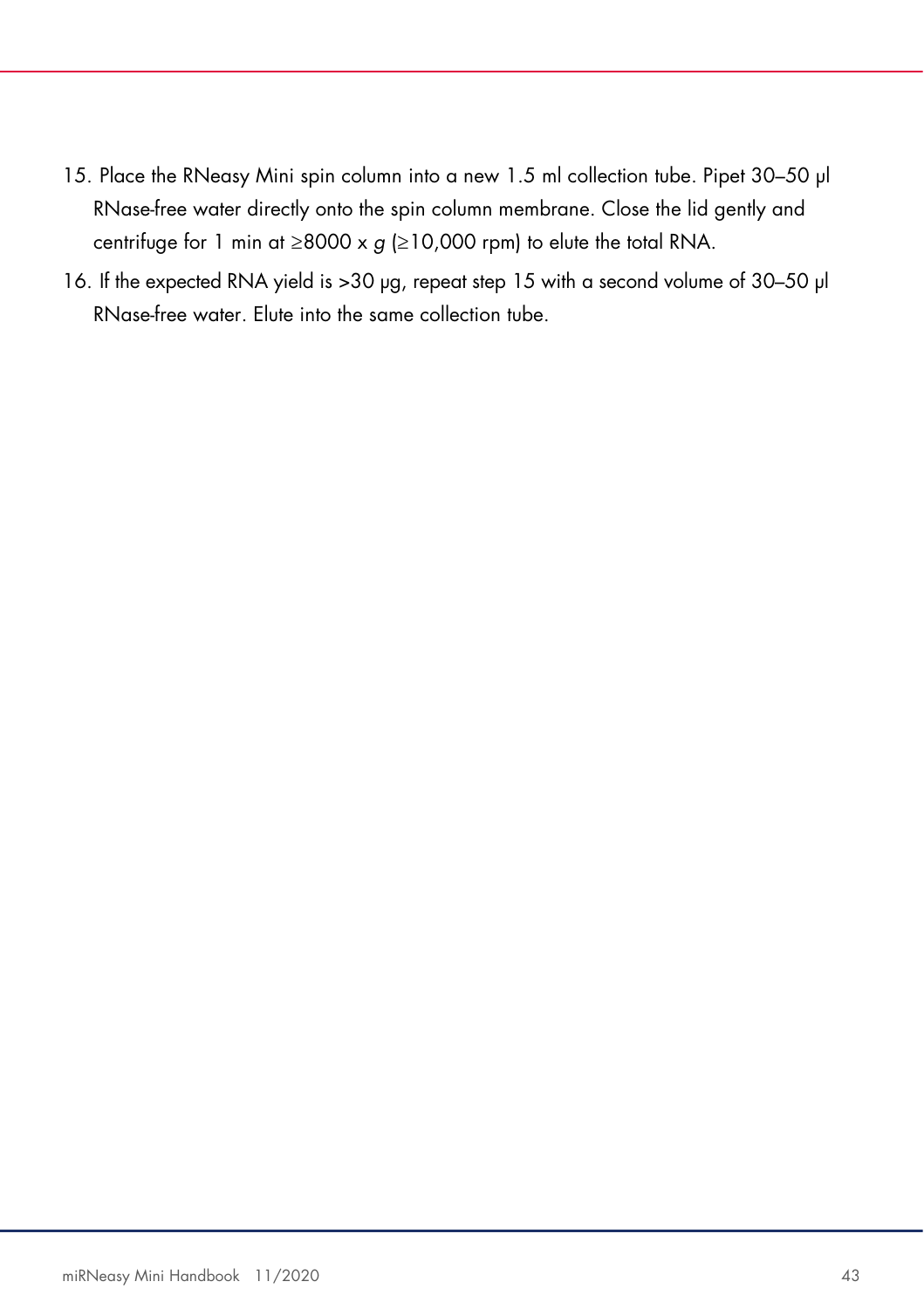# Appendix B: Optional On-Column DNase Digestion with the RNase-Free DNase Set

The RNase-Free DNase Set (cat. no. 79254) provides efficient on-column digestion of DNA during RNA purification. The DNase is efficiently removed in subsequent wash steps.

Note: Buffer RDD supplied with the RNase-Free DNase Set is specially optimized for on-column DNase digestion. However, to prevent losses of small RNAs, a modified DNase digestion procedure is recommended for samples containing less than approximately 1 µg total RNA (equivalent to about  $1 \times 10^5$  cells). In the modified procedure, the spin column flow-through after on-column digestion and washing is reapplied to the membrane (page 47).

IMPORTANT: Buffer RWT used in the procedure "DNase digestion for samples containing <1 µg total RNA approximately" should be prepared with isopropanol instead of ethanol, as is usually recommended (pages 23 and 29). Buffer RWT is prepared by adding 45 ml isopropanol to the concentrate instead of 30 ml ethanol. Therefore, if not all preps will be performed using the procedure for DNase digestion for samples containing <1 µg total RNA approximately, it will be necessary to purchase additional Buffer RWT (cat. no. 1067933), which should be prepared with isopropanol.

For larger sample amounts containing greater than approximately 1 µg total RNA, recovery of tRNA may be reduced by DNase digestion, but miRNA yields are not affected.

Use of DNase buffers other than that supplied with the RNase-Free DNase Set may affect the binding of the RNA to the RNeasy MinElute spin column membrane, reducing the yield and integrity of the RNA.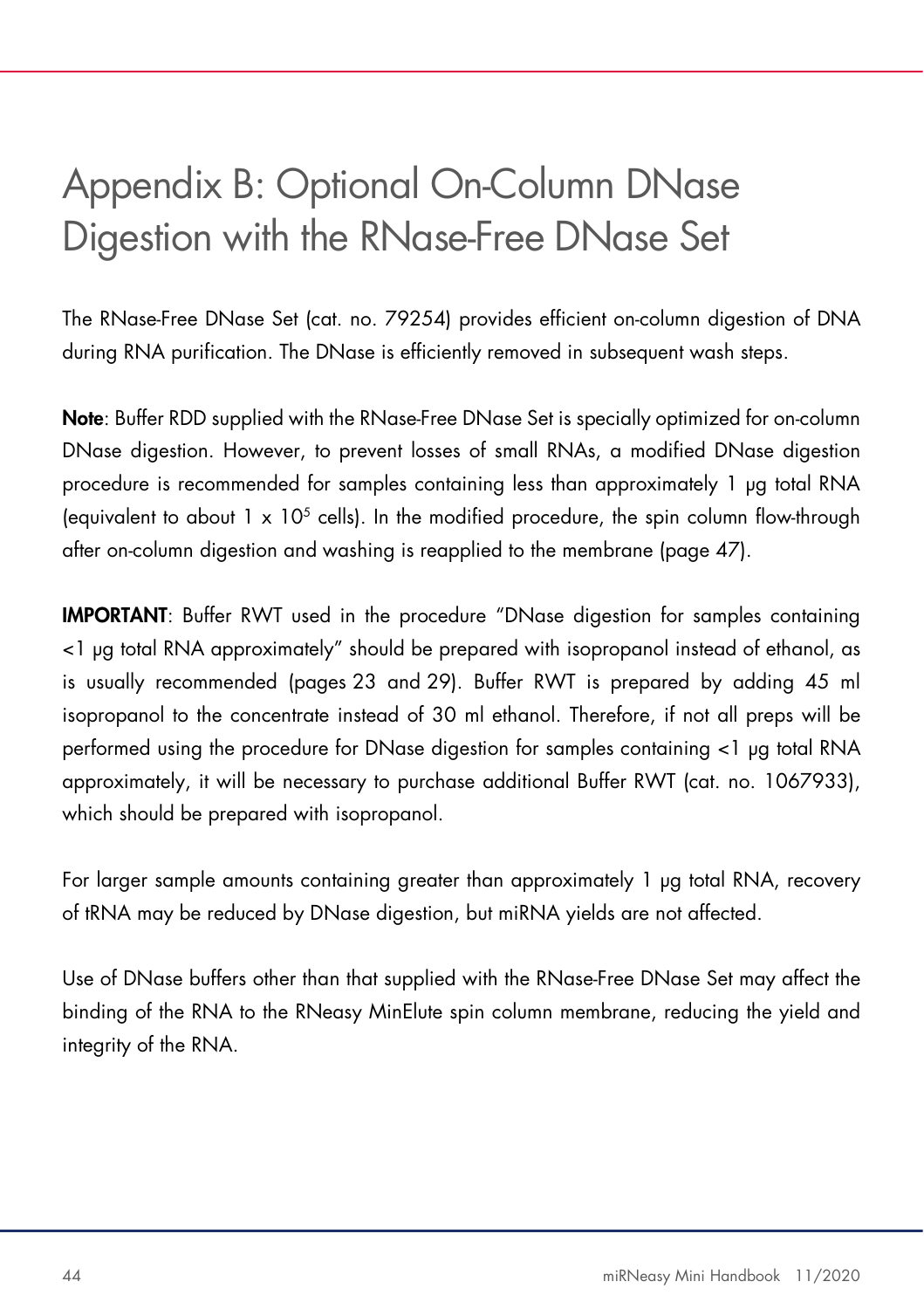Important points before starting

- Generally, DNase digestion is not required since the integrated QIAzol and RNeasy technologies efficiently remove most of the DNA without DNase treatment. In addition, miRCURY LNA miRNA PCR Assay and most other assays for mature miRNA are not affected by the presence of small amounts of genomic DNA. However, further DNA removal may be necessary for certain RNA applications that are sensitive to very small amounts of DNA (e.g., QuantiFast® RT-PCR analysis with a low-abundance target). Alternatively, DNA can be removed by DNase digestion following RNA purification.
- DNase digestion is not necessary for miRNA-enriched fractions prepared using the protocol in Appendix A. This is because any residual DNA not removed in the organic extraction step will be retained together with larger RNAs by the first RNeasy MinElute spin column (step 2).
- Do not vortex the reconstituted DNase I. DNase I is especially sensitive to physical denaturation. Mixing should only be carried out by gently inverting the tube.

# Things to do before starting

- Prepare DNase I stock solution before using the RNase-Free DNase Set for the first time. Dissolve the lyophilized DNase I (1500 Kunitz units) in 550 µl of the RNase-free water provided. To avoid loss of DNase I, do not open the vial. Inject RNase-free water into the vial using an RNase-free needle and syringe. Mix gently by inverting the vial. Do not vortex.
- For long-term storage of reconstituted DNase I, remove the stock solution from the glass vial, divide it into single-use aliquots, and store at  $-30^{\circ}$ C to  $-15^{\circ}$ C for up to 9 months. Thawed aliquots can be stored at  $2-8^{\circ}$ C for up to 6 weeks. Do not refreeze the aliquots after thawing.
- For the protocol for samples containing <1 µg total RNA approximately, prepare Buffer RWT by adding 45 ml isopropanol to the concentrate (instead of 30 ml ethanol as usually recommended). Buffer RWT can be ordered separately for this protocol (cat. no. 1067933).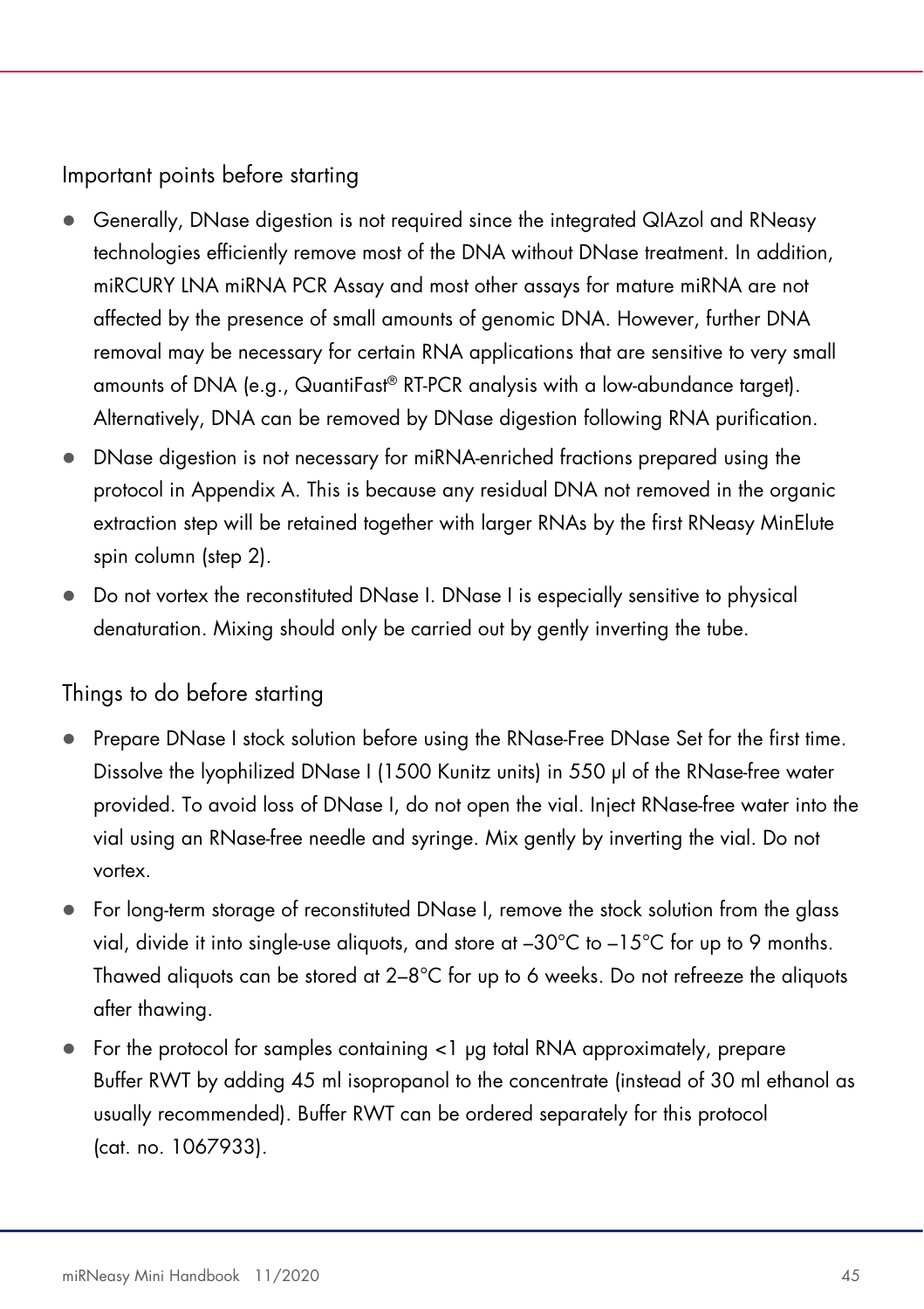# Procedure

DNase digestion for samples containing >1 µg total RNA approximately Carry out steps 1–10 as indicated in the protocol (on page 23 or 29) or steps 1–3 as indicated in Appendix A (page 40). Then follow steps 1–4 below.

- 1. Pipet 350 µl Buffer RWT into the RNeasy Mini Spin Column and centrifuge for 15 s at  $\geq$ 8000 x g ( $\geq$ 10,000 rpm) to wash. Discard the flow-through.\* Reuse the collection tube in step 4.
- 2. Add 10 µl DNase I stock solution to 70 µl Buffer RDD. Mix by gently inverting the tube. Do not vortex.

Buffer RDD is supplied with the RNase-Free DNase Set.

3. Pipet the DNase I incubation mix (80 µl) directly onto the RNeasy Mini Spin Column membrane and place on the benchtop at 20–30°C for 15 min.

Note: Make sure to pipet the DNase I incubation mix directly onto the RNeasy membrane. DNase digestion will be incomplete if part of the mix sticks to the walls or the O-ring of the RNeasy Mini Spin Column.

4. Pipet 350 µl Buffer RWT into the RNeasy Mini Spin Column and centrifuge for 15 s at  $\geq$ 8000 x g ( $\geq$ 10,000 rpm). Discard the flow-through.\* Continue with step 12 of the protocol or step 12 (if performing the protocol in Appendix A).

\* Flow-through contains Buffer RWT and is therefore not compatible with bleach. See page 5 for safety information.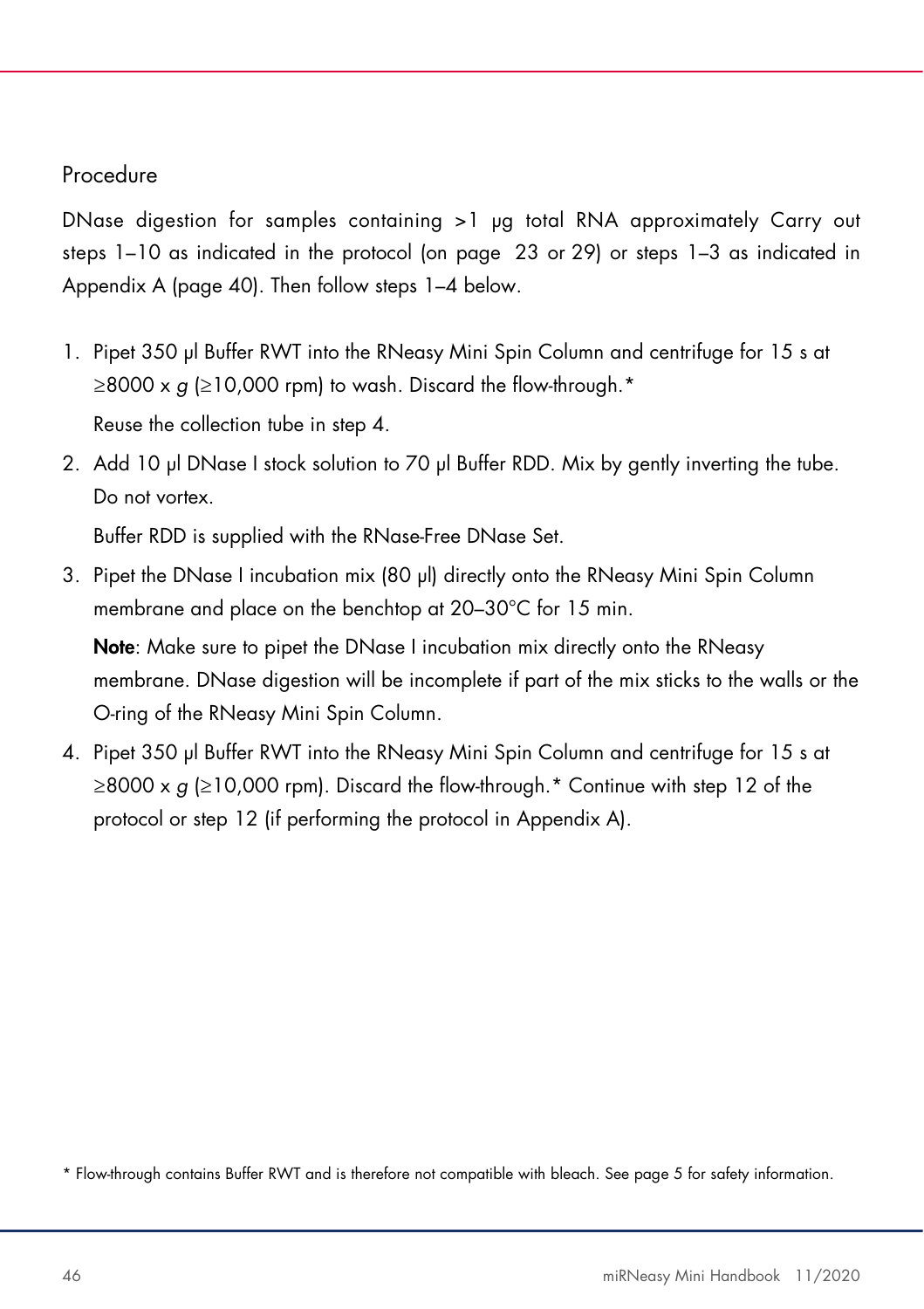### Procedure

DNase digestion for samples containing <1 µg total RNA approximately Carry out steps 1–10 as indicated in the protocol (on page 23 or 29) or steps 1–3 as indicated in Appendix A (page 40). Then follow steps 1–6 below.

1. Pipet 350 µl Buffer RWT (prepared with isopropanol) into the RNeasy Mini Spin Column and centrifuge for 15 s at  $\geq 8000 \times g$  ( $\geq 10,000$  rpm) to wash. Discard the flowthrough.\*

Reuse the collection tube in step 4.

2. Add 10 µl DNase I stock solution to 70 µl Buffer RDD. Mix by gently inverting the tube. Do not vortex.

Buffer RDD is supplied with the RNase-Free DNase Set.

3. Pipet the DNase I incubation mix (80 µl) directly onto the RNeasy Mini Spin Column membrane and place on the benchtop at 20–30°C for 15 min.

Note: Make sure to pipet the DNase I incubation mix directly onto the RNeasy membrane. DNase digestion will be incomplete if part of the mix sticks to the walls or the O-ring of the RNeasy Mini Spin Column.

- 4. Pipet 500 µl Buffer RWT (prepared with isopropanol) into the RNeasy Mini Spin Column and centrifuge for 15 s at  $\geq 8000 \times g \geq 10,000$  rpm). Keep the flow-through.
- 5. Reapply the flow-through to the RNeasy Mini Spin Column and centrifuge for 15 s at  $\geq$ 8000 x g ( $\geq$ 10,000 rpm). Discard the flow-through.\*
- 6. Continue with step 12 of the protocol or step 12 of Appendix A (if performing the protocol in Appendix A).

\* Flow-through contains Buffer RWT and is therefore not compatible with bleach. See page 5 for safety information.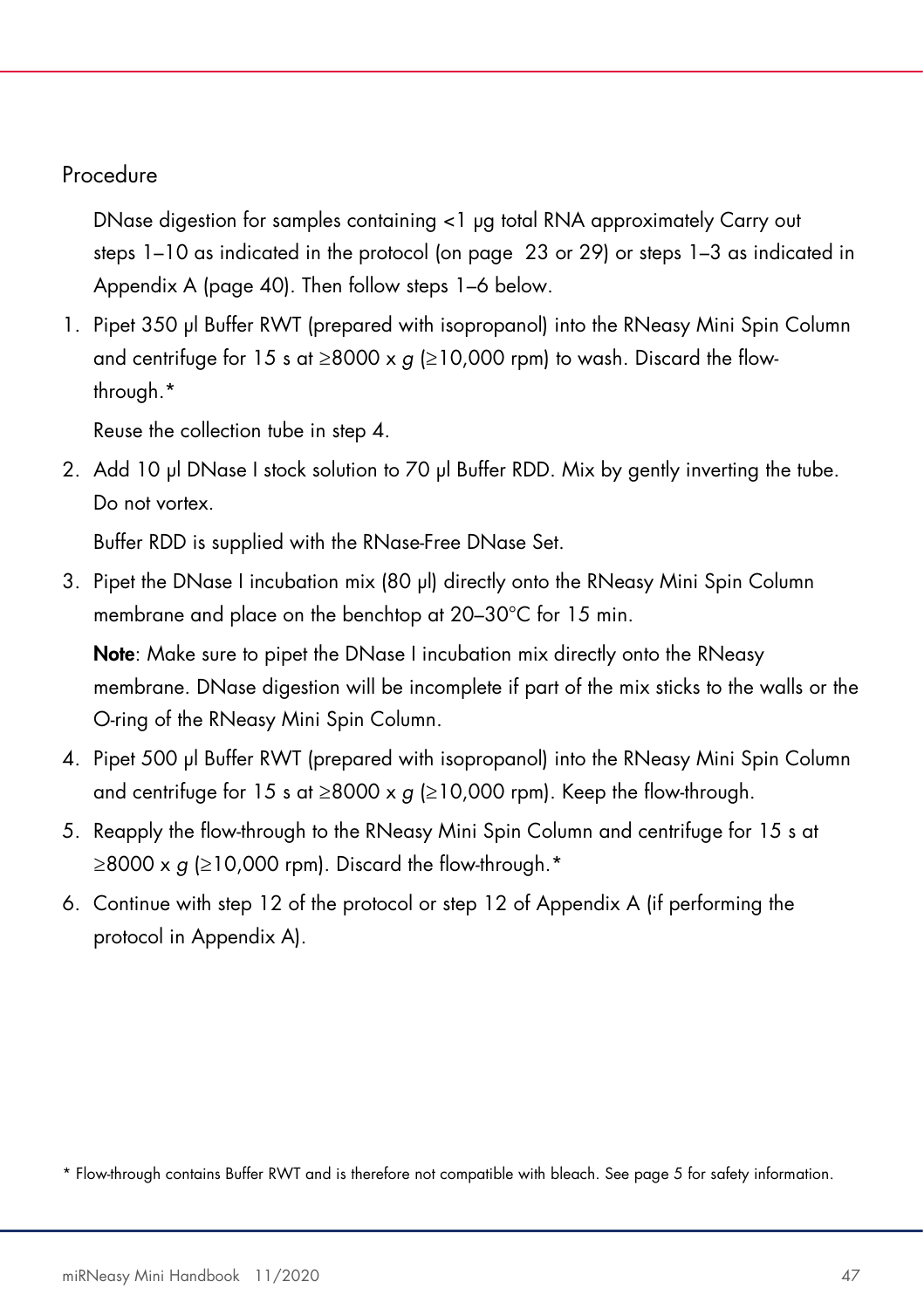# Appendix C: Guidelines for Disruption and Homogenization of Tissues using the TissueLyser II

The TissueLyser II and TissueLyser Adapter Set 2 x 24 allow high-throughput, rapid and effective disruption of 48 biological samples in 2–4 minutes. Homogenization and disruption with the TissueLyser II give results comparable to using rotor–stator homogenization.

The following guidelines can be used for disruption and homogenization of tissues using the TissueLyser II. Alternatively, for small sample numbers, we recommend the TissueLyser LT. For more information, consult the TissueLyser LT Handbook. Be sure to work quickly to prevent RNA degradation.

### Procedure

- 1. Pipet 700 µl QIAzol Lysis Reagent into a 2 ml collection tube.
- 2. Add one stainless steel bead to each tube. For best results, we recommend using a 5 mm (mean diameter) stainless steel bead.
- 3. Add up to 50 mg tissue per tube.
- 4. Homogenize on the TissueLyser II for 2 min at 20 Hz.

Homogenization time depends on the tissue used and can be extended until the tissue is completely homogenized (up to 5 min at 25 Hz).

5. Rotate the TissueLyser rack to allow even homogenization and homogenize for another 2 min at 20 Hz.

The TissueLyser Adapter Set should be disassembled and the rack of tubes should be rotated so that the tubes that were nearest to the TissueLyser are now outermost.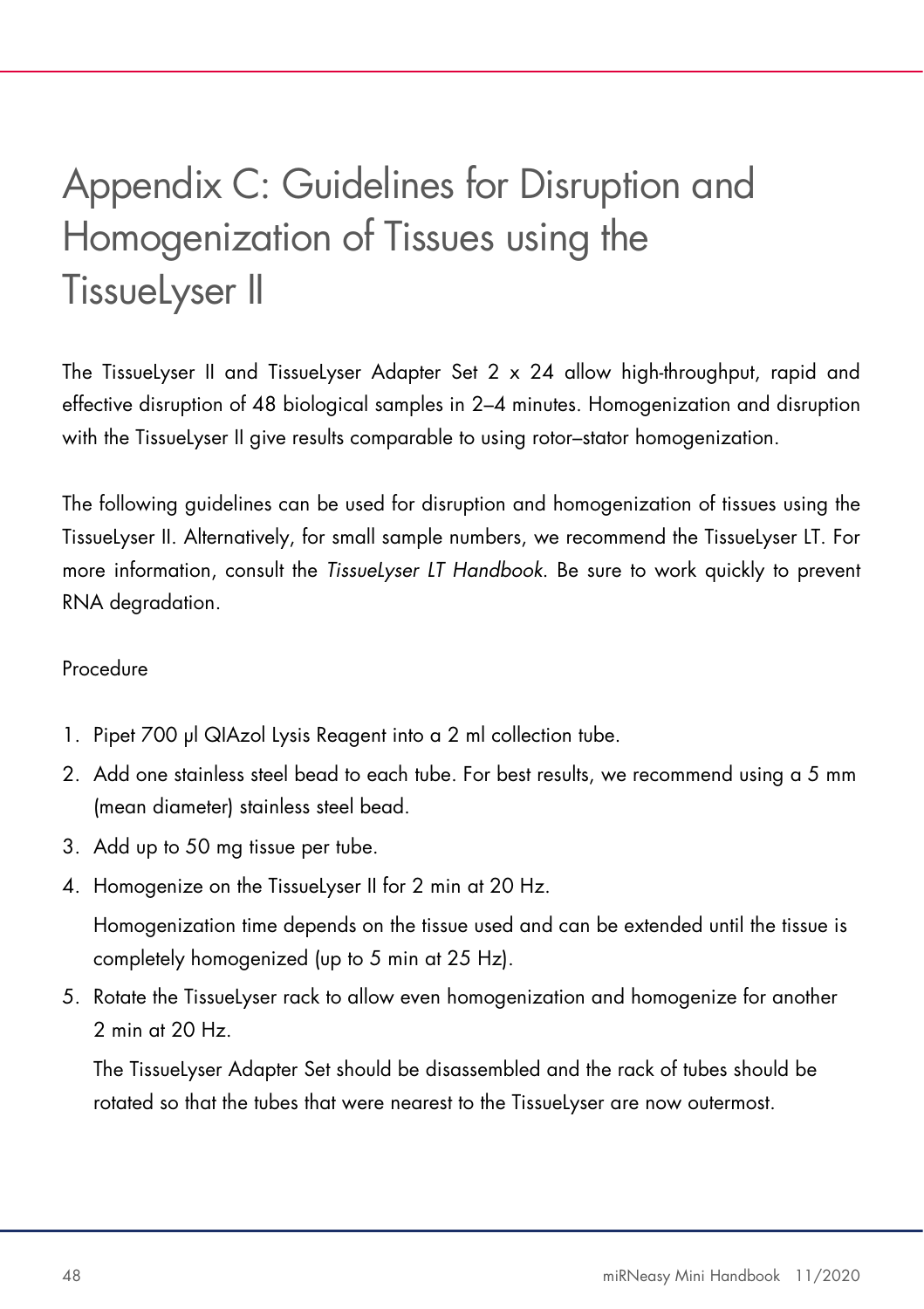- 6. Carefully transfer the homogenate to a new microcentrifuge tube (not supplied) by pipetting. Do not reuse the stainless steel bead.
- 7. Proceed with step 4 of the protocol.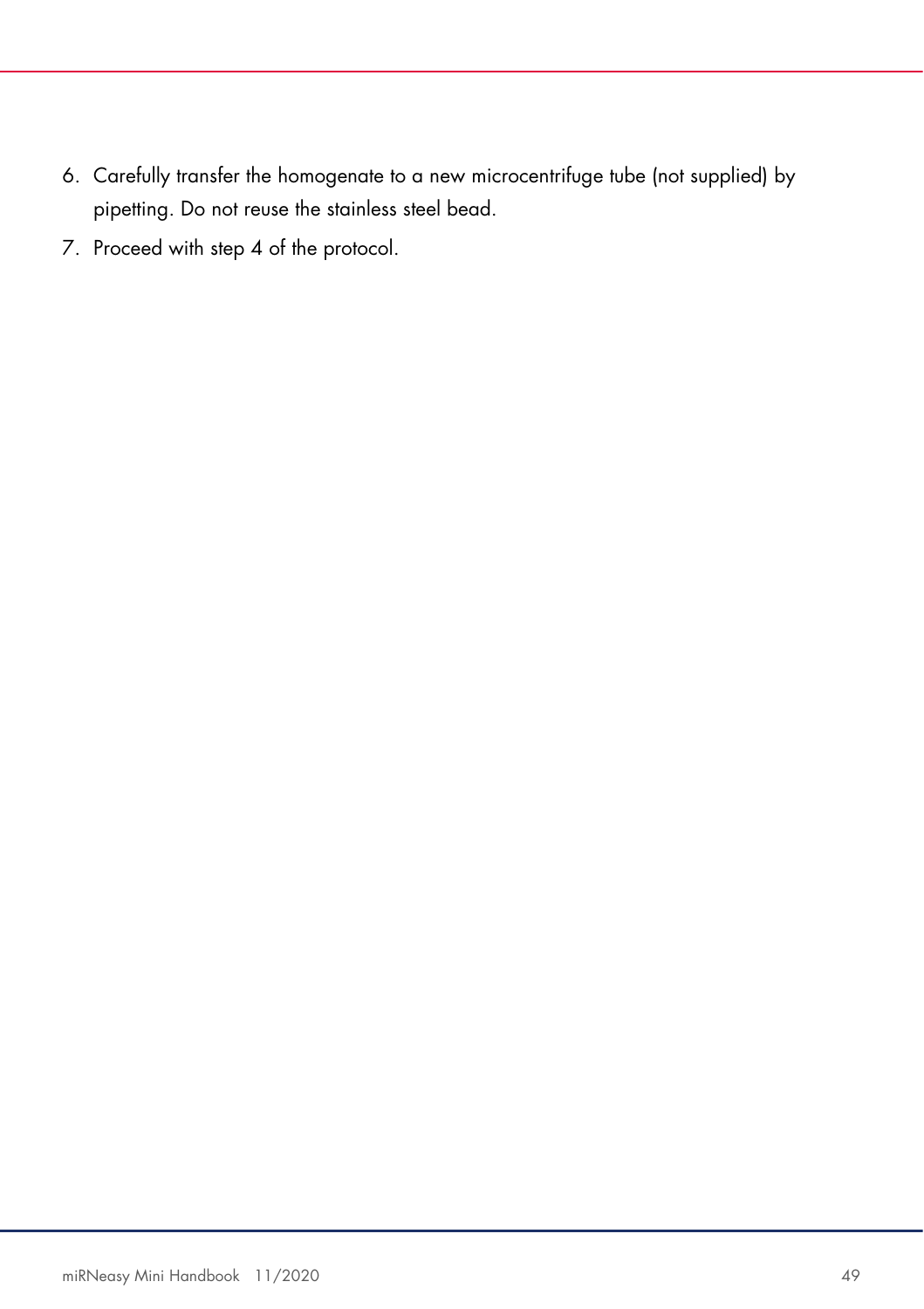# Appendix D: Purification of Total RNA, Including Small RNAs, from Human Leukocytes

This protocol is for purification of total RNA including small RNAs of approximately 18 nucleotides upwards using the miRNeasy Mini Kit. In addition to the kit, this protocol requires purchase of Buffer EL (cat. no. 79217).

# Procedure

1. Mix 1 volume of human whole blood with 5 volumes of Buffer EL in an appropriately sized tube (not provided).

For optimal results, the volume of the mixture (blood + Buffer EL) should not exceed 34 of the volume of the tube to allow efficient mixing.

Note: Use an appropriate volume of whole blood. Up to 1.5 ml of healthy blood (typically 4000–7000 leukocytes per microliter) can be processed. Reduce the amount appropriately if blood with elevated numbers of leukocytes is used.

- 2. Incubate for 10–15 min on ice. Mix by vortexing briefly two times during incubation. The cloudy suspension becomes translucent during incubation, indicating lysis of erythrocytes. If necessary, incubation time can be extended to 20 min.
- 3. Centrifuge for 400 x g for 10 min at  $4^{\circ}$ C and completely remove and discard the supernatant.

Leukocytes will form a pellet after centrifugation. Ensure the supernatant is completely removed. Trace amounts of erythrocytes, which give the pellet a red tint, will be removed in the following wash step.

4. Add Buffer EL to the cell pellet (use 2 volumes of Buffer EL per volume of whole blood used in step 1). Resuspend cells by vortexing briefly.

For example, add 2 ml of Buffer EL for every 1 ml of whole blood used in step 1.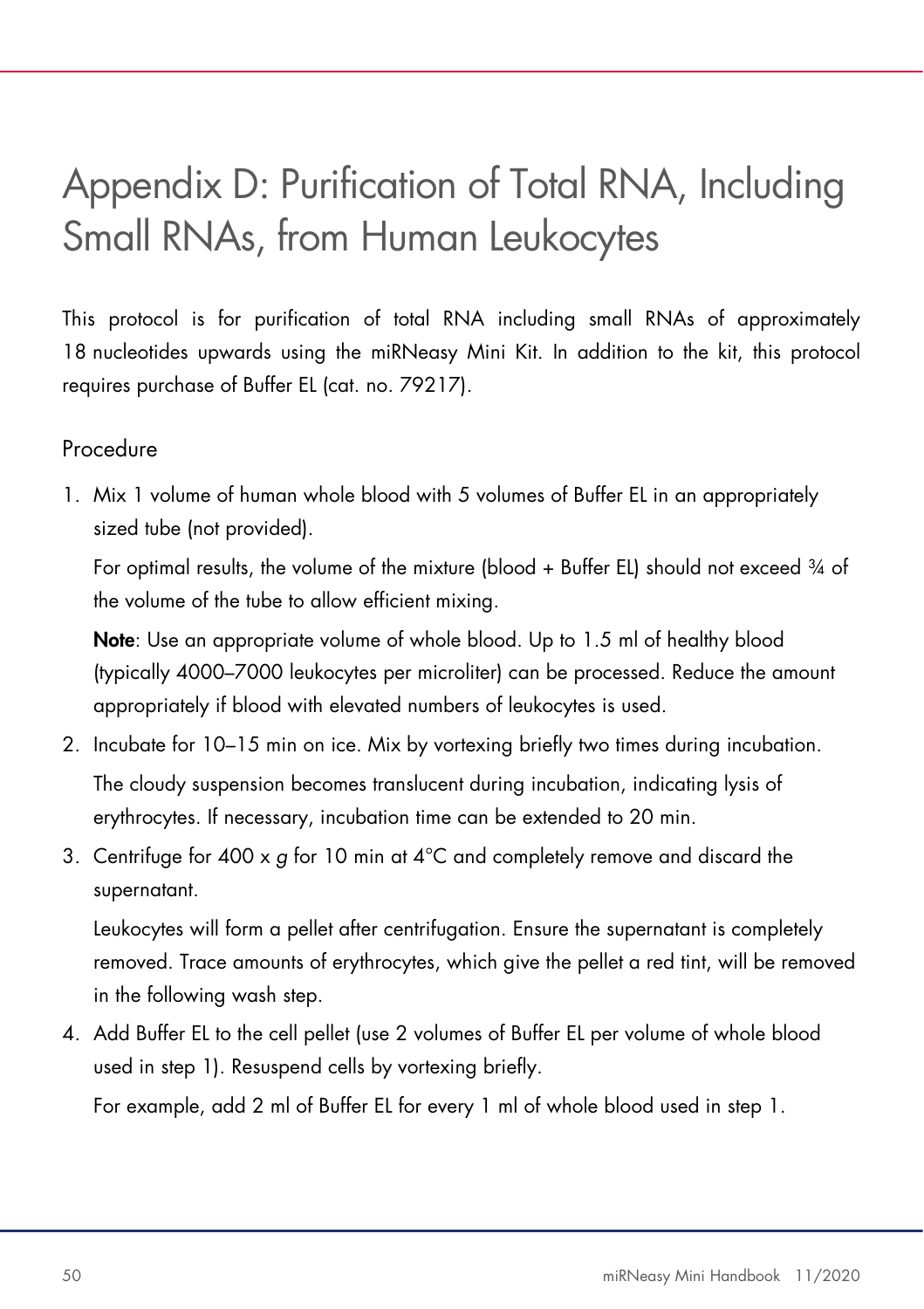5. Centrifuge at 400 x g for 10 min at 4°C and completely remove and discard the supernatant.

Note: Incomplete removal of the supernatant will interfere with lysis and subsequent binding of RNA to the spin column, resulting in lower yield.

6. Continue with step 2 of the protocol for purification of total RNA, including small RNAs, from cells (page 23).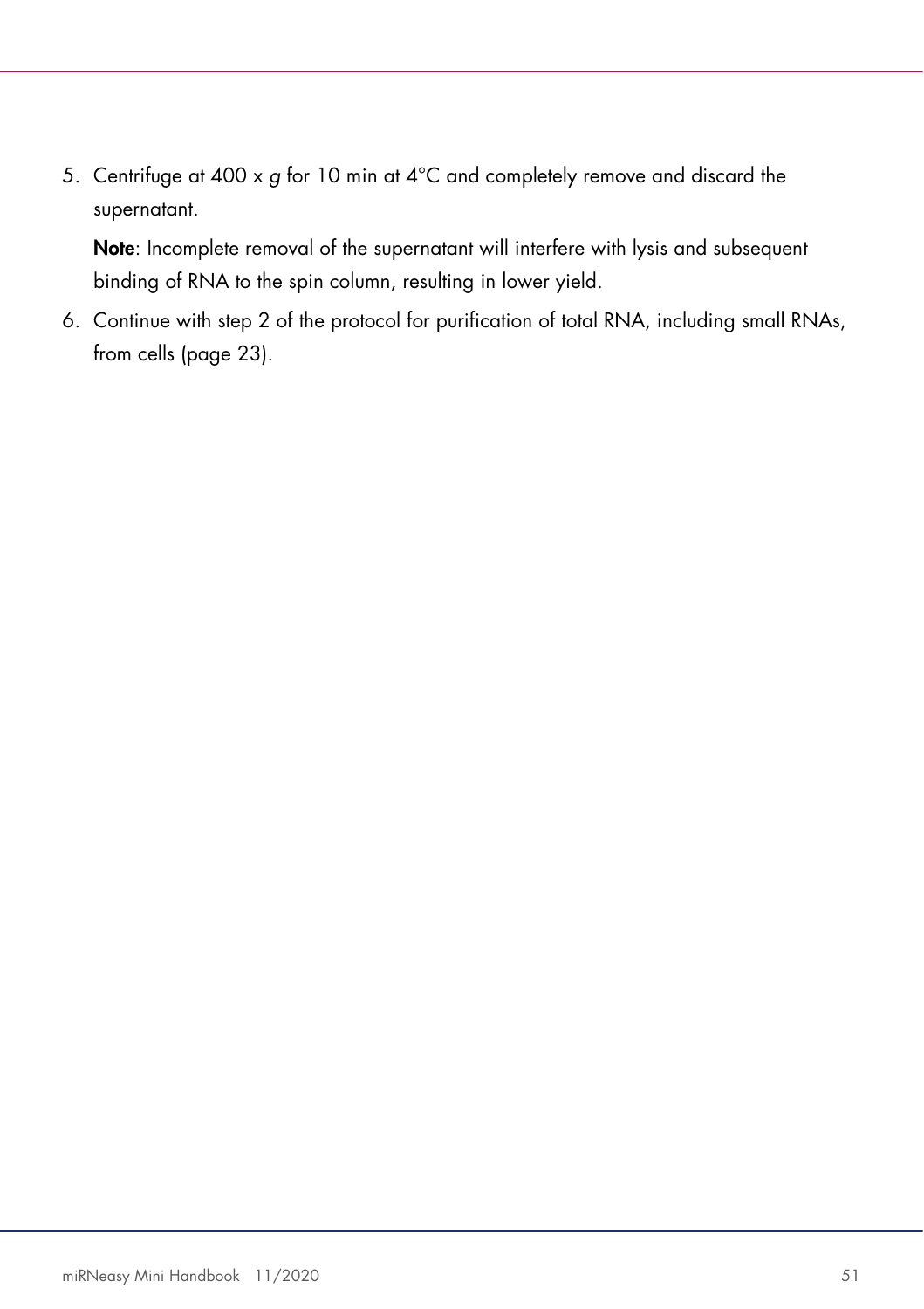# Appendix E: General Remarks on Handling RNA

# Handling RNA

Ribonucleases (RNases) are very stable and active enzymes that generally do not require cofactors to function. Since RNases are difficult to inactivate and even minute amounts are sufficient to destroy RNA, do not use any plasticware or glassware without first eliminating possible RNase contamination. Great care should be taken to avoid inadvertently introducing RNases into the RNA sample during or after the purification procedure. To create and maintain an RNase-free environment, the following precautions must be taken during pretreatment and use of disposable and nondisposable vessels and solutions while working with RNA.

### General handling

Proper microbiological, aseptic technique should always be used when working with RNA. Hands and dust particles may carry bacteria and molds and are the most common sources of RNase contamination. Always wear latex or vinyl gloves while handling reagents and RNA samples to prevent RNase contamination from the surface of the skin or from dusty laboratory equipment. Change gloves frequently and keep tubes closed whenever possible. Keep purified RNA on ice when aliquots are pipetted for downstream applications. To remove RNase contamination from bench surfaces, nondisposable plasticware and laboratory equipment (e.g., pipets and electrophoresis tanks), use general laboratory reagents. To decontaminate plasticware, rinse with 0.1 M NaOH, 1 mM EDTA,\* followed by RNase-free water (see "Solutions", page 53), or rinse with chloroform\* if the plasticware is chloroform-resistant. To decontaminate electrophoresis tanks, clean with detergent (e.g., 0.5% SDS),\* rinse with RNase-free water, then rinse with ethanol (if the tanks are ethanol resistant) and allow to dry.

<sup>\*</sup> When working with chemicals, always wear a suitable lab coat, disposable gloves and protective goggles. For more information, consult the appropriate safety data sheets (SDSs), available from the product supplier.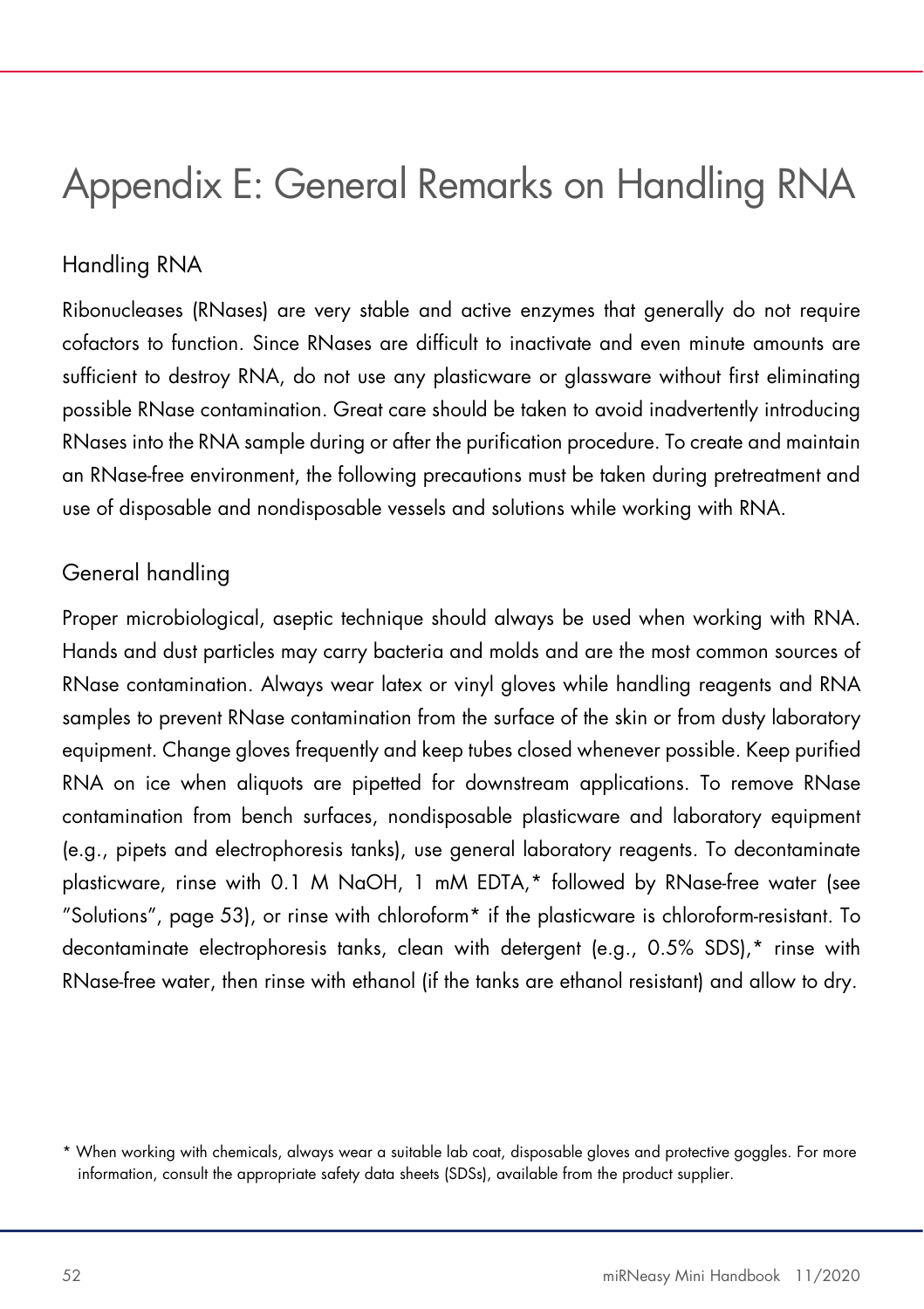### Disposable plasticware

The use of sterile, disposable polypropylene tubes is recommended throughout the procedure. These tubes are generally RNase-free and do not require pretreatment to inactivate RNases.\* When working with chemicals, always wear a suitable lab coat, disposable gloves and protective goggles. For more information, consult the appropriate safety data sheets (SDSs), available from the product supplier. Glassware should be treated before use to ensure that it is RNase-free. Glassware used for RNA work should be cleaned with a detergent,\* thoroughly rinsed and oven baked at 240ºC for at least 4 hours (overnight, if more convenient) before use. Autoclaving alone will not fully inactivate many RNases. Alternatively, glassware can be treated with diethyl pyrocarbonate (DEPC)\*, as described in "Solutions" below.

### Solutions

Solutions (water and other solutions) should be treated with 0.1% DEPC. DEPC is a strong, but not absolute, inhibitor of RNases. It is commonly used at a concentration of 0.1% to inactivate RNases on glass or plasticware or to create RNase-free solutions and water. DEPC inactivates RNases by covalent modification. Add 0.1 ml DEPC to 100 ml of the solution to be treated and shake vigorously to bring the DEPC into solution. Let the solution incubate for 12 hours at 37ºC. Autoclave for 15 minutes to remove any trace of DEPC. DEPC will react with primary amines and cannot be used directly to treat Tris\* buffers. DEPC is highly unstable in the presence of Tris buffers and decomposes rapidly into ethanol and CO2. When preparing Tris buffers, treat water with DEPC first, and then dissolve Tris to make the appropriate buffer. Trace amounts of DEPC will modify purine residues in RNA by carbethoxylation. Carbethoxylated RNA is translated with very low efficiency in cell-free systems. However, its ability to form DNA:RNA or RNA:RNA hybrids is not seriously affected unless a large fraction of the purine residues has been modified. Residual DEPC must always be eliminated from solutions or vessels by autoclaving or heating to 100°C for 15 minutes.

<sup>\*</sup> When working with chemicals, always wear a suitable lab coat, disposable gloves and protective goggles. For more information, consult the appropriate safety data sheets (SDSs), available from the product supplier.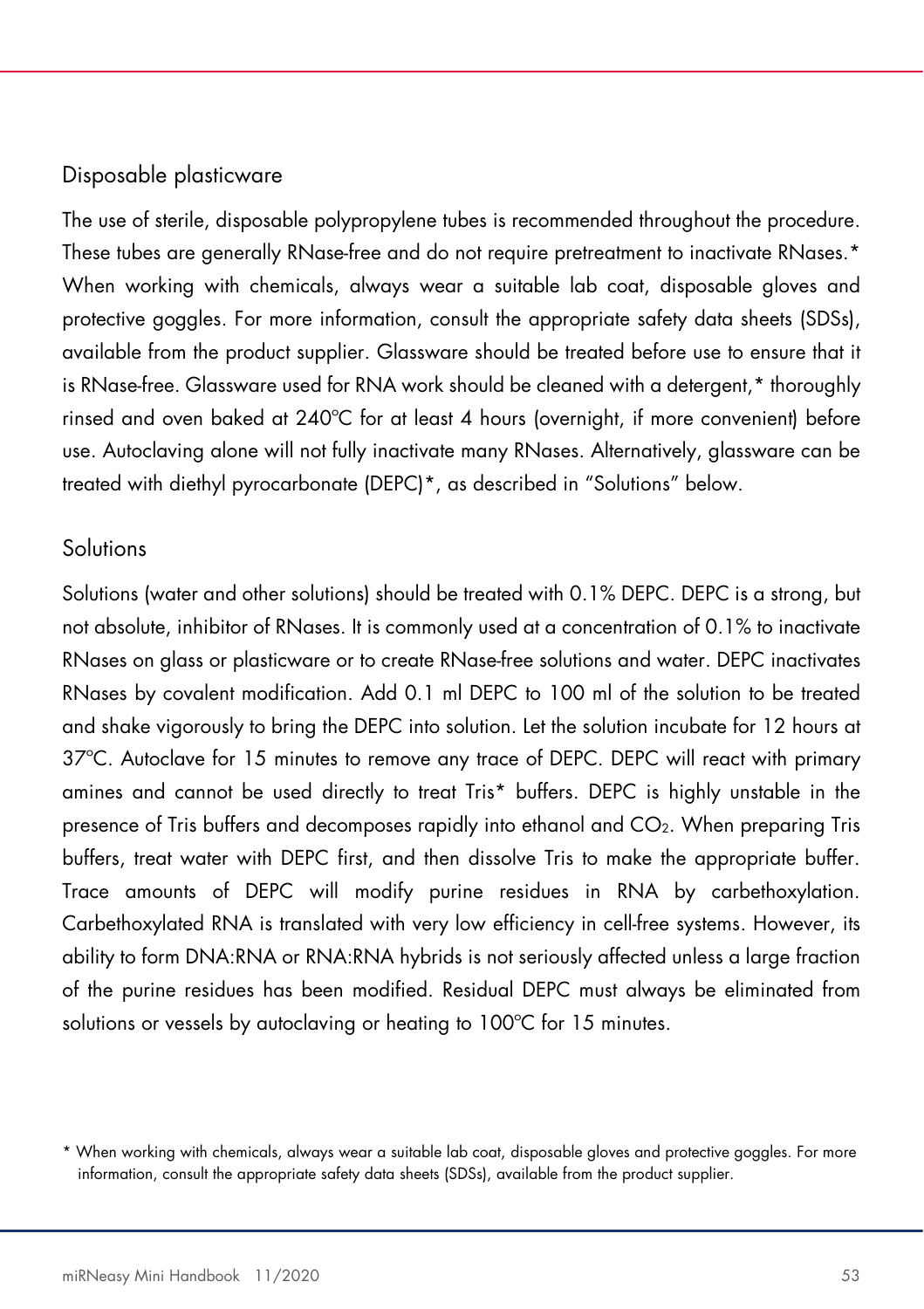Note: RNeasy buffers are guaranteed RNase-free without using DEPC treatment and are therefore free of any DEPC contamination.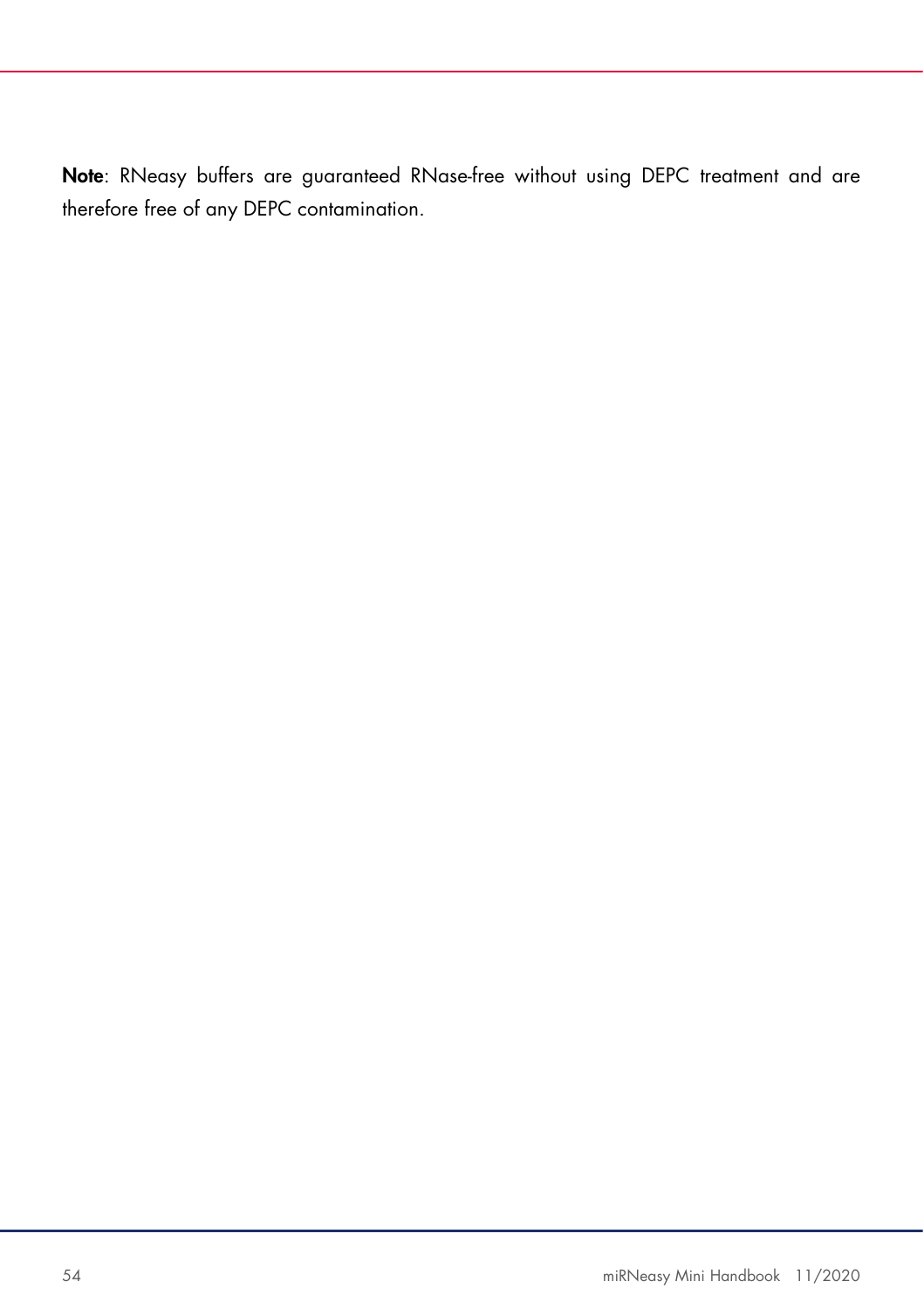# Appendix F: Storage, Quantification and Determination of Quality of RNA

# Storage of RNA

Purified RNA may be stored at –70ºC to –15ºC in RNase-free water. Under these conditions, no degradation of RNA is detectable after 1 year.

# Quantification of RNA

The concentration of RNA should be determined by measuring the absorbance at 260 nm (A260) in a spectrophotometer (see "Spectrophotometric quantification of RNA" below). For small amounts of RNA, however, it may be difficult to determine amounts photometrically. Small amounts of RNA can be quantified using quantitative RT-PCR or fluorometric quantification.

Spectrophotometric quantification of RNA

### Using the QIAxpert UV/VIS Spectrophotometer for microvolume analysis

To determine the concentration of your RNA sample purified with RNeasy QIAGEN kit, use the corresponding RNeasy App on the QIAxpert. For more information, see the QIAxpert product page (www.qiagen.com/qiaxpert-system).

### Using a standard spectrophotometer

To ensure significance,  $A_{260}$  readings should be greater than 0.15. An absorbance of 1 unit at 260 nm corresponds to 44 µg of RNA per ml  $(A_{260} = 1 \rightarrow 4 \text{ µg/ml})$ . This relation is valid only for measurements at a neutral pH. Therefore, if it is necessary to dilute the RNA sample,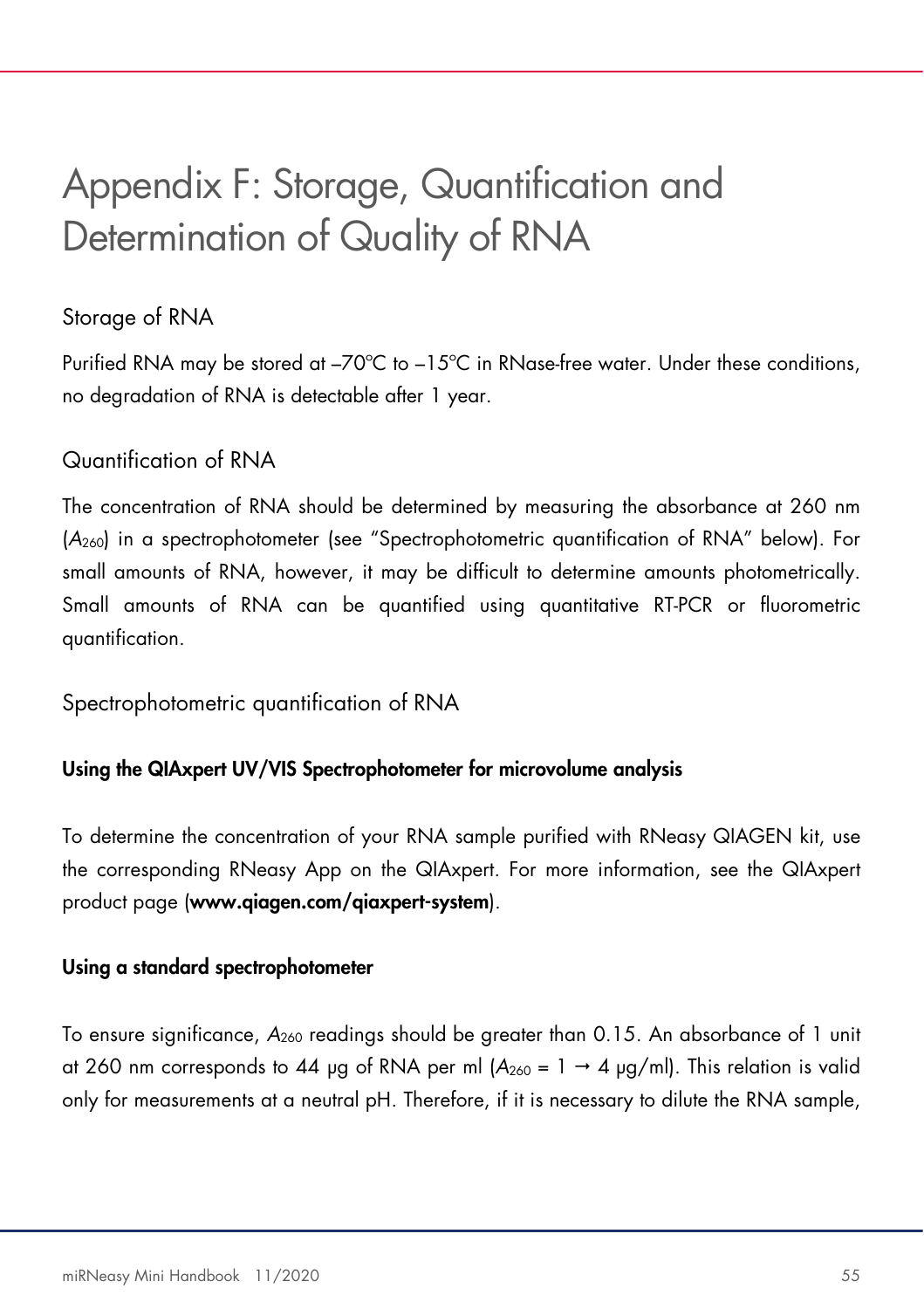this should be done in a buffer with neutral pH.\* As discussed below (see "Purity of RNA", page 56), the ratio between the absorbance values at 260 and 280 nm gives an estimate of RNA purity. When measuring RNA samples, be certain that cuvettes are RNase-free, especially if the RNA is to be recovered after spectrophotometry. This can be accomplished by washing cuvettes with 0.1 M NaOH, 1 mM EDTA,\* followed by washing with RNase-free water (see "Solutions", page 53). Use the buffer in which the RNA is diluted to zero the spectrophotometer. An example of the calculation involved in RNA quantification is shown below:

| Volume of RNA sample | $= 100 \text{ pl}$                                                 |
|----------------------|--------------------------------------------------------------------|
| <b>Dilution</b>      | $= 10$ µl of RNA sample + 490 µl of 10 mM Tris $\cdot$ Cl,* pH 7.0 |
|                      | $(1/50$ dilution)                                                  |

Measure absorbance of diluted sample in a 1 ml cuvette (RNase-free)

| A <sub>260</sub>            | $= 0.2$                                                                                        |
|-----------------------------|------------------------------------------------------------------------------------------------|
| Concentration of RNA sample | $= 44$ µg/ml x A <sub>260</sub> x dilution factor<br>$= 44$ µg/ml x 0.2 x 50                   |
|                             | $= 440 \mu g/ml$                                                                               |
| Total amount                | $=$ concentration $\times$ volume in milliliters<br>$= 440$ µg/ml x 0.1 ml<br>$= 44$ µg of RNA |

# Purity of RNA

The assessment of RNA purity will be performed routinely, when using the QIAxpert with the corresponding RNeasy App. See the QIAxpert user manual for more information (www.qiagen.com/qiaxpert-system/user manual)

<sup>\*</sup> When working with chemicals, always wear a suitable lab coat, disposable gloves and protective goggles. For more information, consult the appropriate safety data sheets (SDSs), available from the product supplier.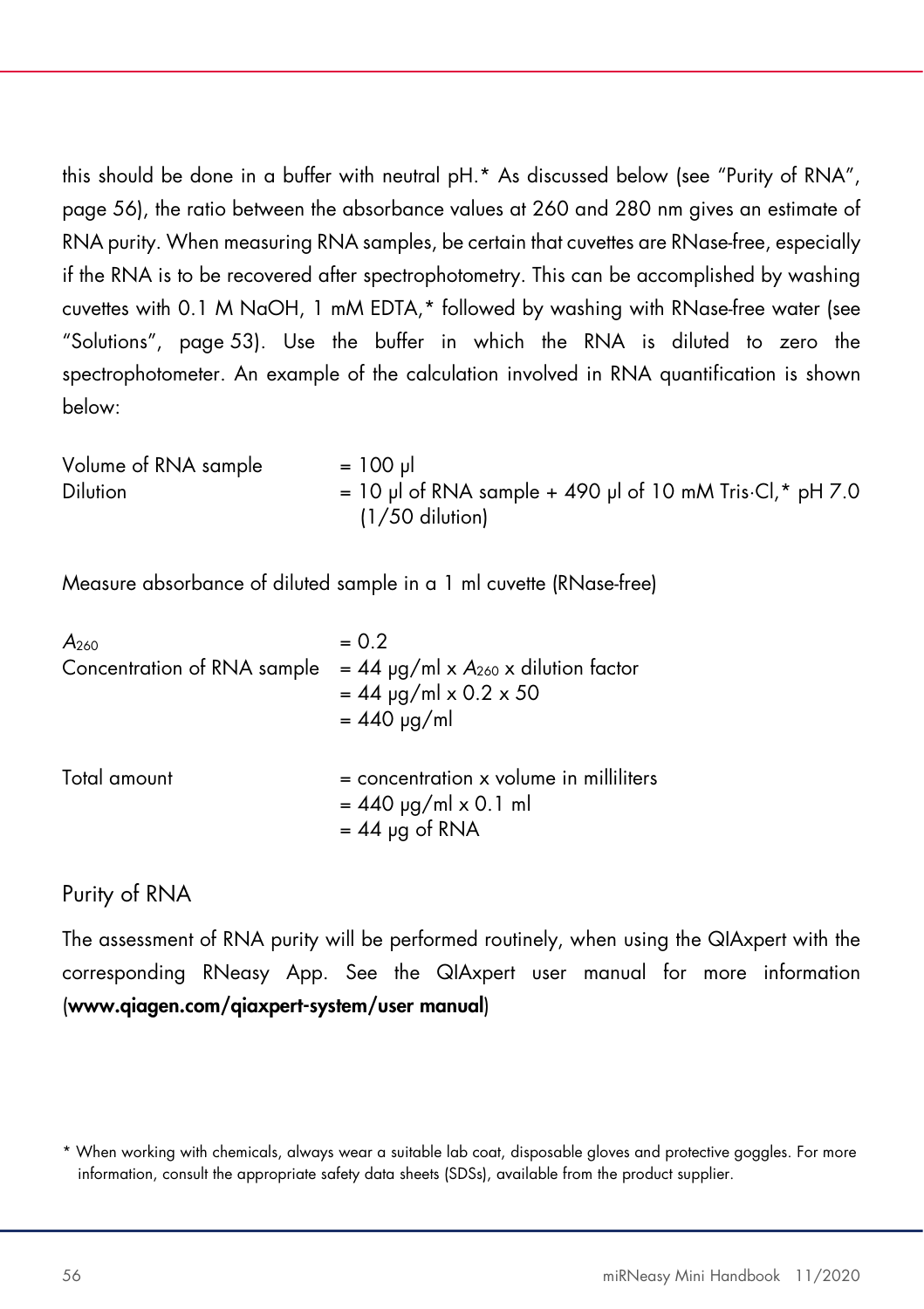For standard photometric measurements, the ratio of the readings at 260 nm and 280 nm (A260/A280) provides an estimate of the purity of RNA with respect to contaminants, such as protein, that absorb in the UV spectrum. However, the  $A_{260}/A_{280}$  ratio is influenced considerably by pH. Since water is not buffered, the pH and the resulting  $A_{260}/A_{280}$  ratio can vary greatly when using pure water. Lower pH results in a lower  $A_{260}/A_{280}$  ratio and reduced sensitivity to protein contamination.\* For accurate values, we recommend measuring absorbance in 10 mM Tris·Cl, pH 7.5. Pure RNA has an A260/A280 ratio of 1.9–2.1† in 10 mM Tris·Cl, pH 7.5. Always be sure to calibrate the spectrophotometer with the same solution used for dilution. For determination of RNA concentration, however, we recommend dilution of the sample in a buffer with neutral pH since the relationship between absorbance and concentration ( $A_{260}$  reading of 1 = 44  $\mu$ g/ml RNA) is based on an extinction coefficient calculated for RNA at neutral pH (see "Spectrophotometric quantification of RNA", page 55).

### DNA contamination

No currently available purification method can guarantee that RNA is completely free of DNA, even when it is not visible on an agarose gel. RNeasy Kits will, however, remove the vast majority of cellular DNA. gDNA Eliminator Solution helps to further reduce genomic DNA contamination; however, trace amounts of genomic DNA may still remain, depending on the amount and nature of the sample. For analysis of very low abundance targets, any interference by residual DNA contamination can be detected by performing real-time RT-PCR control experiments in which no reverse transcriptase is added prior to the PCR step.

To prevent any interference by DNA in real-time RT-PCR applications, such as with Applied Biosystems® and Rotor-Gene® instruments, we recommend designing primers that anneal at intron splice junctions so that genomic DNA will not be amplified. QuantiTect® Primer Assays from QIAGEN are designed for SYBR® Green-based real-time RT-PCR analysis of RNA sequences (without detection of genomic DNA) where possible (see www.qiagen.com/GeneGlobe). For real-time RT-PCR assays where amplification of genomic

<sup>\*</sup> Wilfinger, W.W., Mackey, M., and Chomczynski, P. (1997) Effect of pH and ionic strength on the spectrophotometric assessment of nucleic acid purity. BioTechniques 22, 474.

<sup>†</sup> Values up to 2.3 are routinely obtained for pure RNA (in 10 mM Tris·Cl, pH 7.5) with some spectrophotometers.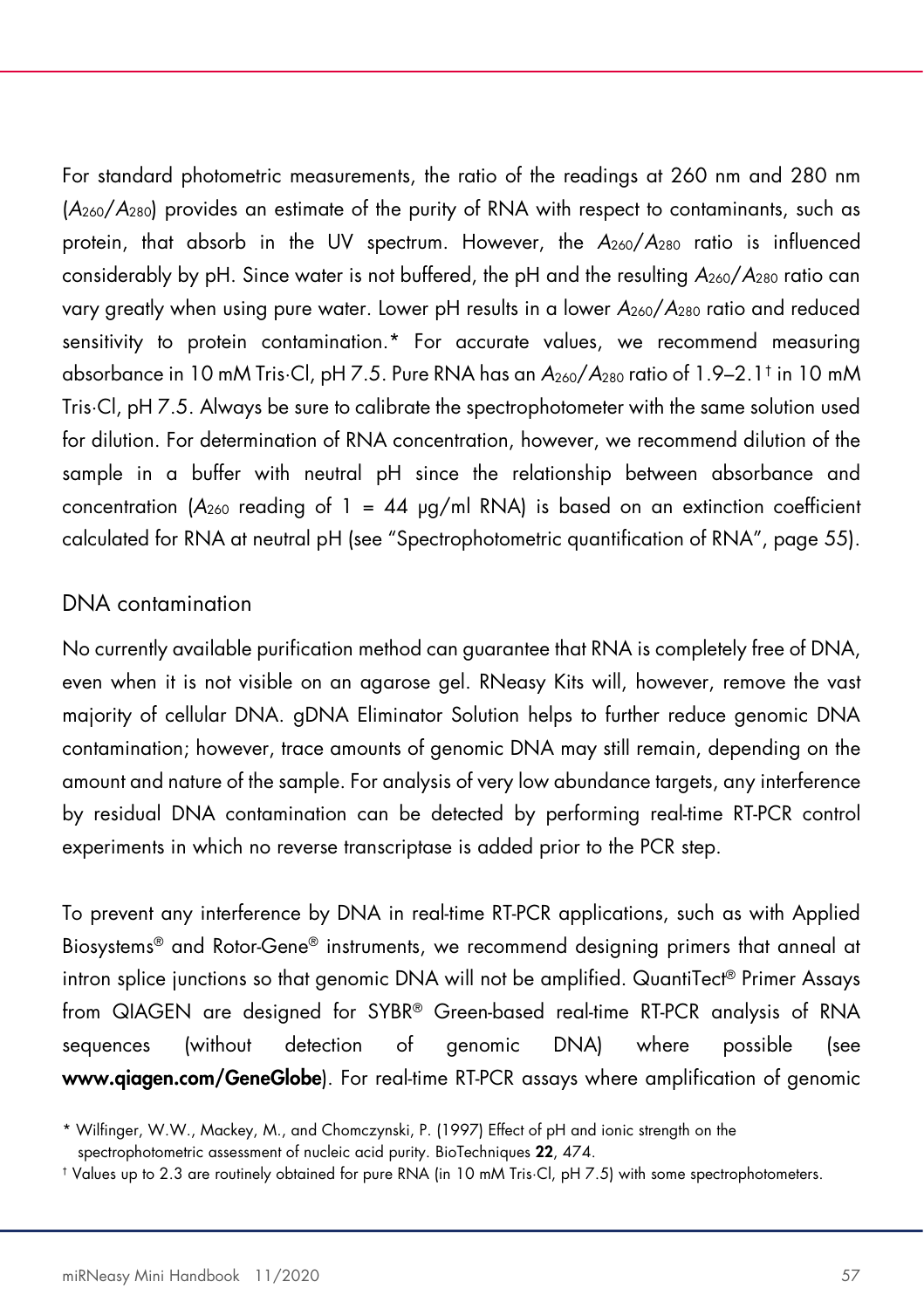DNA cannot be avoided, we recommend using the QuantiTect Reverse Transcription Kit for reverse transcription. The kit integrates fast cDNA synthesis with rapid removal of genomic DNA contamination (see ordering information, page 59).

# Integrity of RNA

The integrity and size distribution of total RNA purified with RNeasy Plus Universal Kits can be checked by denaturing agarose gel electrophoresis and ethidium bromide staining\* or by using the QIAxcel system or Agilent® 2100 Bioanalyzer. Ribosomal RNAs should appear as sharp bands or peaks. The apparent ratio of 28S rRNA to 18S rRNA should be approximately 2:1. If the ribosomal bands or peaks of a specific sample are not sharp, but appear as a smear towards smaller sized RNAs, it is likely that the sample suffered major degradation either before or during RNA purification. As a useful measure of RNA integrity, the QIAxcel® Advanced system and the Agilent 2100 Bioanalyzer provide an RNA integrity score (RIS) and an RNA integrity number (RIN), respectively. Ideally, the value should be close to 10, but in many cases (particularly with tissue samples), RNA quality is greatly influenced by how well the original sample was preserved.

<sup>\*</sup> When working with chemicals, always wear a suitable lab coat, disposable gloves and protective goggles. For more information, consult the appropriate safety data sheets (SDSs), available from the product supplier.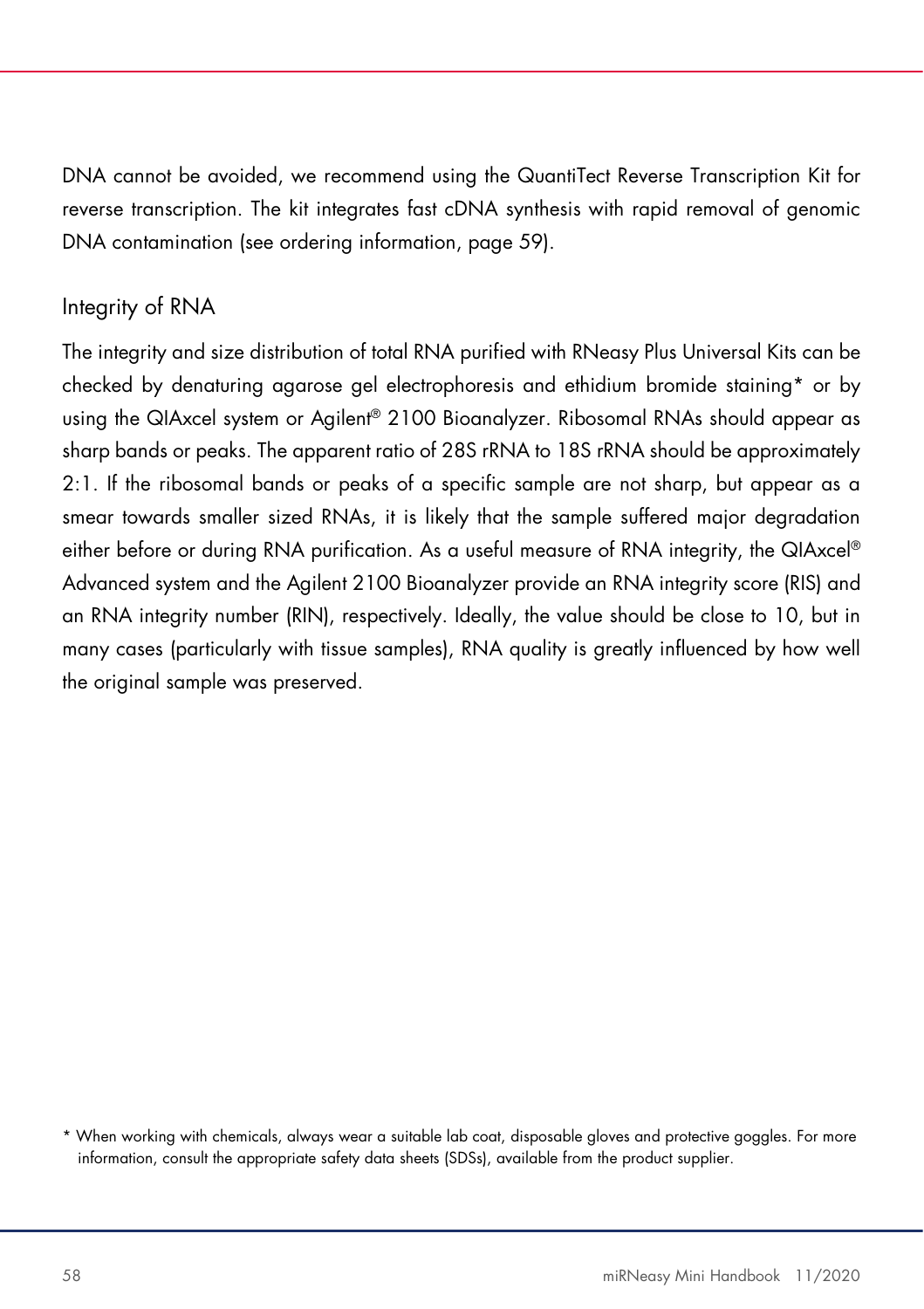# Ordering Information

| Product                                               | <b>Contents</b>                                                                                                                                                                                            | Cat. no. |
|-------------------------------------------------------|------------------------------------------------------------------------------------------------------------------------------------------------------------------------------------------------------------|----------|
| miRNeasy Mini Kit<br>(50)                             | For 50 total RNA preps: 50 RNeasy Mini Spin<br>Columns, Collection Tubes (1.5 ml and 2 ml),<br>QIAzol Lysis Reagent, RNase-Free Reagents and<br><b>Buffers</b>                                             | 217004   |
| <b>Related products</b>                               |                                                                                                                                                                                                            |          |
| miRNeasy<br>Tissue/Cells<br>Advanced Mini Kit<br>(50) | For 50 preps: RNeasy Mini Spin Columns, gDNA<br>Eliminator Spin Columns, Collection Tubes, RNase-<br><b>Free Water and Buffers</b>                                                                         | 217604   |
| miRNeasy Micro Kit<br>(50)                            | For 50 total RNA preps: 50 RNeasy MinElute Spin<br>Columns, Collection Tubes (1.5 ml and 2 ml),<br>QIAzol Lysis Reagent, RNase-free Reagents and<br><b>Buffers</b>                                         | 217084   |
| miRNeasy<br>Serum/Plasma<br>Advanced Kit (50)         | For 50 total RNA preps: 50 RNeasy MinElute Spin<br>Columns, Collection Tubes (1.5 ml and 2 ml),<br>RNase-Free Reagents and Buffers                                                                         | 217204   |
| miRNeasy 96 Kit (4)                                   | For 4 x 96 total RNA preps: 4 RNeasy 96 plates,<br>Collection Microtubes (racked), Elution Microtubes<br>CL, Caps, S-Blocks, AirPore Tape Sheets, QIAzol<br>Lysis Reagent, RNase-Free Reagents and Buffers | 217061   |
| miRNeasy FFPE Kit<br>(50)                             | 50 RNeasy MinElute Spin Columns, Collection<br>Tubes, Proteinase K, RNase-Free DNase I, DNase<br>Booster Buffer, RNase-Free Buffers, RNase-Free<br>Water                                                   | 217504   |
| <b>Accessories</b>                                    |                                                                                                                                                                                                            |          |
| <b>Buffer RWT</b>                                     | 80 ml wash buffer concentrate                                                                                                                                                                              | 1067933  |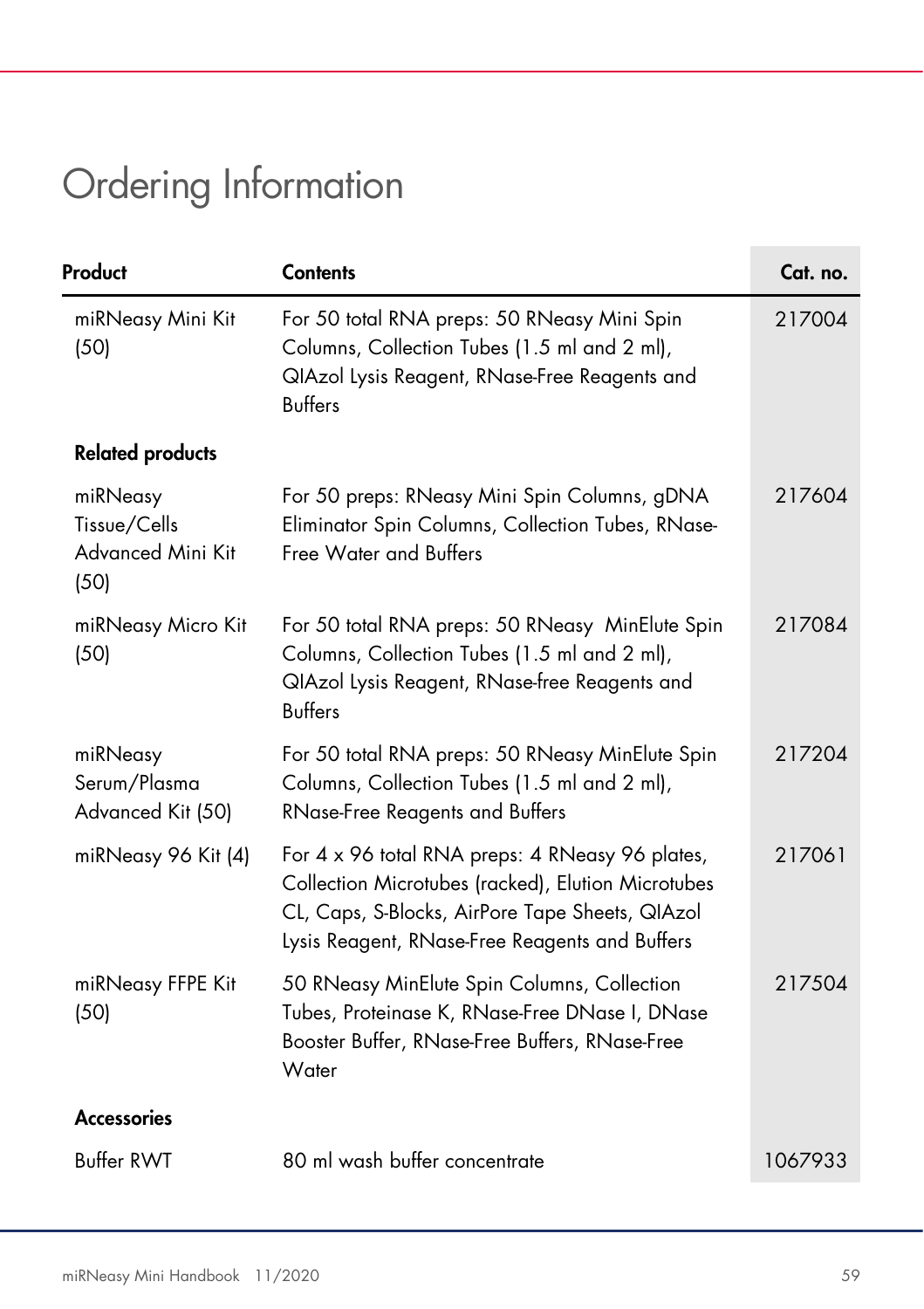| Product                                         | <b>Contents</b>                                                                                                                         | Cat. no. |
|-------------------------------------------------|-----------------------------------------------------------------------------------------------------------------------------------------|----------|
| TissueLyser II*                                 | Universal laboratory mixer mill disruptor                                                                                               | Inquire  |
| <b>Tissuelyser Adapter</b><br>Set 2 x 24        | 2 sets of Adapter Plates and 2 racks for use with 2<br>ml microcentrifuge<br>tubes on the TissueLyser II                                | 69982    |
| <b>Tissuelyser Adapter</b><br>Set 2 x 96        | 2 sets of Adapter Plates for use with Collection<br>Microtubes (racked) on<br>the TissueLyser II                                        | 69984    |
| TissueLyser LT*                                 | Compact bead mill                                                                                                                       | Inquire  |
| TissueLyser LT<br>Adapter, 12-Tube              | Adapter for disruption of up to 12 samples in 2 ml<br>microcentrifuge tubes on the TissueLyser LT                                       | 69980    |
| <b>Stainless Steel</b><br>Beads, 5 mm (200)     | Stainless Steel Beads, suitable for use with<br>Tissuelyser systems                                                                     | 69989    |
| TissueRuptor II                                 | Handheld rotor-stator homogenizer, 5 TissueRuptor<br>Disposable Probes                                                                  | Inquire  |
| TissueRuptor<br>Disposable Probes<br>(25)       | 25 nonsterile plastic disposable probes for use with<br>the TissueRuptor II                                                             | 990890   |
| <b>RNAprotect Cell</b><br>Reagent (250 ml)      | 250 ml RNAprotect Cell Reagent                                                                                                          | 76526    |
| <b>RNAprotect Tissue</b><br>Reagent (50 ml)     | 50 ml RNAprotect Tissue Reagent for stabilization of<br>RNA in 25 x 200 mg tissue samples                                               | 76104    |
| <b>RNAprotect Tissue</b><br>Reagent (250 ml)    | 250 ml RNAprotect Tissue Reagent for stabilization<br>of RNA in 125 x 200 mg tissue samples                                             | 76106    |
| <b>RNAprotect Tissue</b><br>Tubes (50 x 1.5 ml) | For stabilization of RNA in $50 \times 50$ mg tissue<br>samples: 50 screw-top tubes containing 1.5 ml<br>RNAprotect Tissue Reagent each | 76154    |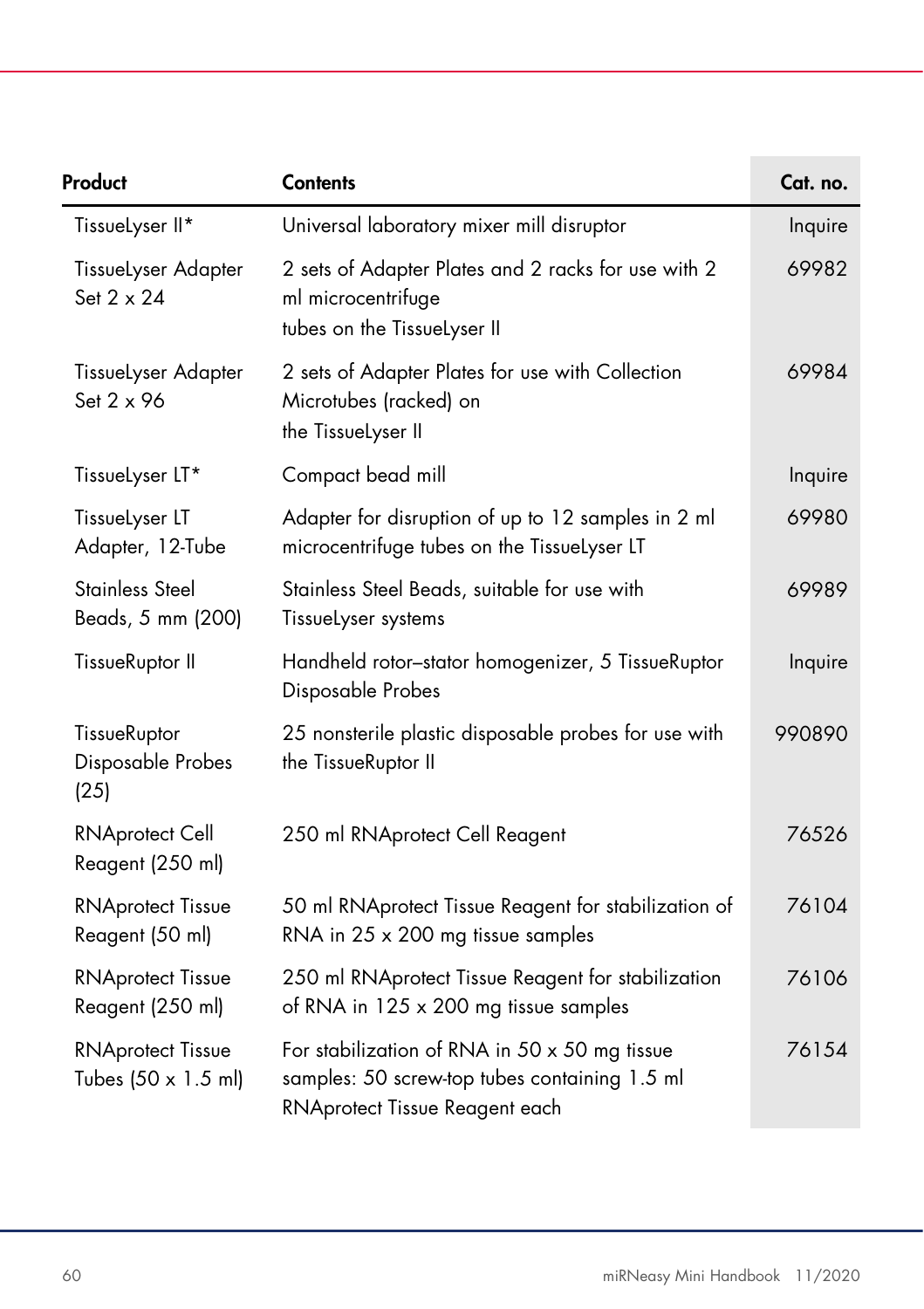| Product                                                      | <b>Contents</b>                                                                                                                                                                | Cat. no. |
|--------------------------------------------------------------|--------------------------------------------------------------------------------------------------------------------------------------------------------------------------------|----------|
| <b>RNAprotect Tissue</b><br>Tubes $(20 \times 5 \text{ ml})$ | For stabilization of RNA in 20 x 500 mg tissue<br>samples: 20 screw-top tubes containing 5 ml<br>RNAprotect Tissue Reagent each                                                | 76163    |
| <b>Collection Tubes</b><br>$(2 \text{ ml})$                  | 1000 Collection Tubes (2 ml)                                                                                                                                                   | 19201    |
| QIAshredder (50)                                             | 50 disposable cell-lysate homogenizers                                                                                                                                         | 79654    |
| QIAshredder (250)                                            | 250 disposable cell-lysate homogenizers                                                                                                                                        | 79656    |
| <b>RNase-Free DNase</b><br>Set (50)                          | 1500 units RNase-free DNase I, RNase-Free Buffer<br>RDD and RNase-Free Water for 50 RNA minipreps                                                                              | 79254    |
| <b>RNeasy MinElute</b><br>Cleanup Kit (50)                   | 50 RNeasy MinElute Spin Columns, Collection Tubes<br>(1.5 ml and 2 ml), RNase-Free Reagents and Buffers                                                                        | 74204    |
| Buffer EL (1000 ml)                                          | 1000 ml Erythrocyte Lysis Buffer                                                                                                                                               | 79217    |
|                                                              | Related products for quantitative, real-time RT-PCR                                                                                                                            |          |
| miRCURY LNA RT Kit                                           | For 8-64 cDNA synthesis reactions: 5x RT SYBR®<br>Green Reaction Buffer, 5x RT Probe Reaction Buffer,<br>10x RT Enzyme Mix, UniSp6, RNA Spike-in<br>template, RNase-Free Water | 339340   |
| miRCURY LNA RT Kit                                           | For high-performance PCR with the miRCURY LNA<br>miRNA PCR System                                                                                                              | 339340   |
| miRCURY LNA<br>SYBR <sup>®</sup> Green PCR<br>Kit (200)      | For 200 reactions: 2X miRCURY SYBR® Green<br>Master Mix, RNase-Free Water                                                                                                      | 339345   |
| miRCURY LNA<br>SYBR® Green PCR<br>Kit (600)                  | For 600 reactions: 2X miRCURY SYBR® Green<br>Master Mix, RNase-Free Water                                                                                                      | 339346   |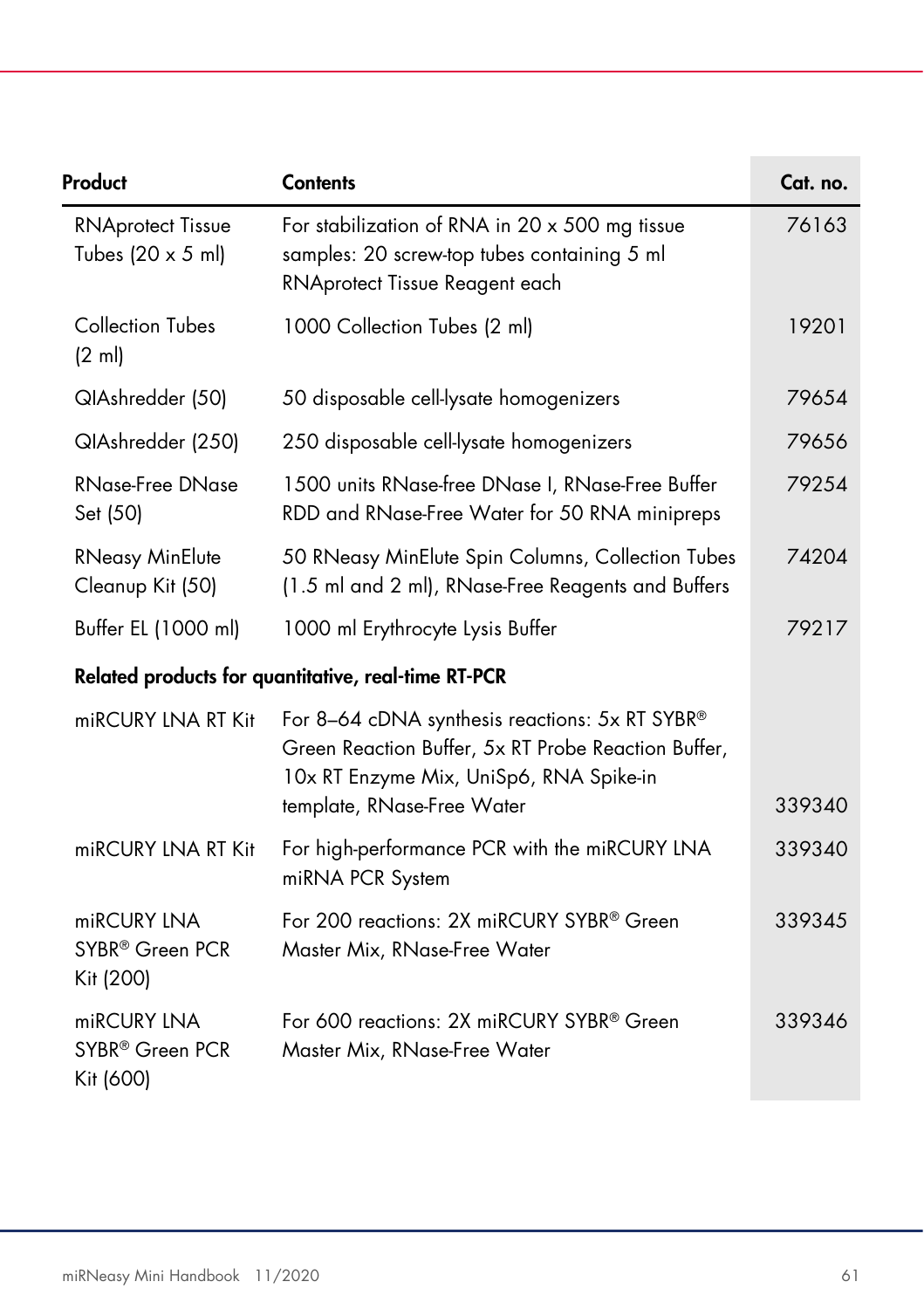| Product                                                                                       | <b>Contents</b>                                                                                                                                           | Cat. no. |
|-----------------------------------------------------------------------------------------------|-----------------------------------------------------------------------------------------------------------------------------------------------------------|----------|
| miRCURY LNA<br>SYBR <sup>®</sup> Green PCR<br>Kit (200)                                       | For 200 reactions: 2X miRCURY SYBR® Green<br>Master Mix, RNase-Free Water                                                                                 | 339345   |
| miRCURY LNA<br>SYBR <sup>®</sup> Green PCR<br>Kit (600)                                       | For 600 reactions: 2X miRCURY SYBR® Green<br>Master Mix, RNase-Free Water                                                                                 | 339346   |
| miRCURY LNA<br>miRNA PCR Assay                                                                | Contains forward and reverse primers for 200<br>reactions                                                                                                 | 339306   |
| miRCURY LNA<br>miRNA Focus PCR<br>Panels                                                      | miRCURY LNA miRNA PCR Panels for application-<br>based miRNome profiling, available in 96-well or<br>384-well format                                      | 339325   |
| miRCURY LNA<br>miRNA miRNome<br><b>PCR Panels</b>                                             | miRCURY LNA miRNA PCR Panels for PCR-based<br>miRNome profiling, available in 384-well format; for<br>SYBR <sup>®</sup> Green-based detection             | 339322   |
| miRCURY LNA<br>miRNA PCR Assay                                                                | Contains forward and reverse primers for 200<br>reactions; for SYBR® Green-based detection                                                                | 339306   |
| QIAcube Connect - for fully automated nucleic acid extraction with QIAGEN<br>spin-column kits |                                                                                                                                                           |          |
| QIAcube Connect <sup>#</sup>                                                                  | Instrument, connectivity package, 1-year warranty on<br>parts and labor                                                                                   | Inquire  |
| Starter Pack,<br><b>QIAcube</b>                                                               | Filter-tips, 200 µl (1024), 1000 µl filter-tips (1024),<br>30 ml reagent bottles (12), rotor adapters (240),<br>elution tubes (240), rotor adapter holder | 990395   |

\* For more information, visit www.qiagen.com/products/accessories.

† Visit www.qiagen.com/GeneGlobe to search for and order these products.

‡ All QIAcube Connect instruments are provided with a region-specific connectivity package, including tablet and equipment necessary to connect to the local network. Further, QIAGEN offers comprehensive instrument service products, including service agreements, installation, introductory training and preventive subscription. Contact your local sales representative to learn about your options.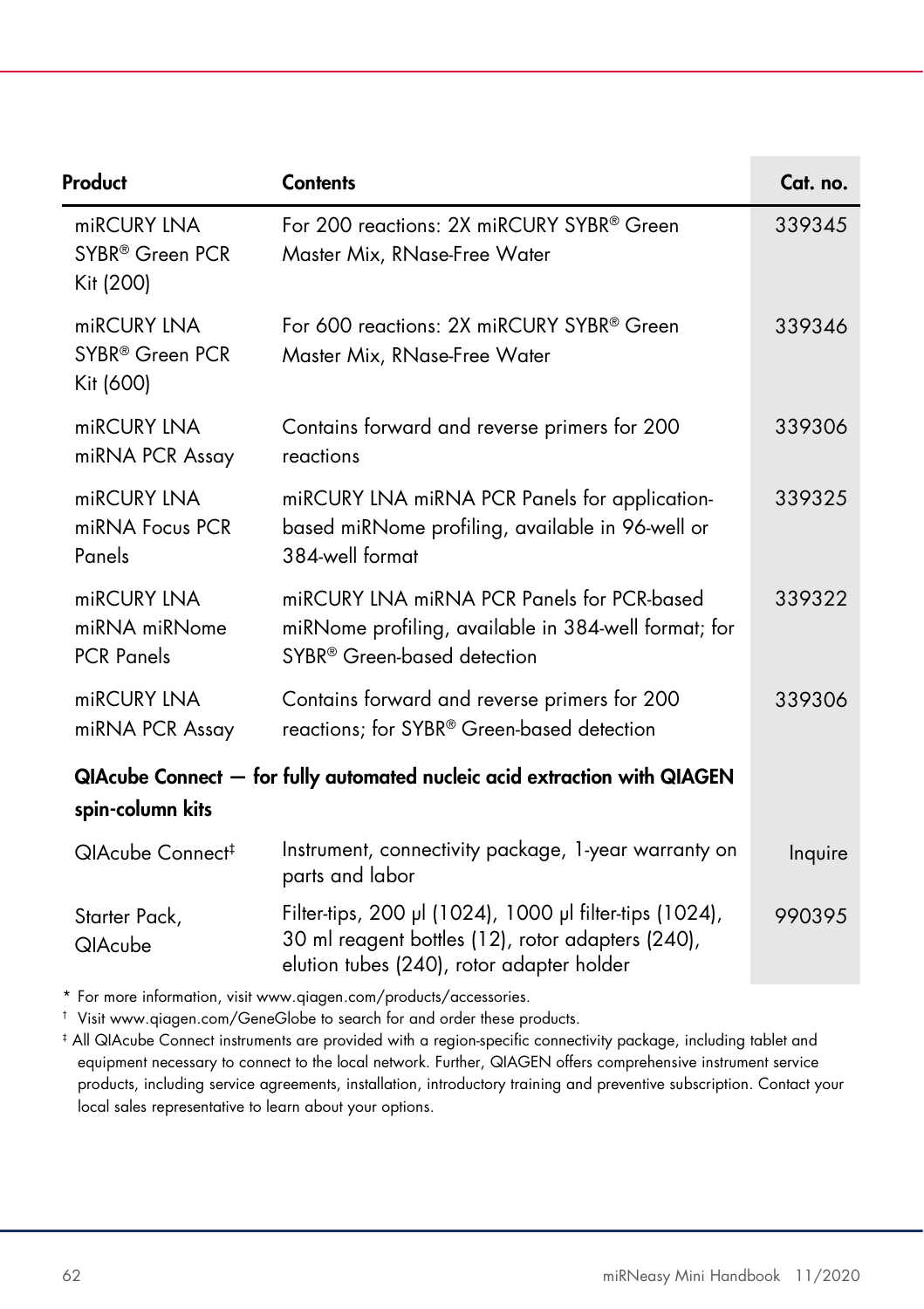For up-to-date licensing information and product-specific disclaimers, see the respective QIAGEN kit handbook or user manual. QIAGEN kit handbooks and user manuals are available at www.qiagen.com or can be requested from QIAGEN Technical Services or your local distributor.

# Document Revision History

| Date          | Changes                                                                  |
|---------------|--------------------------------------------------------------------------|
| January 2020  | Updated text, ordering information and intended use for QIAcube Connect. |
| November 2020 | Updated branding of RNA protection products.                             |

#### Limited License Agreement for miRNeasy Mini Kit

Use of this product signifies the agreement of any purchaser or user of the product to the following terms:

- 1. The product may be used solely in accordance with the protocols provided with the product and this handbook and for use with components contained in the kit only. QIAGEN grants no license under any of its intellectual property to use or incorporate the enclosed components of this kit with any components not included within this kit except as described in the protocols provided with the product, this handbook, and additional protocols available at www.qiagen.com. Some of these additional protocols have been provided by QIAGEN users for QIAGEN users. These protocols have not been thoroughly tested or optimized by QIAGEN. QIAGEN neither guarantees them nor warrants that they do not infringe the rights of third-parties.
- 2. Other than expressly stated licenses, QIAGEN makes no warranty that this kit and/or its use(s) do not infringe the rights of third-parties.
- 3. This kit and its components are licensed for one-time use and may not be reused, refurbished, or resold.
- QIAGEN specifically disclaims any other licenses, expressed or implied other than those expressly stated.

unprotected by law. QIAzol Lysis Reagent is a subject of US Patent No. 5,346,994 and foreign equivalents.

The purchaser and user of the kit agree not to take or permit anyone else to take any steps that could lead to or facilitate any acts prohibited above. QIAGEN may enforce the prohibitions of this Limited License

eement in any Court, and shall recover all its investigative and Court costs, including attorney fees, in any action to enforce this Limited License Agreement or any of its intellectual property rights relating to the kit and/or its components. For updated license terms, see www.qiagen.com.

Trademarks: QIAGEN®, Sample to Insight®, QIAcube®, QIAxcel®, QIAzol®, Allprotect®, GeneGlobe®, LNA®, MinElute®, miRCURY®, QuantiFast®, QuantiTect®, RNAprotect®, RNeasy®, Rotor-Gene®, TissueRuptor® (QIAGEN Group); Applied Biosystems® (Life Technologies Corporation); Agilent® (Agilent Technologies, Inc.); SYBR® (Molecular Probes, Inc.). Registered names, trademarks, etc. used in this document, even when not specifically marked as such, are not to be considered

HB-1277-006 © 2020 QIAGEN, all rights reserved.